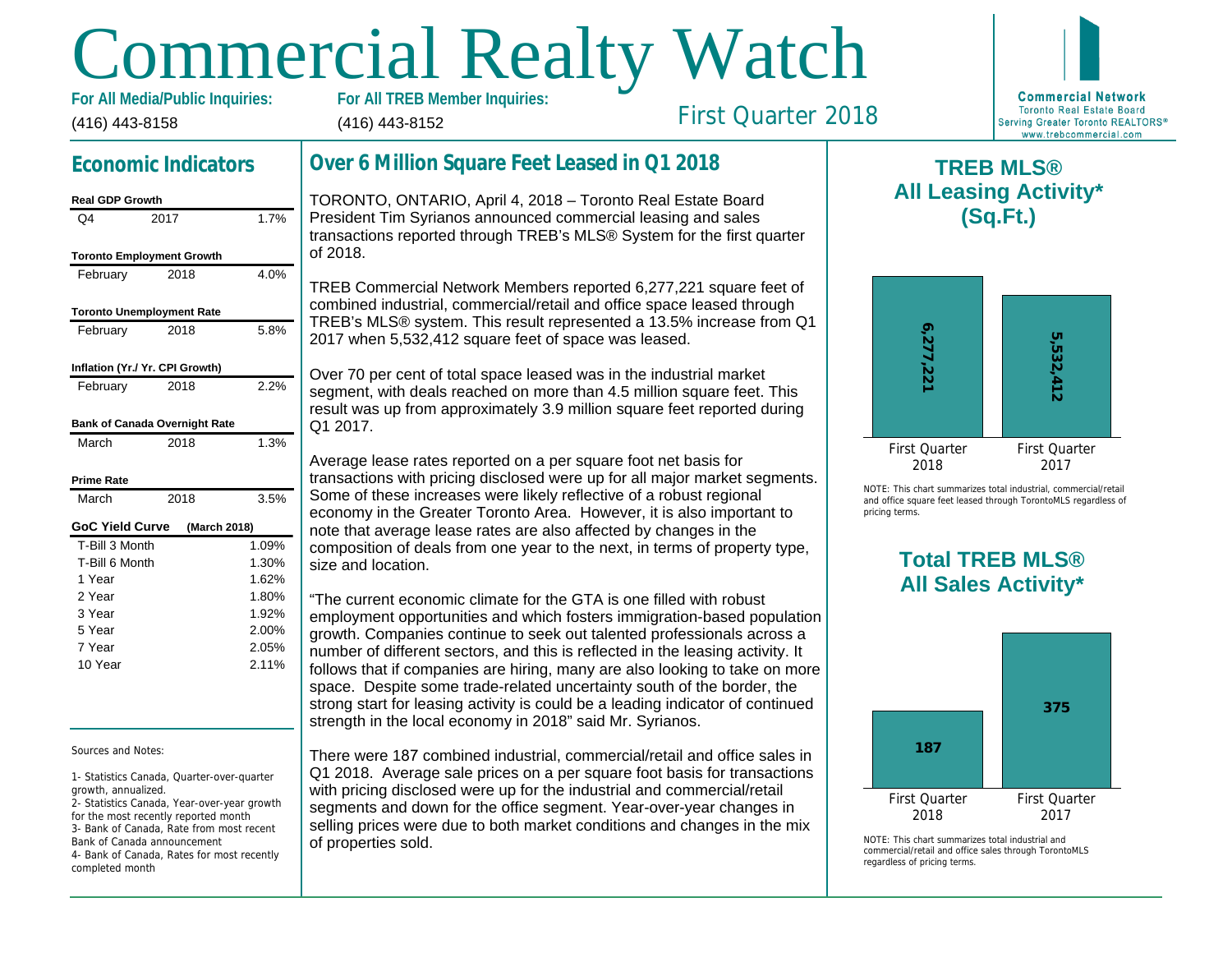Total TREB MLS® Leasing Activity\* (Millions of Square Feet Leased)

TREB MLS® Average Lease Rates (\$/So.

\* NOTE: This chart summarizes total industrial, commercial/retail and office square feet leased through TorontoMLS regardless of pricing terms. Source: TREB

Total TREB MLS® Sales Activity\* (Number of Sales)

\* NOTE: Average lease rates are reported only for those proper square foot net basis and for which the selling price was disclos Source: TREB

TREB MLS® Average Sales Price (\$/So.

\* NOTE: This chart summarizes total industrial and commercial/retail sales through TorontoMLS regardless of pricing terms. Source: TREB

\* NOTE: Average sale prices are reported only for those prope selling price was disclosed. Source: TREB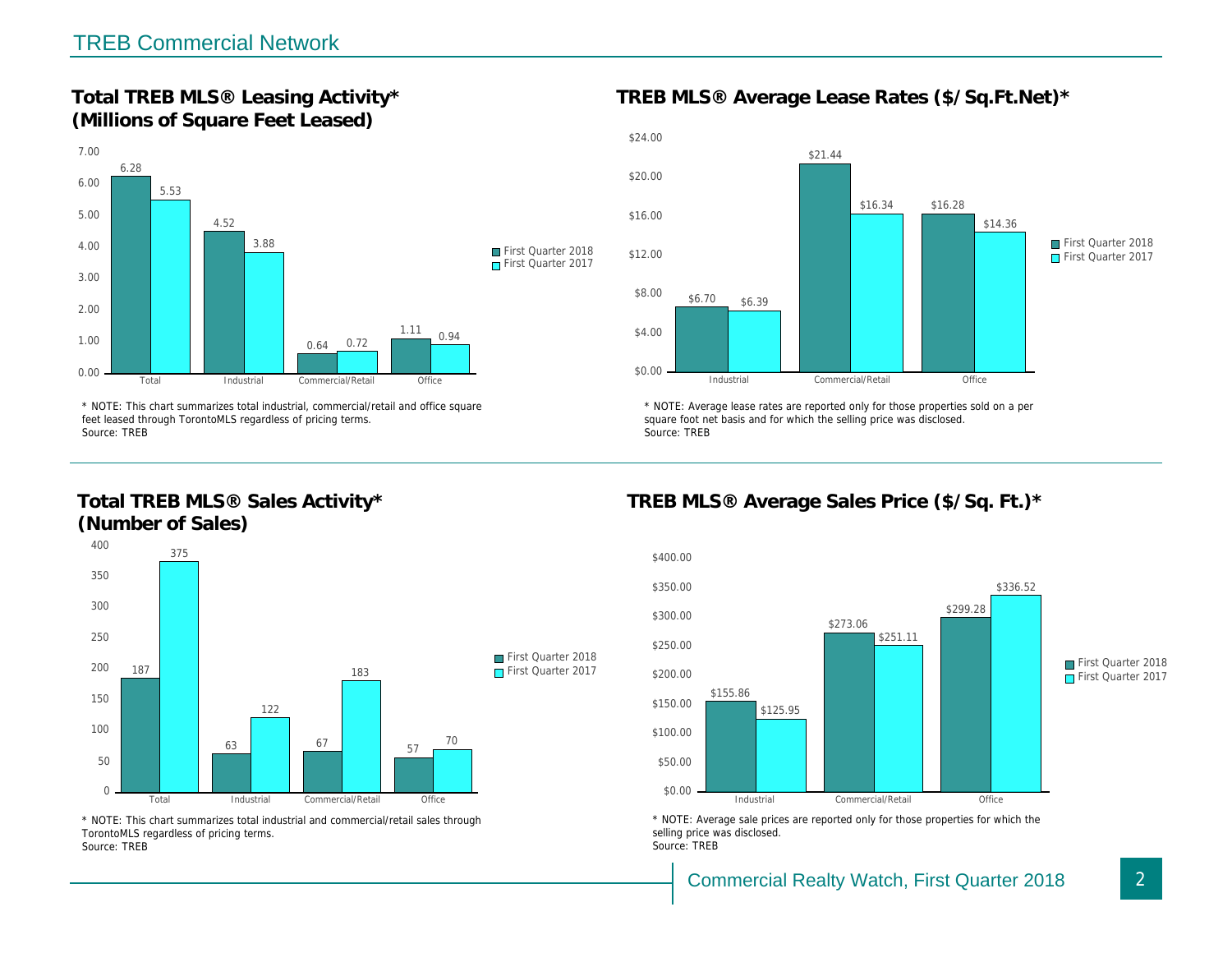## SUMMARY OF INDUSTRIAL LEASING

#### TRANSACTIONS COMPLETED ON A PER SQUARE FOOT NET BASIS, WITH PRICING DISCLOSED\*

|                        |                 | <b>All Transactions</b>  |                          |                 | 0 to 5,000 Sq Ft |                |                     | 5,001 to 15,000 Sq Ft |                  |                 | 15,001 to 50,000 Sq Ft |                          |
|------------------------|-----------------|--------------------------|--------------------------|-----------------|------------------|----------------|---------------------|-----------------------|------------------|-----------------|------------------------|--------------------------|
|                        | # Trans.        | Sq. Ft.                  | \$/SF Net                | # Trans.        | Sq. Ft.          | \$/SF Net      | # Trans.            | Sq. Ft.               | \$/SF Net        | # Trans.        | Sq. Ft.                | \$/SF Ne                 |
| <b>TREB Total</b>      | 158             | 1,554,775                | \$6.70                   | 92              | 232,211          | \$8.83         | 46                  | 428,781               | \$6.79           | 14              | 416,632                | \$6.12                   |
| <b>Halton Region</b>   | 9 <sup>°</sup>  | 25,774                   | \$8.82                   | 8               | 13,674           | \$8.87         | $\mathbf{1}$        | 12,100                | \$8.75           | $\overline{0}$  | $\omega$               | $\omega_{\rm c}$         |
| <b>Burlington</b>      | $\mathbf{0}$    | $\omega$                 | $\omega$                 | $\mathbf 0$     | $\omega$         | $\omega$       | $\mathbf{0}$        | $\omega_{\rm c}$      | $\sim$           | $\overline{0}$  | ÷.                     | $\sim$                   |
| <b>Halton Hills</b>    | $\overline{2}$  | 1,830                    | \$7.50                   | $\overline{2}$  | 1,830            | \$7.50         | $\mathsf{O}\xspace$ | ä,                    | $\overline{a}$   | $\mathbf 0$     | $\blacksquare$         | $\sim$                   |
| Milton                 | $\mathbf{1}$    | 12,100                   | \$8.75                   | $\overline{0}$  | $\Delta$         | $\mathbf{r}$   | $\mathbf{1}$        | 12,100                | \$8.75           | $\mathbf{0}$    | $\Delta$               | $\sim$                   |
| Oakville               | 6               | 11,844                   | \$9.09                   | 6               | 11,844           | \$9.09         | $\mathsf{O}\xspace$ | $\mathbf{r}$          | $\sim$           | $\mathbf 0$     |                        | $\sim$                   |
| Peel Region            | 46              | 521,060                  | \$6.26                   | 22              | 62,727           | \$7.72         | 16 <sup>°</sup>     | 148,247               | \$5.84           | $6^{\circ}$     | 198,482                | \$6.17                   |
| <b>Brampton</b>        | 9               | 117,124                  | \$6.20                   | 3               | 7,501            | \$9.23         | 3                   | 28,618                | \$5.85           | 3               | 81,005                 | \$6.05                   |
| Caledon                | 1               | 532                      | \$54.14                  | 1 <sup>1</sup>  | 532              | \$54.14        | $\mathbf{0}$        | ä,                    | $\omega_{\rm c}$ | $\mathbf{0}$    | $\omega$               | $\blacksquare$           |
| Mississauga            | 36              | 403,404                  | \$6.21                   | 18              | 54,694           | \$7.06         | 13                  | 119,629               | \$5.84           | 3               | 117,477                | \$6.25                   |
| Toronto                | 48              | 426,324                  | \$6.43                   | 29              | 77,883           | \$7.85         | 15 <sub>1</sub>     | 129,603               | \$6.28           | 3               | 100,769                | \$5.14                   |
| <b>Toronto West</b>    | 26              | 209,638                  | \$5.99                   | 15              | 42,609           | \$8.05         | 8                   | 66,260                | \$5.94           | 3               | 100,769                | \$5.14                   |
| <b>Toronto Central</b> | 6               | 26,870                   | \$8.01                   | $5\phantom{.0}$ | 14,209           | \$7.57         | $\mathbf{1}$        | 12,661                | \$8.50           | $\mathbf 0$     | $\blacksquare$         | $\blacksquare$           |
| <b>Toronto East</b>    | 16              | 189,816                  | \$6.69                   | 9               | 21,065           | \$7.64         | 6                   | 50,682                | \$6.17           | $\mathbf 0$     | $\blacksquare$         | $\sim$                   |
| <b>York Region</b>     | 41              | 461,219                  | \$7.20                   | 22              | 56,879           | \$10.61        | 12 <sub>2</sub>     | 121,981               | \$8.05           | 5 <sup>5</sup>  | 117,381                | \$6.87                   |
| Aurora                 | 0               | $\sim$                   | $\sim$                   | $\Omega$        | $\sim$           | $\blacksquare$ | $\mathsf{O}$        | $\blacksquare$        | $\sim$           | $\mathbf 0$     |                        | $\sim$                   |
| E. Gwillimbury         | $\mathbf{0}$    | $\blacksquare$           | $\blacksquare$           | $\mathbf 0$     | $\blacksquare$   | $\frac{1}{2}$  | $\pmb{0}$           | $\blacksquare$        | $\blacksquare$   | $\mathbf{0}$    | $\blacksquare$         | $\blacksquare$           |
| Georgina               | $\mathbf 0$     | $\blacksquare$           | $\blacksquare$           | $\mathbf 0$     | $\blacksquare$   | $\blacksquare$ | $\mathbf 0$         | $\blacksquare$        | $\blacksquare$   | $\mathbf 0$     | $\omega$               | $\blacksquare$           |
| King                   | $\mathbf{0}$    | $\overline{\phantom{a}}$ | $\sim$                   | $\mathbf 0$     | $\omega$         | $\blacksquare$ | $\mathbf 0$         | $\blacksquare$        | $\sim$           | $\mathbf{0}$    | $\sim$                 | $\blacksquare$           |
| Markham                | 14              | 141,394                  | \$7.09                   | 10              | 27,821           | \$10.52        | 3                   | 33,573                | \$8.05           | $\mathbf 0$     | $\blacksquare$         | $\overline{\phantom{a}}$ |
| Newmarket              | $\overline{4}$  | 25,634                   | \$7.86                   | $\overline{2}$  | 3,634            | \$10.80        | $\overline{2}$      | 22,000                | \$7.38           | $\mathbf 0$     | $\sim$                 | $\sim$                   |
| Richmond Hill          | 3               | 12,156                   | \$11.99                  | $\overline{2}$  | 4,721            | \$8.82         | $\mathbf{1}$        | 7,435                 | \$14.00          | $\mathbf 0$     | $\overline{a}$         | $\blacksquare$           |
| Vaughan                | 19              | 278,735                  | \$6.99                   | $\overline{7}$  | 17,403           | \$11.90        | $6\overline{6}$     | 58,973                | \$7.56           | $5\phantom{.0}$ | 117,381                | \$6.87                   |
| Whitchurch-Stouffville | $\mathbf{1}$    | 3,300                    | \$7.00                   | $\mathbf{1}$    | 3,300            | \$7.00         | $\mathsf{O}$        | $\blacksquare$        | $\blacksquare$   | $\mathbf 0$     |                        | $\sim$                   |
| <b>Durham Region</b>   | 12 <sub>1</sub> | 116,338                  | \$7.14                   | $\overline{9}$  | 16,988           | \$11.60        | 2 <sup>1</sup>      | 16,850                | \$8.47           | $\overline{0}$  | $\blacksquare$         | $\sigma$                 |
| Ajax                   | $\mathbf{1}$    | 3,015                    | \$7.75                   | $\mathbf{1}$    | 3,015            | \$7.75         | $\mathsf{O}$        | $\blacksquare$        | $\blacksquare$   | $\mathbf 0$     | $\blacksquare$         | $\sim$                   |
| <b>Brock</b>           | $\mathbf{0}$    | $\omega$                 | $\omega$                 | $\mathbf{0}$    | $\omega$         | $\omega$       | $\mathbf{0}$        | $\omega_{\rm c}$      | $\omega_{\rm c}$ | $\mathbf{0}$    | $\omega$               | $\blacksquare$           |
| Clarington             | $\overline{2}$  | 9,470                    | \$11.40                  | $\mathbf{1}$    | 2,970            | \$10.10        | $\mathbf{1}$        | 6,500                 | \$12.00          | $\mathbf 0$     | $\sim$                 | $\blacksquare$           |
| Oshawa                 | $\mathbf{1}$    | 1,640                    | \$6.50                   | $\mathbf{1}$    | 1,640            | \$6.50         | $\mathbf 0$         | $\blacksquare$        | $\blacksquare$   | $\mathbf{0}$    | $\blacksquare$         | $\blacksquare$           |
| Pickering              | $\overline{4}$  | 7,152                    | \$15.18                  | 4               | 7,152            | \$15.18        | $\mathbf 0$         | $\blacksquare$        | $\blacksquare$   | $\mathbf 0$     | $\blacksquare$         | $\mathbf{r}$             |
| Scugog                 | $\mathbf 0$     | $\mathbf{r}$             | $\mathbf{r}$             | $\mathbf 0$     | $\mathbf{u}$     | $\blacksquare$ | $\pmb{0}$           | $\blacksquare$        | $\blacksquare$   | $\mathbf{0}$    | $\Delta$               | $\blacksquare$           |
| Uxbridge               | 0               | $\blacksquare$           | $\blacksquare$           | 0               | $\sim$           | $\sim$         | $\mathbf 0$         | ä,                    | $\blacksquare$   | $\mathbf 0$     | $\blacksquare$         | $\blacksquare$           |
| Whitby                 | $\overline{4}$  | 95.061                   | \$6.10                   | $\overline{2}$  | 2.211            | \$11.06        | $\overline{1}$      | 10,350                | \$6.25           | $\mathbf{0}$    | $\omega$               | $\blacksquare$           |
| <b>Dufferin County</b> | $\overline{2}$  | 4,060                    | \$8.23                   | 2 <sup>1</sup>  | 4,060            | \$8.23         | $\overline{0}$      | $\blacksquare$        | $\omega_{\rm c}$ | $\overline{0}$  | $\blacksquare$         | $\bullet$                |
| Orangeville            | $\overline{2}$  | 4,060                    | \$8.23                   | $\overline{2}$  | 4,060            | \$8.23         | $\mathbf{0}$        | $\omega$              | $\blacksquare$   | $\overline{0}$  | $\omega$               | $\sim$                   |
| <b>Simcoe County</b>   | $\overline{0}$  | $\sim$                   | $\sim$                   | $\mathbf{0}$    | $\sim$           | $\blacksquare$ | $\overline{0}$      | $\blacksquare$        | $\blacksquare$   | $\overline{0}$  | $\blacksquare$         | ÷                        |
| Adjala-Tosorontio      | $\overline{0}$  | $\sim$                   | $\sim$                   | $\mathbf{0}$    | $\sim$           | $\sim$         | $\overline{0}$      | $\sim$                | $\mathbf{r}$     | $\mathbf{0}$    | $\sim$                 | $\sim$                   |
| <b>Bradford West</b>   | 0               | $\blacksquare$           | $\overline{\phantom{a}}$ | 0               | $\blacksquare$   | $\sim$         | $\mathsf 0$         | $\sim$                | $\blacksquare$   | $\mathbf 0$     | $\blacksquare$         | $\blacksquare$           |
| Essa                   | $\mathbf{0}$    | $\sim$                   | $\sim$                   | $\overline{0}$  | $\blacksquare$   | $\blacksquare$ | $\mathbf{0}$        | $\blacksquare$        | ä,               | $\mathbf{0}$    | $\omega$               | $\blacksquare$           |
| Innisfil               | 0               | $\overline{\phantom{a}}$ | $\overline{\phantom{a}}$ | 0               | $\blacksquare$   | $\blacksquare$ | $\mathbf 0$         | $\overline{a}$        | $\blacksquare$   | $\mathbf 0$     | $\blacksquare$         | $\blacksquare$           |
| New Tecumseth          | $\Omega$        |                          |                          | $\Omega$        | ä,               |                | $\mathbf{0}$        | ä,                    |                  | $\mathbf{0}$    | $\omega$               | $\mathbf{r}$             |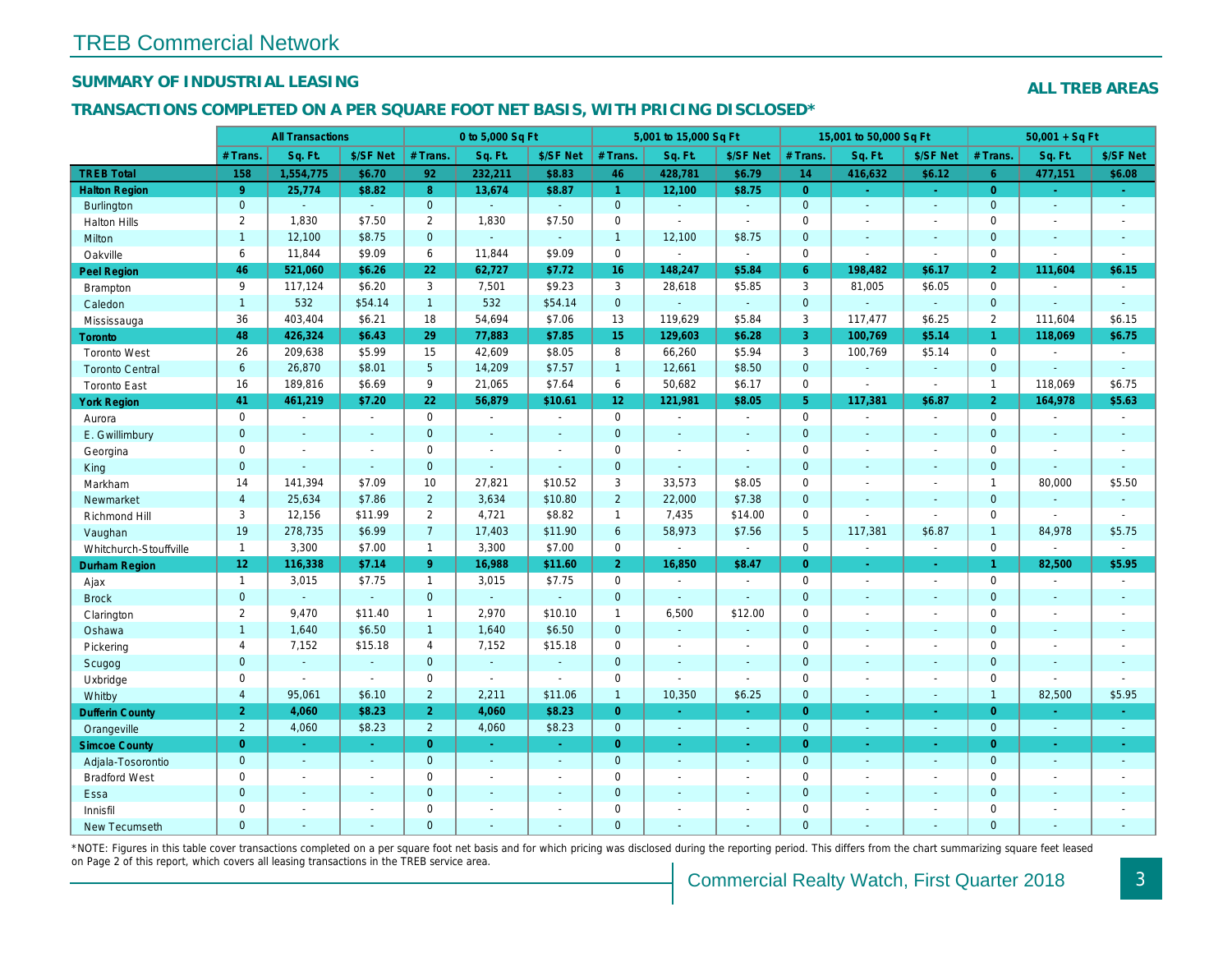## SUMMARY OF INDUSTRIAL LEASING

#### TRANSACTIONS COMPLETED ON A PER SQUARE FOOT NET BASIS, WITH PRICING DISCLOSED\*

|                              |                | <b>All Transactions</b> |                          |                | 0 to 5,000 Sq Ft |                          |                     | 5,001 to 15,000 Sq Ft    |                          |                | 15,001 to 50,000 Sq Ft   |                          |
|------------------------------|----------------|-------------------------|--------------------------|----------------|------------------|--------------------------|---------------------|--------------------------|--------------------------|----------------|--------------------------|--------------------------|
|                              | # Trans.       | Sq. Ft.                 | \$/SF net                | # Trans.       | Sq. Ft.          | \$/SF net                | # Trans.            | Sq. Ft.                  | \$/SF net                | # Trans.       | Sq. Ft.                  | \$/SF ne                 |
| <b>TREB Total</b>            | 158            | 1,554,775               | \$6.70                   | 92             | 232,211          | \$8.83                   | 46                  | 428,781                  | \$6.79                   | 14             | 416,632                  | \$6.12                   |
| <b>City of Toronto Total</b> | 48             | 426,324                 | \$6.43                   | 29             | 77,883           | \$7.85                   | 15 <sub>15</sub>    | 129,603                  | \$6.28                   | $\mathbf{3}$   | 100,769                  | \$5.14                   |
| <b>Toronto West</b>          | 26             | 209,638                 | \$5.99                   | 15             | 42,609           | \$8.05                   | 8 <sup>°</sup>      | 66,260                   | \$5.94                   | $\mathbf{3}$   | 100,769                  | \$5.14                   |
| Toronto W01                  | 0              | $\blacksquare$          | $\sim$                   | $\mathbf 0$    | $\blacksquare$   | $\blacksquare$           | $\mathsf{O}\xspace$ | $\blacksquare$           | $\omega$                 | $\mathbf 0$    | $\blacksquare$           | $\sim$                   |
| Toronto W02                  | $\mathbf 0$    | $\blacksquare$          |                          | $\mathbf 0$    | $\blacksquare$   | $\blacksquare$           | $\mathbf 0$         | $\blacksquare$           |                          | $\mathbf 0$    | $\overline{\phantom{a}}$ | $\sim$                   |
| Toronto W03                  | 0              | $\blacksquare$          | $\overline{\phantom{a}}$ | 0              | $\blacksquare$   | $\blacksquare$           | $\mathbf 0$         | $\blacksquare$           | $\blacksquare$           | 0              | $\overline{\phantom{a}}$ | $\blacksquare$           |
| Toronto W04                  | $\mathbf 0$    | $\sim$                  | $\sim$                   | $\mathbf 0$    | $\sim$           | $\sim$                   | $\mathbf 0$         | $\blacksquare$           | $\blacksquare$           | $\mathbf 0$    | $\blacksquare$           | $\blacksquare$           |
| Toronto W05                  | 13             | 58,919                  | \$6.71                   | 9              | 27,500           | \$8.31                   | 4                   | 31,419                   | \$5.31                   | 0              |                          | $\blacksquare$           |
| Toronto W06                  | $\overline{2}$ | 33,867                  | \$4.98                   | $\mathbf{1}$   | 1,200            | \$14.00                  | $\mathbf 0$         | $\blacksquare$           | $\blacksquare$           | $\overline{1}$ | 32,667                   | \$4.65                   |
| Toronto W07                  | $\mathbf 0$    | $\bullet$               | $\sim$                   | $\mathbf 0$    | $\sim$           | $\bullet$                | $\mathbf 0$         | $\blacksquare$           | $\blacksquare$           | $\mathbf 0$    | $\sim$                   | $\overline{\phantom{a}}$ |
| Toronto W08                  | $\mathbf{1}$   | 1,433                   | \$8.50                   | $\mathbf{1}$   | 1,433            | \$8.50                   | $\mathbf 0$         | ۰                        | $\blacksquare$           | $\mathbf 0$    | $\sim$                   | $\overline{\phantom{a}}$ |
| Toronto W09                  | 0              | $\sim$                  | $\sim$                   | $\mathbf 0$    | $\blacksquare$   | $\omega$                 | $\mathbf 0$         | $\blacksquare$           | $\blacksquare$           | 0              | $\sim$                   | $\blacksquare$           |
| Toronto W10                  | 10             | 115,419                 | \$5.88                   | $\overline{4}$ | 12,476           | \$6.87                   | $\overline{4}$      | 34,841                   | \$6.51                   | $\overline{2}$ | 68,102                   | \$5.37                   |
| <b>Toronto Central</b>       | 6              | 26,870                  | \$8.01                   | 5 <sup>5</sup> | 14,209           | \$7.57                   | $\mathbf{1}$        | 12,661                   | \$8.50                   | $\overline{0}$ | $\sim$                   | $\sim$                   |
| Toronto C01                  | $\pmb{0}$      | $\sim$                  | $\sim$                   | $\mathbf 0$    | $\sim$           | $\omega$                 | $\mathbf{0}$        | $\omega$                 | $\blacksquare$           | $\mathbf{0}$   | $\blacksquare$           | $\bullet$                |
| Toronto C02                  | 0              | $\blacksquare$          | $\blacksquare$           | $\mathbf 0$    | $\blacksquare$   | $\overline{\phantom{a}}$ | $\mathbf 0$         | $\blacksquare$           | $\blacksquare$           | 0              | $\overline{\phantom{a}}$ | $\overline{\phantom{a}}$ |
| Toronto C03                  | $\mathbf 0$    | $\sim$                  |                          | $\mathbf 0$    | $\blacksquare$   | $\blacksquare$           | $\mathbf 0$         | $\blacksquare$           | $\blacksquare$           | $\mathbf 0$    | $\sim$                   | $\sim$                   |
| Toronto C04                  | 0              | $\sim$                  |                          | $\mathbf 0$    | $\blacksquare$   | $\overline{\phantom{a}}$ | 0                   | $\blacksquare$           | $\blacksquare$           | 0              | $\overline{\phantom{a}}$ | $\overline{\phantom{a}}$ |
| Toronto C06                  | $\mathbf 0$    | $\sim$                  | $\sim$                   | $\mathbf 0$    | $\blacksquare$   | $\blacksquare$           | $\mathbf 0$         | $\blacksquare$           | $\blacksquare$           | $\mathbf 0$    | $\overline{\phantom{a}}$ | $\blacksquare$           |
| Toronto C07                  | $\mathbf 0$    | $\sim$                  |                          | $\mathbf 0$    | $\blacksquare$   | $\overline{\phantom{a}}$ | $\mathbf 0$         | ÷,                       | $\blacksquare$           | $\mathbf 0$    |                          | $\blacksquare$           |
| Toronto C08                  | $\mathbf{0}$   | $\sim$                  | $\sim$                   | $\mathbf{0}$   | $\blacksquare$   | $\blacksquare$           | $\mathbf 0$         | $\blacksquare$           | $\overline{a}$           | $\mathbf 0$    | $\blacksquare$           | $\overline{\phantom{a}}$ |
| Toronto C09                  | 0              | $\overline{a}$          | $\sim$                   | $\mathbf 0$    | $\blacksquare$   | $\blacksquare$           | $\mathbf 0$         | $\blacksquare$           | $\sim$                   | 0              | $\overline{\phantom{a}}$ | $\sim$                   |
| Toronto C10                  | $\mathbf{0}$   | $\sim$                  | $\sim$                   | $\overline{0}$ | $\blacksquare$   | $\blacksquare$           | $\mathbf 0$         | $\blacksquare$           | $\blacksquare$           | $\mathbf 0$    | $\blacksquare$           | $\overline{\phantom{a}}$ |
| Toronto C11                  | 0              | $\sim$                  | $\sim$                   | $\mathbf 0$    | $\blacksquare$   | $\overline{\phantom{a}}$ | $\mathsf{O}\xspace$ | ÷,                       | $\blacksquare$           | 0              |                          | $\overline{\phantom{a}}$ |
| Toronto C12                  | $\mathbf{1}$   | 12,661                  | \$8.50                   | $\mathbf 0$    | $\blacksquare$   | $\overline{\phantom{a}}$ | $\overline{1}$      | 12,661                   | \$8.50                   | $\mathbf 0$    | $\overline{\phantom{a}}$ |                          |
| Toronto C13                  | $\mathbf{1}$   | 2,523                   | \$13.00                  | $\mathbf{1}$   | 2,523            | \$13.00                  | $\mathbf 0$         | $\overline{\phantom{a}}$ | $\overline{\phantom{a}}$ | 0              |                          |                          |
| Toronto C14                  | $\mathbf 0$    | $\blacksquare$          | $\sim$                   | $\mathbf 0$    | $\omega$         | $\blacksquare$           | $\mathbf 0$         | $\blacksquare$           | $\blacksquare$           | $\pmb{0}$      | $\blacksquare$           | $\blacksquare$           |
| Toronto C15                  | $\overline{4}$ | 11,686                  | \$6.40                   | 4              | 11,686           | \$6.40                   | $\mathbf 0$         | $\blacksquare$           | $\blacksquare$           | 0              | $\overline{\phantom{a}}$ | $\blacksquare$           |
| <b>Toronto East</b>          | 16             | 189,816                 | \$6.69                   | 9              | 21,065           | \$7.64                   | $6^{\circ}$         | 50,682                   | \$6.17                   | $\overline{0}$ |                          | ÷                        |
| Toronto E01                  | 0              | $\sim$                  | $\sim$                   | $\mathbf 0$    | $\sim$           | $\overline{\phantom{a}}$ | $\mathbf 0$         | $\sim$                   | $\blacksquare$           | 0              | $\overline{\phantom{a}}$ | $\sim$                   |
| Toronto E02                  | $\mathbf{0}$   | $\sim$                  | $\sim$                   | $\overline{0}$ | $\omega$         | $\blacksquare$           | $\mathbf 0$         | $\blacksquare$           | $\blacksquare$           | $\mathbf 0$    | $\blacksquare$           | $\blacksquare$           |
| Toronto E03                  | $\mathbf{1}$   | 8,000                   | \$8.00                   | $\mathbf 0$    | $\overline{a}$   | $\sim$                   | $\mathbf{1}$        | 8,000                    | \$8.00                   | $\mathbf 0$    |                          | $\blacksquare$           |
| Toronto E04                  | $\overline{2}$ | 10,674                  | \$5.75                   | $\mathbf{1}$   | 3,393            | \$5.75                   | $\mathbf{1}$        | 7,281                    | \$5.75                   | $\mathbf 0$    | $\blacksquare$           | $\blacksquare$           |
| Toronto E05                  | 0              | $\blacksquare$          | $\blacksquare$           | $\mathbf 0$    | $\sim$           | $\blacksquare$           | $\mathsf{O}\xspace$ | $\blacksquare$           | $\blacksquare$           | $\mathbf 0$    | $\overline{\phantom{a}}$ | $\overline{\phantom{a}}$ |
| Toronto E06                  | $\pmb{0}$      | $\blacksquare$          | $\sim$                   | $\mathbf 0$    | $\omega$         | $\sim$                   | $\mathbf 0$         | $\blacksquare$           | $\blacksquare$           | $\mathbf 0$    | $\blacksquare$           | $\blacksquare$           |
| Toronto E07                  | 5              | 9,392                   | \$9.64                   | 5              | 9,392            | \$9.64                   | $\mathsf{O}\xspace$ | $\tilde{\phantom{a}}$    | $\blacksquare$           | $\mathbf 0$    |                          | $\blacksquare$           |
| Toronto E08                  | $\overline{2}$ | 16,160                  | \$5.75                   | $\mathbf 0$    | $\omega$         | $\blacksquare$           | $\overline{2}$      | 16,160                   | \$5.75                   | $\mathbf 0$    | $\blacksquare$           | $\blacksquare$           |
| Toronto E09                  | 3              | 13,913                  | \$5.71                   | $\overline{2}$ | 6,672            | \$5.51                   | $\mathbf{1}$        | 7,241                    | \$5.89                   | 0              | $\blacksquare$           |                          |
| Toronto E10                  | $\pmb{0}$      | $\blacksquare$          | $\sim$                   | $\mathbf 0$    | $\blacksquare$   | $\bullet$                | $\mathbf 0$         | $\blacksquare$           | $\blacksquare$           | $\pmb{0}$      | $\blacksquare$           |                          |
| Toronto E11                  | 3              | 131,677                 | \$6.70                   | $\mathbf{1}$   | 1,608            | \$8.75                   | $\mathbf{1}$        | 12,000                   | \$5.95                   | 0              |                          |                          |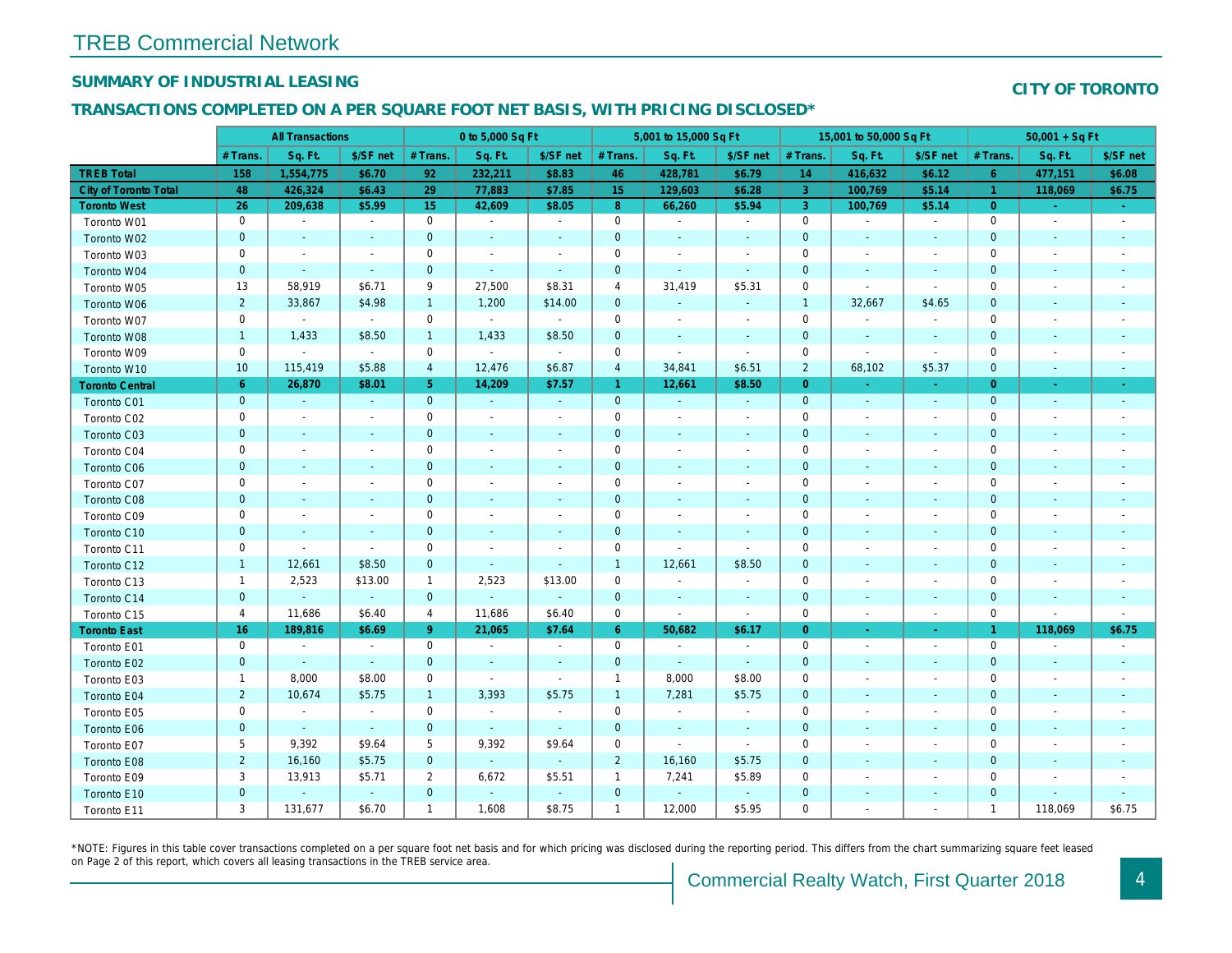## SUMMARY OF COMMERCIAL/RETAIL LEASING

#### TRANSACTIONS COMPLETED ON A PER SQUARE FOOT NET BASIS, WITH PRICING DISCLOSED\*

|                        |                | <b>All Transactions</b> |                |                | 0 to 1,000 Sq Ft |                |                | 1,001 to 2,500 Sq Ft |                  |                | 2,001 to 5,000 Sq Ft     |                  |
|------------------------|----------------|-------------------------|----------------|----------------|------------------|----------------|----------------|----------------------|------------------|----------------|--------------------------|------------------|
|                        | # Trans.       | Sq. Ft.                 | \$/SF Net      | # Trans.       | Sq. Ft.          | \$/SF Net      | # Trans.       | Sq. Ft.              | \$/SF Net        | # Trans.       | Sq. Ft.                  | \$/SF Ne         |
| <b>TREB Total</b>      | 124            | 192,114                 | \$21.44        | 51             | 36,145           | \$28.07        | 56             | 85,177               | \$23.13          | 14             | 45,196                   | \$20.40          |
| <b>Halton Region</b>   | 14             | 13,854                  | \$29.13        | 6 <sup>1</sup> | 4,341            | \$30.15        | 8              | 9,513                | \$28.67          | $\overline{0}$ | $\omega$                 | $\omega_{\rm c}$ |
| <b>Burlington</b>      | 3              | 2,711                   | \$19.65        | $\overline{2}$ | 1,478            | \$21.07        | 1              | 1,233                | \$17.95          | $\mathbf{0}$   | $\omega$                 | $\sim$           |
| <b>Halton Hills</b>    | 5              | 5,889                   | \$35.00        | 0              | $\mathbf{r}$     | $\blacksquare$ | 5              | 5,889                | \$35.00          | $\mathbf 0$    | $\blacksquare$           | $\blacksquare$   |
| Milton                 | $\mathbf{1}$   | 825                     | \$29.09        | $\mathbf{1}$   | 825              | \$29.09        | $\mathbf{0}$   | $\omega_{\rm c}$     | a.               | $\mathbf{0}$   | $\mathbf{r}$             | $\sim$           |
| Oakville               | 5              | 4,429                   | \$27.14        | 3              | 2,038            | \$37.15        | $\overline{2}$ | 2,391                | \$18.61          | $\mathbf 0$    | $\blacksquare$           | $\sim$           |
| <b>Peel Region</b>     | 17             | 21,144                  | \$19.35        | 8              | 6,370            | \$27.23        | 8              | 11,774               | \$17.78          | $\mathbf{1}$   | 3,000                    | \$8.80           |
| <b>Brampton</b>        | $\overline{7}$ | 8,661                   | \$16.13        | $\overline{2}$ | 1,889            | \$22.24        | 5              | 6,772                | \$14.42          | $\mathbf 0$    | $\blacksquare$           | $\sim$           |
| Caledon                | $\overline{1}$ | 3,000                   | \$8.80         | $\mathbf{0}$   | $\omega$         | $\sim$         | $\mathbf{0}$   | $\blacksquare$       | $\blacksquare$   | $\overline{1}$ | 3,000                    | \$8.80           |
| Mississauga            | 9              | 9,483                   | \$25.64        | 6              | 4,481            | \$29.34        | 3              | 5,002                | \$22.32          | $\mathbf 0$    | $\blacksquare$           | $\sim$           |
| <b>Toronto</b>         | 52             | 86,977                  | \$24.95        | 21             | 14,737           | \$30.28        | 21             | 32,637               | \$27.68          | $9^{\circ}$    | 29,603                   | \$24.26          |
| <b>Toronto West</b>    | 19             | 35,471                  | \$15.83        | 6              | 4,643            | \$27.33        | 10             | 14,628               | \$18.43          | 2              | 6,200                    | \$10.06          |
| <b>Toronto Central</b> | 23             | 40,848                  | \$33.64        | 9              | 5,472            | \$35.98        | 7 <sup>7</sup> | 11,973               | \$43.55          | $\overline{7}$ | 23,403                   | \$28.02          |
| <b>Toronto East</b>    | 10             | 10,658                  | \$22.04        | 6              | 4,622            | \$26.50        | $\overline{4}$ | 6,036                | \$18.62          | $\mathbf 0$    | $\overline{\phantom{a}}$ | $\sim$           |
| <b>York Region</b>     | 34             | 59,695                  | \$16.05        | 14             | 8,860            | \$25.59        | 14             | 22,646               | \$19.58          | $\overline{4}$ | 12,593                   | \$14.10          |
| Aurora                 | $\overline{2}$ | 6,025                   | \$5.71         | $\mathbf 0$    | $\sim$           | $\mathbf{r}$   | $\mathbf{1}$   | 1,020                | \$19.00          | $\mathbf 0$    | $\blacksquare$           | $\sim$           |
| E. Gwillimbury         | $\overline{1}$ | 461                     | \$23.43        | $\mathbf{1}$   | 461              | \$23.43        | $\mathbf{0}$   | ä,                   | $\blacksquare$   | $\mathbf{0}$   | ä,                       | $\sim$           |
| Georgina               | 2              | 3,116                   | \$11.34        | $\mathbf{1}$   | 950              | \$18.95        | $\mathbf{1}$   | 2,166                | \$8.00           | $\mathbf 0$    | $\overline{a}$           | $\sim$           |
| King                   | $\mathbf{1}$   | 3,000                   | \$9.20         | $\mathbf{0}$   | $\omega$         | $\mathbf{r}$   | $\mathbf{0}$   | $\omega$             | $\sim$           | $\overline{1}$ | 3,000                    | \$9.20           |
| Markham                | 10             | 8,718                   | \$23.10        | 6              | 1,599            | \$45.34        | $\overline{4}$ | 7,119                | \$18.10          | $\mathbf 0$    | $\sim$                   |                  |
| Newmarket              | $\overline{4}$ | 5,650                   | \$17.41        | 3              | 3,000            | \$19.53        | $\mathbf{0}$   | $\omega$             | ä,               | $\overline{1}$ | 2,650                    | \$15.00          |
| Richmond Hill          | 3              | 14,236                  | \$11.30        | $\mathbf 0$    | $\mathbf{r}$     | $\sim$         | $\overline{2}$ | 3,645                | \$18.00          | $\mathbf 0$    | $\blacksquare$           | $\sim$           |
| Vaughan                | 11             | 18,489                  | \$21.05        | 3              | 2,850            | \$23.44        | 6              | 8,696                | \$24.40          | 2              | 6,943                    | \$15.87          |
| Whitchurch-Stouffville | $\mathbf 0$    | $\blacksquare$          | $\blacksquare$ | $\mathbf 0$    | $\blacksquare$   | $\blacksquare$ | $\mathbf 0$    | $\blacksquare$       | $\sim$           | $\mathbf 0$    | $\blacksquare$           | $\blacksquare$   |
| Durham Region          | 6              | 8,974                   | \$18.64        | 2 <sup>1</sup> | 1,837            | \$20.25        | $\overline{4}$ | 7,137                | \$18.23          | $\overline{0}$ | $\blacksquare$           | $\sim$           |
| Ajax                   | $\mathbf{1}$   | 1,096                   | \$15.00        | $\mathbf 0$    | $\sim$           | $\sim$         | $\mathbf{1}$   | 1,096                | \$15.00          | $\mathbf 0$    | $\blacksquare$           | $\sim$           |
| <b>Brock</b>           | $\mathbf{0}$   | $\omega$                | $\omega$       | $\mathbf{0}$   | $\sim$           | $\sim$         | $\mathbf 0$    | $\omega_{\rm c}$     | ä,               | $\mathbf 0$    | $\omega$                 | $\blacksquare$   |
| Clarington             | $\mathbf{1}$   | 1,400                   | \$23.57        | $\mathbf 0$    | $\mathbf{r}$     | $\overline{a}$ | $\mathbf{1}$   | 1,400                | \$23.57          | $\mathbf 0$    | $\blacksquare$           | $\blacksquare$   |
| Oshawa                 | $\overline{2}$ | 3,097                   | \$19.26        | $\mathbf{1}$   | 937              | \$17.29        | $\mathbf{1}$   | 2,160                | \$20.11          | $\mathbf{0}$   | $\blacksquare$           | $\sim$           |
| Pickering              | $\mathbf 0$    | $\sim$                  | $\omega$       | $\mathbf 0$    | $\blacksquare$   |                | $\pmb{0}$      | $\blacksquare$       | $\sim$           | $\mathbf 0$    | $\blacksquare$           | $\blacksquare$   |
| Scugog                 | $\mathbf{0}$   | $\blacksquare$          | $\blacksquare$ | $\mathbf{0}$   | $\sim$           |                | $\mathbf 0$    | $\blacksquare$       | $\blacksquare$   | $\mathbf{0}$   | $\blacksquare$           | $\blacksquare$   |
| Uxbridge               | $\mathbf 0$    | $\blacksquare$          | $\sim$         | $\mathbf 0$    | $\sim$           | $\sim$         | $\pmb{0}$      | $\blacksquare$       | $\sim$           | $\mathbf 0$    | $\blacksquare$           | $\blacksquare$   |
| Whitby                 | $\overline{2}$ | 3,381                   | \$17.22        | $\mathbf{1}$   | 900              | \$23.33        | $\mathbf{1}$   | 2,481                | \$15.00          | $\mathbf{0}$   | $\blacksquare$           | $\blacksquare$   |
| <b>Dufferin County</b> | $\overline{0}$ | $\omega$                | $\omega$       | $\overline{0}$ | $\omega$         | $\omega$       | $\overline{0}$ | $\omega$             | $\omega_{\rm c}$ | $\overline{0}$ | $\blacksquare$           | $\bullet$        |
| Orangeville            | $\mathbf{0}$   | $\omega$                | $\omega$ .     | $\overline{0}$ | $\omega$         | $\sim$         | $\overline{0}$ | $\omega$             | $\omega$         | $\mathbf{0}$   | $\omega$                 | $\sim$           |
| <b>Simcoe County</b>   | 1 <sup>1</sup> | 1,470                   | \$7.75         | $\overline{0}$ | $\blacksquare$   | $\bullet$      | $\mathbf{1}$   | 1,470                | \$7.75           | $\overline{0}$ | $\blacksquare$           | ÷                |
| Adjala-Tosorontio      | $\mathbf{0}$   | $\sim$                  | $\sim$         | $\overline{0}$ | $\sim$           | $\sim$         | $\mathbf{0}$   | ۰                    | $\sim$           | $\mathbf{0}$   | $\overline{a}$           | $\sim$           |
| <b>Bradford West</b>   | $\mathbf 0$    | $\sim$                  | $\blacksquare$ | $\mathbf 0$    | $\sim$           | $\sim$         | $\pmb{0}$      | $\blacksquare$       | $\blacksquare$   | $\mathbf 0$    | $\blacksquare$           | $\sim$           |
| Essa                   | $\mathbf{0}$   | $\sim$                  | $\sim$         | $\overline{0}$ | $\sim$           | $\sim$         | $\mathbf 0$    | ä,                   | $\blacksquare$   | $\mathbf{0}$   | $\blacksquare$           | $\blacksquare$   |
| Innisfil               | $\mathbf{1}$   | 1,470                   | \$7.75         | 0              | $\sim$           | $\sim$         | $\mathbf{1}$   | 1,470                | \$7.75           | $\mathbf 0$    | $\blacksquare$           | $\blacksquare$   |
| <b>New Tecumseth</b>   | $\Omega$       | $\sim$                  | $\sim$         | $\Omega$       | $\overline{a}$   | ÷.             | $\mathbf{0}$   | $\blacksquare$       | $\blacksquare$   | $\Omega$       | $\blacksquare$           | $\sim$           |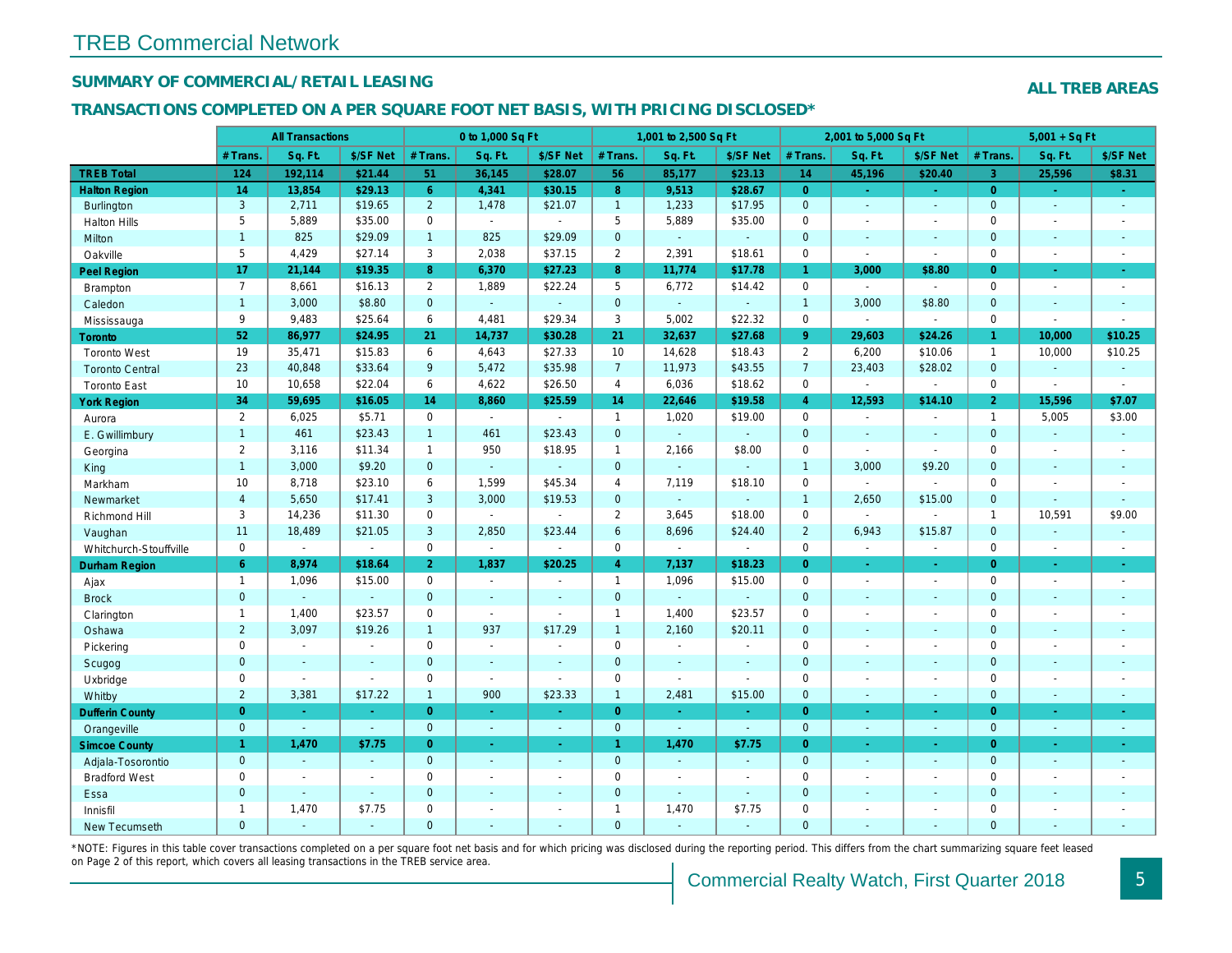## SUMMARY OF COMMERCIAL/RETAIL LEASING

## TRANSACTIONS COMPLETED ON A PER SQUARE FOOT NET BASIS, WITH PRICING DISCLOSED\*

|                        |                | <b>All Transactions</b> |                |                | 0 to 1,000 Sq Ft |                       |                     | 1,001 to 2,500 Sq Ft |                |                | 2,001 to 5,000 Sq Ft     |                          |
|------------------------|----------------|-------------------------|----------------|----------------|------------------|-----------------------|---------------------|----------------------|----------------|----------------|--------------------------|--------------------------|
|                        | # Trans.       | Sq. Ft.                 | \$/SF Net      | # Trans.       | Sq. Ft.          | \$/SF Net             | # Trans.            | Sq. Ft.              | \$/SF Net      | # Trans.       | Sq. Ft.                  | \$/SF Ne                 |
| <b>TREB Total</b>      | 124            | 192,114                 | \$21.44        | 51             | 36,145           | \$28.07               | 56                  | 85,177               | \$23.13        | 14             | 45,196                   | \$20.40                  |
| City of Toronto Total  | 52             | 86,977                  | \$24.95        | 21             | 14,737           | \$30.28               | 21                  | 32,637               | \$27.68        | 9              | 29,603                   | \$24.26                  |
| <b>Toronto West</b>    | 19             | 35,471                  | \$15.83        | 6 <sup>°</sup> | 4,643            | \$27.33               | 10 <sup>°</sup>     | 14,628               | \$18.43        | 2 <sup>1</sup> | 6,200                    | \$10.06                  |
| Toronto W01            | 0              | $\sim$                  | $\sim$         | $\mathbf 0$    | $\sim$           | $\tilde{\phantom{a}}$ | $\mathbf 0$         | $\blacksquare$       | $\sim$         | $\mathbf 0$    | $\blacksquare$           | $\sim$                   |
| Toronto W02            | $\pmb{0}$      | $\omega$                | $\sim$         | $\mathbf{0}$   | $\omega$         | $\blacksquare$        | $\mathbf 0$         | $\sim$               | $\sim$         | $\mathbf{0}$   | $\sim$                   | $\sim$                   |
| Toronto W03            | $\overline{c}$ | 1,584                   | \$29.55        | $\overline{2}$ | 1,584            | \$29.55               | $\mathbf 0$         | $\blacksquare$       | $\blacksquare$ | 0              | $\blacksquare$           | $\blacksquare$           |
| Toronto W04            | 8              | 20,820                  | \$14.18        | $\mathbf{1}$   | 300              | \$48.00               | $5\phantom{.0}$     | 7,320                | \$20.25        | $\overline{1}$ | 3,200                    | \$9.38                   |
| Toronto W05            | 3              | 5,965                   | \$12.34        | $\mathbf{1}$   | 1,000            | \$24.00               | $\mathbf{1}$        | 1,965                | \$8.75         | $\mathbf{1}$   | 3,000                    | \$10.80                  |
| Toronto W06            | $\mathbf 0$    | $\omega$                | $\sim$         | $\mathbf{0}$   | $\sim$           | $\sim$                | $\mathbf{0}$        | $\omega$ .           | $\sim$         | $\mathbf{0}$   | $\sim$                   | $\sim$                   |
| Toronto W07            | $\overline{2}$ | 2,757                   | \$19.60        | $\mathbf{1}$   | 877              | \$37.00               | $\mathbf{1}$        | 1,880                | \$11.49        | $\mathbf 0$    | $\blacksquare$           | $\overline{\phantom{a}}$ |
| Toronto W08            | $\overline{2}$ | 2,213                   | \$30.79        | $\mathbf 0$    | $\omega$         | $\blacksquare$        | $\overline{2}$      | 2,213                | \$30.79        | $\mathbf{0}$   | $\blacksquare$           | $\blacksquare$           |
| Toronto W09            | 0              | $\sim$                  | $\sim$         | $\mathbf 0$    | $\blacksquare$   | $\blacksquare$        | $\mathbf 0$         | $\blacksquare$       | $\blacksquare$ | 0              | $\blacksquare$           | $\blacksquare$           |
| Toronto W10            | $\overline{2}$ | 2,132                   | \$11.10        | $\overline{1}$ | 882              | \$10.50               | $\overline{1}$      | 1,250                | \$11.52        | $\mathbf 0$    | $\blacksquare$           | $\sim$                   |
| <b>Toronto Central</b> | 23             | 40,848                  | \$33.64        | $9^{\circ}$    | 5,472            | \$35.98               | $\overline{7}$      | 11,973               | \$43.55        | $\overline{7}$ | 23,403                   | \$28.02                  |
| Toronto C01            | 6              | 11,340                  | \$46.52        | $\overline{2}$ | 1,456            | \$40.38               | $\mathbf{3}$        | 6,814                | \$46.26        | $\overline{1}$ | 3,070                    | \$50.00                  |
| Toronto C02            | 6              | 11,201                  | \$29.70        | $\mathbf{1}$   | 566              | \$35.00               | 3                   | 3,941                | \$41.67        | $\overline{2}$ | 6,694                    | \$22.21                  |
| Toronto C03            | $\overline{2}$ | 4,286                   | \$32.37        | $\mathbf{1}$   | 700              | \$34.29               | $\mathbf 0$         | $\blacksquare$       |                | $\mathbf{1}$   | 3,586                    | \$32.00                  |
| Toronto C04            | $\overline{2}$ | 2,980                   | \$37.09        | $\mathbf{1}$   | 405              | \$50.37               | $\mathbf 0$         | $\blacksquare$       | $\blacksquare$ | $\overline{1}$ | 2,575                    | \$35.00                  |
| Toronto C06            | $\pmb{0}$      | $\omega$                | $\sim$         | $\mathbf 0$    | $\sim$           | $\sim$                | $\mathbf 0$         | $\sim$               | $\sim$         | $\mathbf 0$    | $\blacksquare$           | $\bullet$                |
| Toronto C07            | $\overline{2}$ | 1,654                   | \$46.43        | $\mathbf{1}$   | 436              | \$79.82               | $\mathbf{1}$        | 1,218                | \$34.48        | $\mathbf 0$    | $\omega$                 | $\blacksquare$           |
| Toronto C08            | $\mathbf{1}$   | 587                     | \$14.00        | $\mathbf{1}$   | 587              | \$14.00               | $\mathbf 0$         | $\blacksquare$       | $\mathbf{r}$   | $\mathbf 0$    | $\blacksquare$           | $\blacksquare$           |
| Toronto C09            | 0              | $\sim$                  | $\sim$         | 0              | $\blacksquare$   | $\blacksquare$        | $\mathbf 0$         | $\blacksquare$       | $\sim$         | 0              | $\blacksquare$           | $\blacksquare$           |
| Toronto C10            | $\mathbf{1}$   | 4,635                   | \$20.71        | $\mathbf{0}$   | $\sim$           | $\sim$                | $\mathbf 0$         | $\blacksquare$       | $\blacksquare$ | $\overline{1}$ | 4,635                    | \$20.71                  |
| Toronto C11            | $\overline{c}$ | 3,518                   | \$20.22        | $\mathbf{1}$   | 675              | \$27.47               | $\mathbf 0$         | $\blacksquare$       | $\blacksquare$ | $\overline{1}$ | 2,843                    | \$18.50                  |
| Toronto C12            | $\mathbf 0$    | $\blacksquare$          | $\blacksquare$ | $\mathbf{0}$   | $\omega$         | $\blacksquare$        | $\mathbf 0$         | $\blacksquare$       | $\blacksquare$ | $\mathbf 0$    | $\blacksquare$           | $\blacksquare$           |
| Toronto C13            | 0              | $\sim$                  | $\blacksquare$ | 0              | $\blacksquare$   | $\blacksquare$        | $\mathbf 0$         | $\blacksquare$       | $\blacksquare$ | $\mathbf 0$    | $\tilde{\phantom{a}}$    | $\overline{\phantom{a}}$ |
| Toronto C14            | $\pmb{0}$      | $\sim$                  | $\sim$         | $\mathbf 0$    | $\omega$         | $\sim$                | $\mathbf 0$         | $\blacksquare$       | $\blacksquare$ | $\mathbf{0}$   | $\blacksquare$           | $\sim$                   |
| Toronto C15            | $\mathbf{1}$   | 647                     | \$19.00        | $\mathbf{1}$   | 647              | \$19.00               | $\mathbf 0$         | $\blacksquare$       | $\blacksquare$ | $\mathbf 0$    | $\blacksquare$           | $\blacksquare$           |
| <b>Toronto East</b>    | 10             | 10,658                  | \$22.04        | $6^{\circ}$    | 4,622            | \$26.50               | $\overline{4}$      | 6,036                | \$18.62        | $\overline{0}$ | $\blacksquare$           | $\sigma$                 |
| Toronto E01            | 2              | 2,600                   | \$24.92        | $\mathbf{1}$   | 800              | \$37.50               | $\mathbf{1}$        | 1,800                | \$19.33        | $\mathbf 0$    | $\blacksquare$           | $\blacksquare$           |
| Toronto E02            | $\mathbf 0$    | $\omega$                | $\omega$       | $\mathbf{0}$   | $\omega$         | $\omega$              | $\mathbf{0}$        | $\omega$             | $\blacksquare$ | $\mathbf{0}$   | $\blacksquare$           | $\blacksquare$           |
| Toronto E03            | $\mathbf{1}$   | 610                     | \$13.00        | $\mathbf{1}$   | 610              | \$13.00               | $\mathbf 0$         | $\omega$             | $\blacksquare$ | $\mathbf 0$    | $\sim$                   | $\blacksquare$           |
| Toronto E04            | 3              | 3,051                   | \$22.09        | $\overline{2}$ | 1,615            | \$31.95               | $\mathbf{1}$        | 1,436                | \$11.00        | $\mathbf{0}$   | $\blacksquare$           | $\blacksquare$           |
| Toronto E05            | $\mathbf 0$    | $\blacksquare$          | $\sim$         | 0              | $\sim$           | $\blacksquare$        | $\mathbf 0$         | $\sim$               | $\blacksquare$ | $\mathbf 0$    | $\blacksquare$           | $\blacksquare$           |
| Toronto E06            | $\mathbf{1}$   | 1,300                   | \$26.77        | $\mathbf 0$    | $\omega$         | $\sim$                | $\overline{1}$      | 1,300                | \$26.77        | $\mathbf{0}$   | $\blacksquare$           | $\sim$                   |
| Toronto E07            | $\overline{2}$ | 1,597                   | \$20.63        | $\overline{2}$ | 1,597            | \$20.63               | $\mathsf{O}\xspace$ | $\mathbf{r}$         | $\blacksquare$ | $\mathbf 0$    | $\sim$                   | $\blacksquare$           |
| Toronto E08            | $\mathbf 0$    | $\omega$                | $\omega$       | $\mathbf 0$    | $\omega$         | $\bullet$             | $\mathbf{0}$        | $\blacksquare$       | $\blacksquare$ | $\mathbf{0}$   | $\blacksquare$           | $\blacksquare$           |
| Toronto E09            | 0              | $\blacksquare$          | $\sim$         | 0              | $\blacksquare$   | $\blacksquare$        | $\mathbf 0$         | $\blacksquare$       | $\blacksquare$ | 0              | $\overline{\phantom{a}}$ | $\blacksquare$           |
| Toronto E10            | $\mathbf{1}$   | 1,500                   | \$18.00        | $\mathbf 0$    | $\blacksquare$   | $\blacksquare$        | $\overline{1}$      | 1,500                | \$18.00        | $\mathbf 0$    | $\blacksquare$           | $\blacksquare$           |
| Toronto E11            | 0              | $\blacksquare$          |                | 0              | $\blacksquare$   | $\blacksquare$        | $\mathsf{O}\xspace$ | $\omega$             | $\blacksquare$ | $\mathbf 0$    | $\blacksquare$           |                          |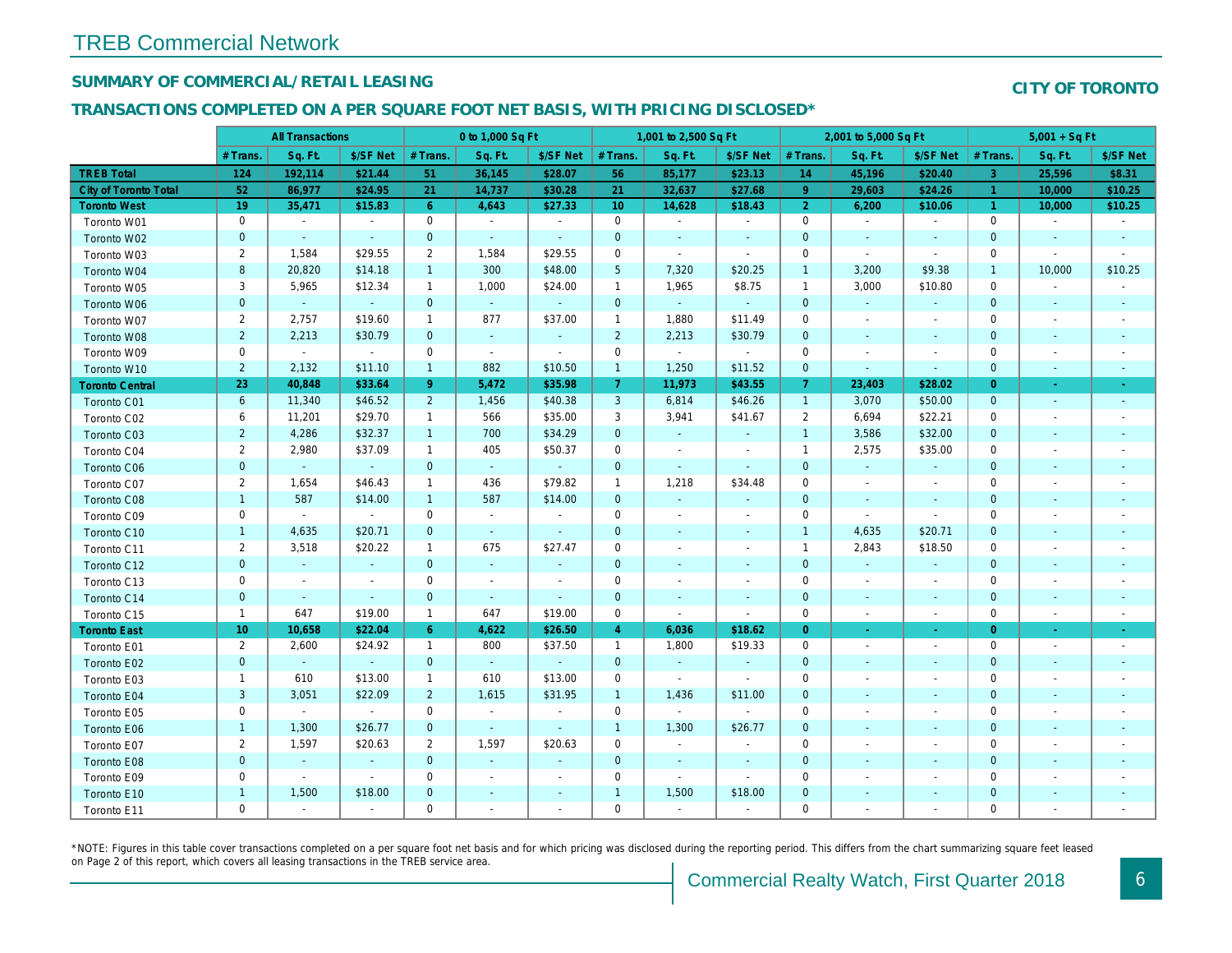## SUMMARY OF OFFICE LEASING

## TRANSACTIONS COMPLETED ON A PER SQUARE FOOT NET BASIS, WITH PRICING DISCLOSED\*

|                        |                | <b>All Transactions</b> |                |                 | 0 to 1,000 Sq Ft            |                          |                 | 1,001 to 2,500 Sq Ft |                |                | 2,001 to 5,000 Sq Ft |                  |
|------------------------|----------------|-------------------------|----------------|-----------------|-----------------------------|--------------------------|-----------------|----------------------|----------------|----------------|----------------------|------------------|
|                        | # Trans.       | Sq. Ft.                 | \$/SF Net      | # Trans.        | Sq. Ft.                     | \$/SF Net                | $#$ Trans.      | Sq. Ft.              | \$/SF Net      | # Trans.       | Sq. Ft.              | \$/SF Ne         |
| <b>TREB Total</b>      | 126            | 221,268                 | \$16.28        | 58              | 38,662                      | \$19.13                  | 51              | 82,086               | \$15.13        | 11             | 36,235               | \$12.76          |
| <b>Halton Region</b>   | $\overline{7}$ | 18,670                  | \$19.92        | $\overline{2}$  | 990                         | \$24.40                  | $\overline{2}$  | 2,800                | \$13.05        | $\overline{2}$ | 8,400                | \$11.60          |
| <b>Burlington</b>      | $\mathbf{0}$   | $\omega$                | $\sim$         | $\mathbf{0}$    | $\sim$                      | $\blacksquare$           | $\mathbf{0}$    | $\blacksquare$       | $\Delta$       | $\overline{0}$ | $\blacksquare$       | $\blacksquare$   |
| <b>Halton Hills</b>    | $\mathbf 0$    | $\blacksquare$          | $\blacksquare$ | $\mathbf 0$     | $\sim$                      | $\blacksquare$           | $\mathbf 0$     | $\blacksquare$       | $\blacksquare$ | $\mathbf 0$    | $\blacksquare$       | $\blacksquare$   |
| Milton                 | $6\phantom{a}$ | 18,380                  | \$19.51        | $\mathbf{1}$    | 700                         | \$15.50                  | $\overline{2}$  | 2,800                | \$13.05        | $\overline{2}$ | 8,400                | \$11.60          |
| Oakville               | $\mathbf{1}$   | 290                     | \$45.89        | $\mathbf{1}$    | 290                         | \$45.89                  | $\mathbf 0$     | $\blacksquare$       | $\mathbf{r}$   | $\mathbf 0$    | $\blacksquare$       | $\blacksquare$   |
| <b>Peel Region</b>     | 24             | 25,129                  | \$13.59        | 12 <sup>2</sup> | 7,264                       | \$13.65                  | 12 <sub>2</sub> | 17,865               | \$13.57        | $\overline{0}$ | ÷.                   | $\sim$           |
| Brampton               | 9              | 10,409                  | \$17.76        | 5               | 3,427                       | \$15.49                  | $\overline{4}$  | 6,982                | \$18.87        | $\mathbf 0$    | $\blacksquare$       | $\blacksquare$   |
| Caledon                | $\mathbf{1}$   | 522                     | \$12.00        | $\mathbf{1}$    | 522                         | \$12.00                  | $\mathbf{0}$    | $\blacksquare$       | $\blacksquare$ | $\mathbf{0}$   | $\blacksquare$       | $\bullet$        |
| Mississauga            | 14             | 14,198                  | \$10.60        | 6               | 3,315                       | \$12.01                  | 8               | 10,883               | \$10.17        | $\mathbf 0$    | $\omega$             | $\blacksquare$   |
| Toronto                | 50             | 98,886                  | \$18.90        | 24              | 15,888                      | \$23.77                  | 20              | 33,807               | \$17.70        | 3              | 8,582                | \$15.43          |
| <b>Toronto West</b>    | 13             | 27,973                  | \$14.35        | 6               | 3,419                       | \$13.80                  | 6               | 9,716                | \$15.09        | $\mathbf 0$    | $\sim$               | $\sim$           |
| <b>Toronto Central</b> | 28             | 58,685                  | \$22.46        | 14              | 9,506                       | \$30.60                  | 10 <sup>°</sup> | 17,958               | \$21.34        | $\overline{2}$ | 5,450                | \$16.83          |
| <b>Toronto East</b>    | 9              | 12,228                  | \$12.17        | $\overline{4}$  | 2,963                       | \$13.34                  | $\overline{4}$  | 6,133                | \$11.17        | $\overline{1}$ | 3,132                | \$13.00          |
| <b>York Region</b>     | 42             | 76,565                  | \$12.89        | 18              | 13,527                      | \$16.46                  | 16 <sup>°</sup> | 26,589               | \$13.10        | $6^{\circ}$    | 19,253               | \$12.08          |
| Aurora                 | $\mathbf{1}$   | 1,150                   | \$20.87        | $\mathbf 0$     | $\bullet$                   | $\omega$                 | $\mathbf{1}$    | 1,150                | \$20.87        | $\mathbf 0$    | $\omega$             | $\blacksquare$   |
| E. Gwillimbury         | $\overline{0}$ | $\omega$                | $\omega$       | $\mathbf{0}$    | ä,                          | $\blacksquare$           | $\mathbf{0}$    | $\omega$             | $\Delta$       | $\mathbf{0}$   | $\Delta$             | $\blacksquare$   |
| Georgina               | 0              | $\blacksquare$          |                | $\mathbf 0$     | $\blacksquare$              | $\blacksquare$           | $\mathbf 0$     | $\blacksquare$       | $\sim$         | $\mathbf 0$    | $\blacksquare$       | $\blacksquare$   |
| King                   | $\mathbf 0$    | $\mathbf{r}$            | $\Delta$       | $\mathbf 0$     | ä,                          | $\blacksquare$           | $\mathbf{0}$    | $\omega$             | $\Delta$       | $\mathbf{0}$   | $\omega$             | $\blacksquare$   |
| Markham                | 14             | 24,668                  | \$14.78        | $\overline{7}$  | 4,946                       | \$15.91                  | $5\phantom{.0}$ | 9,050                | \$14.13        | $\overline{1}$ | 4,906                | \$15.75          |
| Newmarket              | $\mathbf 0$    |                         | $\mathbf{r}$   | $\overline{0}$  | $\Box$                      |                          | $\mathbf{0}$    |                      | ä,             | $\mathbf{0}$   | $\omega$             |                  |
| Richmond Hill          | 13             | 20,157                  | \$11.64        | $\overline{7}$  | 5,831                       | \$13.85                  | $\mathbf{3}$    | 5,420                | \$8.66         | 3              | 8,906                | \$12.00          |
| Vaughan                | 14             | 30,590                  | \$11.90        | $\overline{4}$  | 2,750                       | \$22.97                  | $\overline{7}$  | 10,969               | \$13.63        | $\overline{2}$ | 5,441                | \$8.91           |
| Whitchurch-Stouffville | 0              | $\blacksquare$          | $\blacksquare$ | $\mathbf 0$     | $\sim$                      | $\blacksquare$           | $\mathbf 0$     | $\blacksquare$       | $\omega$       | $\mathbf 0$    | $\blacksquare$       | $\sim$           |
| Durham Region          | 2 <sup>1</sup> | 1,925                   | \$14.48        | $\mathbf{1}$    | 900                         | \$12.75                  | $\mathbf{1}$    | 1,025                | \$16.00        | $\overline{0}$ | $\omega$             | $\pm$            |
| Ajax                   | $\mathbf{1}$   | 900                     | \$12.75        | $\mathbf{1}$    | 900                         | \$12.75                  | $\mathbf 0$     | $\sim$               | $\sim$         | $\Omega$       | $\sim$               | $\sim$           |
| <b>Brock</b>           | $\mathbf 0$    | $\Box$                  | $\omega$       | $\mathbf{0}$    | $\omega$                    | $\blacksquare$           | $\mathbf{0}$    | $\omega$             | $\blacksquare$ | $\mathbf{0}$   | $\blacksquare$       | $\blacksquare$   |
| Clarington             | 0              | $\sim$                  | $\sim$         | $\mathbf 0$     | $\overline{a}$              | $\overline{\phantom{a}}$ | $\mathsf 0$     | $\overline{a}$       | $\blacksquare$ | $\mathbf 0$    | $\blacksquare$       | $\blacksquare$   |
| Oshawa                 | $\mathbf{1}$   | 1,025                   | \$16.00        | $\mathbf{0}$    | $\blacksquare$              | $\blacksquare$           | $\overline{1}$  | 1,025                | \$16.00        | $\mathbf{0}$   | $\blacksquare$       | $\blacksquare$   |
| Pickering              | $\mathbf 0$    | $\sim$                  | $\sim$         | $\mathbf 0$     | $\blacksquare$              | $\blacksquare$           | $\mathbf 0$     | $\blacksquare$       | $\overline{a}$ | $\mathbf 0$    | $\sim$               | $\blacksquare$   |
| Scugog                 | $\mathbf 0$    | $\mathbf{r}$            | $\sim$         | $\mathbf{0}$    | $\Delta$                    | $\sim$                   | $\mathbf 0$     | $\Delta$             | $\sim$         | $\mathbf{0}$   | $\Delta$             | $\blacksquare$   |
| Uxbridge               | 0              | $\mathbf{r}$            | $\blacksquare$ | $\mathbf 0$     | $\overline{a}$              | $\blacksquare$           | $\mathbf 0$     | $\mathbf{r}$         | $\omega$       | 0              | $\blacksquare$       | $\blacksquare$   |
| Whitby                 | $\mathbf 0$    | $\sim$                  | $\omega$       | $\mathbf{0}$    | $\blacksquare$              | $\blacksquare$           | $\mathbf{0}$    | $\blacksquare$       | $\omega$       | $\mathbf{0}$   | $\blacksquare$       | $\blacksquare$   |
| <b>Dufferin County</b> | $\overline{0}$ | $\sim$                  | ÷.             | $\overline{0}$  | $\omega$                    | $\blacksquare$           | $\overline{0}$  | $\omega$             | $\Delta$       | $\overline{0}$ | $\omega$             | $\sim$           |
| Orangeville            | $\mathbf{0}$   | $\omega$                | $\omega$       | $\mathbf{0}$    | $\mathcal{L}_{\mathcal{A}}$ | $\omega$                 | $\mathbf{0}$    | $\omega$             | $\omega$       | $\overline{0}$ | $\omega$             | $\bullet$ .      |
| <b>Simcoe County</b>   | $\mathbf{1}$   | 93                      | \$48.39        | $\mathbf{1}$    | 93                          | \$48.39                  | $\overline{0}$  | $\omega$             | ÷.             | $\overline{0}$ | $\omega$             | $\omega_{\rm c}$ |
| Adjala-Tosorontio      | $\pmb{0}$      | $\sim$                  |                | $\mathbf{0}$    | $\Delta$                    | $\blacksquare$           | $\mathbf{0}$    | $\blacksquare$       | $\omega$       | $\mathbf{0}$   | $\blacksquare$       | $\sim$           |
| <b>Bradford West</b>   | 0              | $\blacksquare$          | $\sim$         | $\mathbf 0$     | $\blacksquare$              | $\blacksquare$           | $\mathbf 0$     | $\sim$               | $\sim$         | $\mathbf 0$    | $\sim$               | $\blacksquare$   |
| Essa                   | $\mathbf 0$    | $\sim$                  |                | $\mathbf 0$     | $\blacksquare$              | $\blacksquare$           | $\mathbf 0$     | ä,                   | ä,             | $\mathbf{0}$   | $\sim$               | $\blacksquare$   |
| Innisfil               | 0              | $\blacksquare$          | $\sim$         | $\mathbf 0$     | $\blacksquare$              | $\blacksquare$           | $\mathbf 0$     | $\blacksquare$       | $\blacksquare$ | $\mathbf 0$    | $\sim$               | $\blacksquare$   |
| <b>New Tecumseth</b>   | $\overline{1}$ | 93                      | \$48.39        | $\mathbf{1}$    | 93                          | \$48.39                  | $\overline{0}$  |                      |                | $\Omega$       |                      |                  |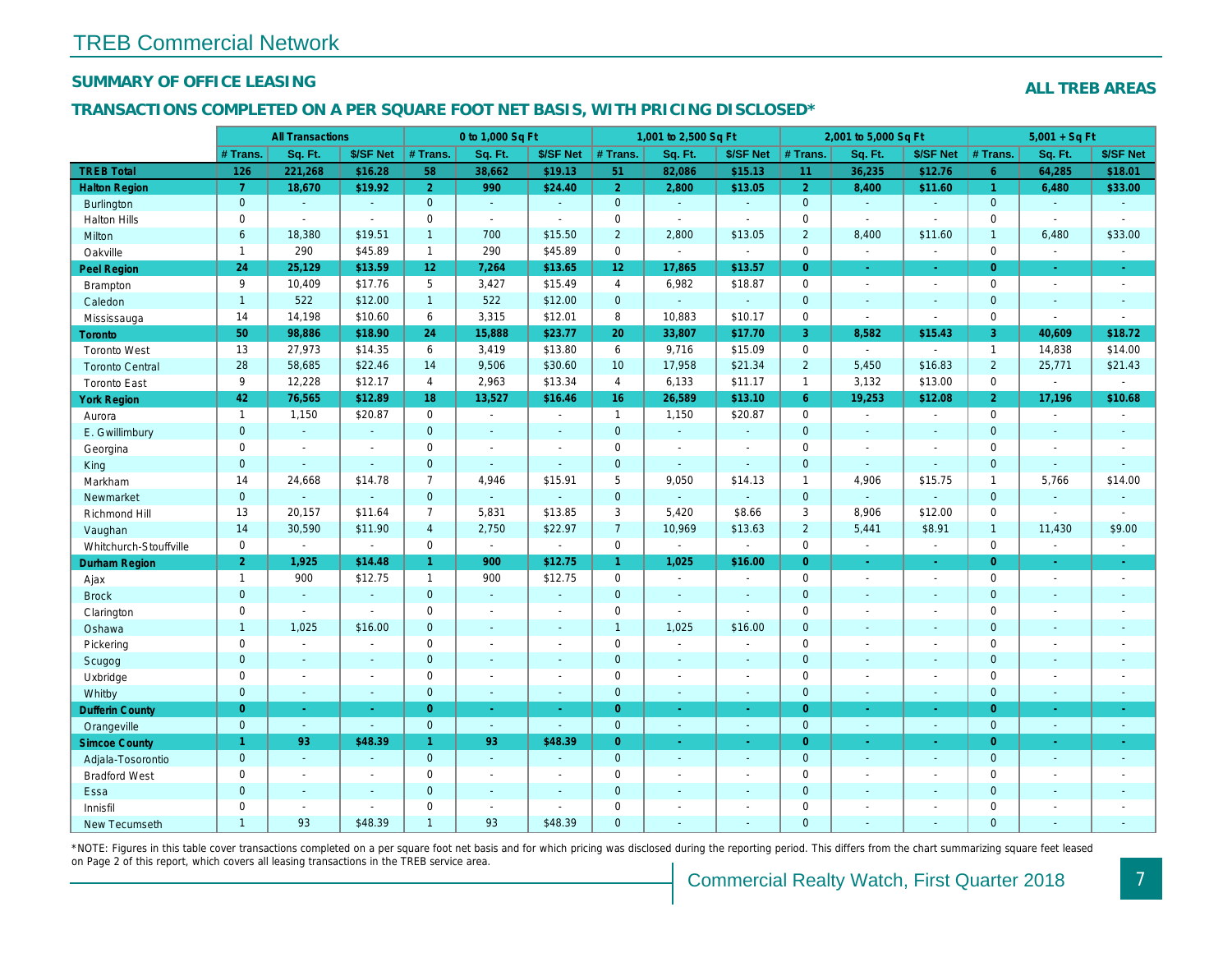## SUMMARY OF OFFICE LEASING

#### TRANSACTIONS COMPLETED ON A PER SQUARE FOOT NET BASIS, WITH PRICING DISCLOSED\*

|                        |                | <b>All Transactions</b>     |                |                | 0 to 1,000 Sq Ft |                |                 | 1,001 to 2,500 Sq Ft |                          |                | 2,001 to 5,000 Sq Ft     |                          |
|------------------------|----------------|-----------------------------|----------------|----------------|------------------|----------------|-----------------|----------------------|--------------------------|----------------|--------------------------|--------------------------|
|                        | # Trans.       | Sq. Ft.                     | \$/SF net      | # Trans.       | Sq. Ft.          | \$/SF net      | # Trans.        | Sq. Ft.              | \$/SF net                | # Trans.       | Sq. Ft.                  | \$/SF ne                 |
| <b>TREB Total</b>      | 126            | 221,268                     | \$16.28        | 58             | 38,662           | \$19.13        | 51              | 82,086               | \$15.13                  | 11             | 36,235                   | \$12.76                  |
| City of Toronto Total  | 50             | 98,886                      | \$18.90        | 24             | 15,888           | \$23.77        | 20              | 33,807               | \$17.70                  | 3              | 8,582                    | \$15.43                  |
| <b>Toronto West</b>    | 13             | 27,973                      | \$14.35        | 6              | 3,419            | \$13.80        | 6               | 9,716                | \$15.09                  | $\overline{0}$ | $\omega$                 | $\sim$                   |
| Toronto W01            | 0              | $\sim$                      | $\sim$         | $\mathbf 0$    | $\sim$           | $\sim$         | $\mathbf 0$     | $\blacksquare$       | $\sim$                   | $\mathbf 0$    | $\sim$                   | $\sim$                   |
| Toronto W02            | $\pmb{0}$      | $\sim$                      | $\sim$         | $\mathbf{0}$   | $\sim$           | $\blacksquare$ | $\mathbf{0}$    | $\sim$               | $\sim$                   | $\mathbf{0}$   | $\sim$                   | $\sim$                   |
| Toronto W03            | $\mathbf{1}$   | 350                         | \$17.14        | $\mathbf{1}$   | 350              | \$17.14        | $\mathbf 0$     | $\blacksquare$       | $\blacksquare$           | 0              | $\overline{\phantom{a}}$ | $\overline{\phantom{a}}$ |
| Toronto W04            | $\overline{2}$ | 3,850                       | \$16.32        | $\mathbf{0}$   | $\omega$         | $\blacksquare$ | $\overline{2}$  | 3,850                | \$16.32                  | $\mathbf 0$    |                          | $\blacksquare$           |
| Toronto W05            | $\overline{7}$ | 7,301                       | \$14.08        | $\overline{4}$ | 2,569            | \$12.06        | 3               | 4,732                | \$15.18                  | $\mathbf 0$    | $\sim$                   | $\blacksquare$           |
| Toronto W06            | $\pmb{0}$      | $\sim$                      | $\blacksquare$ | $\mathbf{0}$   | $\omega$         | $\omega$       | $\mathbf 0$     | $\sim$               | $\omega$                 | $\mathbf 0$    |                          | $\overline{\phantom{a}}$ |
| Toronto W07            | $\mathbf 0$    | $\sim$                      | $\sim$         | $\mathbf 0$    | $\sim$           | $\sim$         | $\mathbf 0$     | $\blacksquare$       | $\blacksquare$           | 0              | $\sim$                   | $\blacksquare$           |
| Toronto W08            | $\mathbf{1}$   | 500                         | \$20.40        | $\mathbf{1}$   | 500              | \$20.40        | $\mathbf 0$     | $\blacksquare$       | $\blacksquare$           | $\mathbf 0$    | $\blacksquare$           |                          |
| Toronto W09            | $\mathbf 0$    | $\bullet$                   | $\sim$         | $\mathbf 0$    | $\blacksquare$   | $\blacksquare$ | 0               | $\blacksquare$       | $\blacksquare$           | 0              | $\overline{\phantom{a}}$ | $\blacksquare$           |
| Toronto W10            | $\overline{2}$ | 15,972                      | \$13.75        | $\mathbf{0}$   | $\omega$         | $\blacksquare$ | $\mathbf{1}$    | 1,134                | \$10.50                  | $\mathbf 0$    | $\sim$                   | $\blacksquare$           |
| <b>Toronto Central</b> | 28             | 58,685                      | \$22.46        | 14             | 9,506            | \$30.60        | 10 <sup>°</sup> | 17,958               | \$21.34                  | 2 <sup>1</sup> | 5,450                    | \$16.83                  |
| Toronto C01            | $\overline{4}$ | 5,229                       | \$29.41        | $2^{\circ}$    | 1,568            | \$42.86        | $\overline{2}$  | 3,661                | \$23.65                  | $\mathbf 0$    | $\omega$                 | $\sim$                   |
| Toronto C02            | 3              | 5,926                       | \$31.82        | $\mathbf 0$    | $\sim$           | $\sim$         | 3               | 5,926                | \$31.82                  | 0              | $\overline{\phantom{a}}$ | $\blacksquare$           |
| Toronto C03            | $\overline{2}$ | 1,095                       | \$40.00        | $\overline{2}$ | 1,095            | \$40.00        | $\mathbf 0$     | $\blacksquare$       | $\sim$                   | $\mathbf{0}$   | $\overline{\phantom{0}}$ | $\sim$                   |
| Toronto C04            | $\mathbf{1}$   | 1,000                       | \$15.60        | $\mathbf{1}$   | 1,000            | \$15.60        | $\mathbf 0$     | $\blacksquare$       | $\overline{\phantom{a}}$ | $\mathbf 0$    |                          | $\overline{\phantom{a}}$ |
| Toronto C06            | $\mathbf{0}$   | $\omega$                    | $\sim$         | $\mathbf{0}$   | $\omega$         | $\omega$       | $\mathbf 0$     | $\blacksquare$       | $\blacksquare$           | $\mathbf 0$    | $\blacksquare$           | $\blacksquare$           |
| Toronto C07            | $\mathbf{1}$   | 508                         | \$44.88        | $\mathbf{1}$   | 508              | \$44.88        | $\mathbf 0$     | $\blacksquare$       | $\blacksquare$           | 0              |                          | $\overline{\phantom{a}}$ |
| Toronto C08            | $\mathbf{1}$   | 12,416                      | \$25.13        | $\mathbf{0}$   | $\omega$         | $\blacksquare$ | $\mathbf 0$     | $\blacksquare$       | $\blacksquare$           | $\mathbf 0$    | $\overline{\phantom{a}}$ | $\sim$                   |
| Toronto C09            | $\mathbf{1}$   | 964                         | \$27.39        | $\mathbf{1}$   | 964              | \$27.39        | $\mathbf 0$     | $\blacksquare$       | $\blacksquare$           | $\mathbf 0$    |                          |                          |
| Toronto C10            | $2^{\circ}$    | 3,036                       | \$18.36        | $\mathbf{1}$   | 640              | \$30.94        | $\overline{1}$  | 2,396                | \$15.00                  | $\mathbf{0}$   | $\sim$                   | $\sim$                   |
| Toronto C11            | $\overline{2}$ | 3,643                       | \$19.38        | $\mathbf{1}$   | 800              | \$22.50        | $\mathbf 0$     | $\blacksquare$       | $\blacksquare$           | $\overline{1}$ | 2,843                    | \$18.50                  |
| Toronto C12            | $\pmb{0}$      | $\bullet$                   | $\blacksquare$ | $\mathbf{0}$   | $\omega$         | $\blacksquare$ | $\mathbf 0$     | $\blacksquare$       | $\blacksquare$           | $\mathbf 0$    | $\blacksquare$           | $\bullet$                |
| Toronto C13            | $\mathbf{1}$   | 972                         | \$15.00        | $\mathbf{1}$   | 972              | \$15.00        | $\mathbf 0$     | $\blacksquare$       | $\blacksquare$           | $\mathbf 0$    | $\sim$                   | $\blacksquare$           |
| Toronto C14            | $6\phantom{1}$ | 6,336                       | \$20.68        | 3              | 1,489            | \$38.35        | $\overline{2}$  | 2,240                | \$15.54                  | $\mathbf{1}$   | 2,607                    | \$15.00                  |
| Toronto C15            | $\overline{4}$ | 17,560                      | \$16.14        | $\mathbf{1}$   | 470              | \$12.00        | $\overline{2}$  | 3,735                | \$10.00                  | $\mathbf 0$    | $\blacksquare$           | $\blacksquare$           |
| <b>Toronto East</b>    | $9^{\circ}$    | 12,228                      | \$12.17        | $\overline{4}$ | 2,963            | \$13.34        | $\overline{4}$  | 6,133                | \$11.17                  | $\mathbf{1}$   | 3,132                    | \$13.00                  |
| Toronto E01            | $\pmb{0}$      | $\sim$                      | $\sim$         | 0              | $\sim$           | $\blacksquare$ | $\mathbf 0$     | $\blacksquare$       | $\blacksquare$           | $\mathbf 0$    | $\sim$                   | $\sim$                   |
| Toronto E02            | $\mathbf{1}$   | 3,132                       | \$13.00        | $\mathbf{0}$   | $\blacksquare$   | $\blacksquare$ | $\mathbf 0$     | $\sim$               | $\sim$                   | $\overline{1}$ | 3,132                    | \$13.00                  |
| Toronto E03            | $\mathbf 0$    | $\sim$                      | $\sim$         | $\mathbf 0$    | $\omega$         | $\blacksquare$ | $\mathbf 0$     | $\blacksquare$       | $\sim$                   | $\mathbf 0$    | $\sim$                   | $\blacksquare$           |
| Toronto E04            | $\mathbf{3}$   | 3,078                       | \$14.05        | $\overline{2}$ | 1,923            | \$13.13        | $\mathbf{1}$    | 1,155                | \$15.58                  | $\mathbf{0}$   | $\sim$                   | $\sim$                   |
| Toronto E05            | $\mathbf{1}$   | 740                         | \$8.50         | $\mathbf{1}$   | 740              | \$8.50         | $\mathbf 0$     | $\blacksquare$       | $\blacksquare$           | 0              | $\overline{\phantom{a}}$ | $\sim$                   |
| Toronto E06            | $\mathbf{0}$   | $\mathcal{L}_{\mathcal{C}}$ | $\sim$         | $\mathbf{0}$   | $\omega$         | $\omega$       | $\mathbf 0$     | $\blacksquare$       | $\blacksquare$           | $\mathbf 0$    | $\sim$                   | $\sim$                   |
| Toronto E07            | 4              | 5,278                       | \$11.08        | $\mathbf{1}$   | 300              | \$26.60        | 3               | 4,978                | \$10.15                  | 0              | $\overline{\phantom{a}}$ | $\blacksquare$           |
| Toronto E08            | $\mathbf 0$    | $\omega$                    | $\sim$         | $\mathbf{0}$   | $\omega$         | $\blacksquare$ | $\mathbf 0$     | $\omega$             | $\sim$                   | $\mathbf 0$    | $\sim$                   | $\overline{\phantom{a}}$ |
| Toronto E09            | $\mathbf 0$    | $\sim$                      | $\blacksquare$ | $\mathbf 0$    | $\blacksquare$   | $\blacksquare$ | 0               | $\blacksquare$       | $\overline{\phantom{a}}$ | 0              | $\overline{\phantom{a}}$ | $\sim$                   |
| Toronto E10            | $\pmb{0}$      | $\overline{\phantom{a}}$    | $\sim$         | $\mathbf 0$    | $\sim$           | $\blacksquare$ | $\mathbf 0$     | $\blacksquare$       | $\sim$                   | $\mathbf 0$    | $\sim$                   |                          |
| Toronto E11            | $\mathbf 0$    | $\overline{\phantom{a}}$    | $\blacksquare$ | $\mathbf 0$    | $\blacksquare$   | $\blacksquare$ | 0               | $\blacksquare$       | $\blacksquare$           | $\mathbf 0$    |                          | $\overline{\phantom{a}}$ |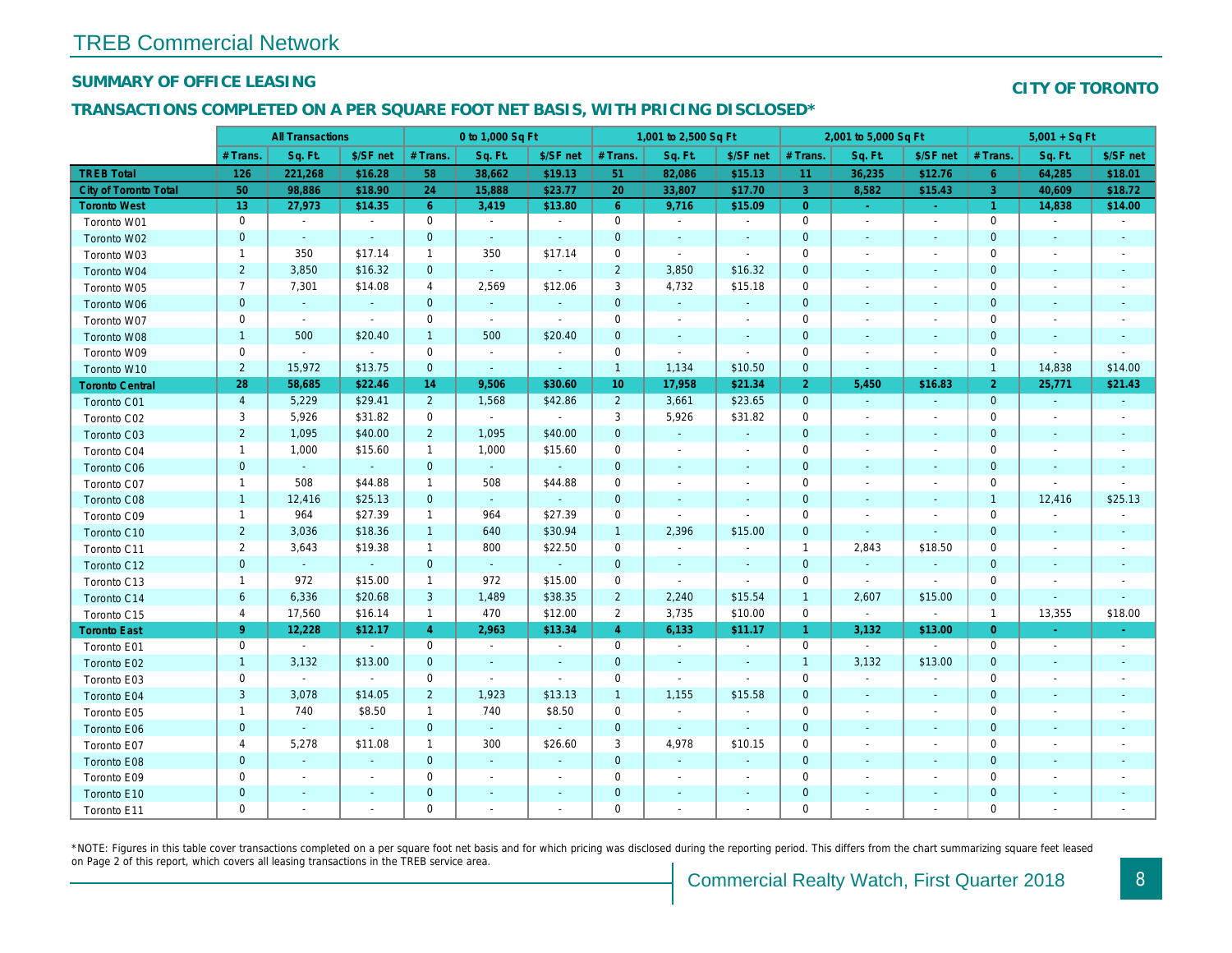## SUMMARY OF INDUSTRIAL SALES

## TRANSACTIONS COMPLETED WITH PRICING DISCLOSED

|                        |                | <b>All Transactions</b> |                |                 | 0 to 5,000 Sq Ft |                          |                     | 5,001 to 15,000 Sq Ft |                     |                 | 15,001 to 50,000 Sq Ft |                  |
|------------------------|----------------|-------------------------|----------------|-----------------|------------------|--------------------------|---------------------|-----------------------|---------------------|-----------------|------------------------|------------------|
|                        | # Trans.       | Sq. Ft.                 | \$/SF Net      | # Trans.        | Sq. Ft.          | \$/SF Net                | # Trans.            | Sq. Ft.               | \$/SF Net           | # Trans.        | Sq. Ft.                | \$/SF Ne         |
| <b>TREB Total</b>      | 63             | 907,275                 | \$155.86       | 37              | 85,956           | \$218.89                 | 11                  | 105,691               | \$235.54            | 10 <sup>°</sup> | 301,020                | \$169.49         |
| <b>Halton Region</b>   | $\mathbf{1}$   | 1,600                   | \$206.19       | $\mathbf{1}$    | 1,600            | \$206.19                 | $\overline{0}$      | $\omega_{\rm c}$      | $\omega_{\rm{eff}}$ | $\overline{0}$  | $\sim$                 | $\sim$           |
| <b>Burlington</b>      | $\overline{0}$ | $\omega$                | $\mathbf{r}$   | $\mathbf{0}$    | $\omega$         | $\blacksquare$           | $\mathbf{0}$        | $\omega$              | $\sim$              | $\mathbf{0}$    | $\blacksquare$         | $\blacksquare$   |
| <b>Halton Hills</b>    | 0              | $\blacksquare$          | $\sim$         | $\mathbf 0$     | $\mathbf{r}$     |                          | $\mathbf 0$         | $\blacksquare$        | ä,                  | $\mathbf 0$     | $\sim$                 | $\blacksquare$   |
| Milton                 | $\mathbf{1}$   | 1,600                   | \$206.19       | $\mathbf{1}$    | 1,600            | \$206.19                 | $\mathbf 0$         | $\blacksquare$        | $\blacksquare$      | $\mathbf{0}$    | $\blacksquare$         | $\blacksquare$   |
| Oakville               | 0              | $\blacksquare$          | $\blacksquare$ | $\mathbf 0$     | $\blacksquare$   | $\blacksquare$           | $\mathbf 0$         | $\blacksquare$        | $\blacksquare$      | $\mathbf 0$     | $\blacksquare$         | $\sim$           |
| <b>Peel Region</b>     | 19             | 282,854                 | \$177.64       | 10 <sup>1</sup> | 31,704           | \$253.73                 | 3                   | 35,926                | \$307.02            | 5 <sup>5</sup>  | 148,401                | \$162.8          |
| <b>Brampton</b>        | $\overline{7}$ | 58,769                  | \$210.54       | 5               | 14,543           | \$313.07                 | $\mathsf{O}$        | $\blacksquare$        | $\blacksquare$      | $\overline{2}$  | 44,226                 | \$176.82         |
| Caledon                | $\mathbf{0}$   | $\sim$                  | $\sim$         | $\mathbf 0$     | $\sim$           | $\blacksquare$           | $\mathbf 0$         | $\blacksquare$        | $\blacksquare$      | $\mathbf 0$     | $\blacksquare$         | $\blacksquare$   |
| Mississauga            | 12             | 224,085                 | \$169.01       | 5               | 17,161           | \$203.45                 | 3                   | 35,926                | \$307.02            | 3               | 104,175                | \$156.96         |
| <b>Toronto</b>         | 19             | 182,264                 | \$121.80       | 13              | 29,276           | \$171.63                 | $\overline{4}$      | 38,822                | \$217.02            | $\mathbf{1}$    | 30,095                 | \$179.43         |
| <b>Toronto West</b>    | 10             | 153,947                 | \$116.38       | 5               | 11,759           | \$186.37                 | 3                   | 28,022                | \$248.91            | $\overline{1}$  | 30,095                 | \$179.43         |
| <b>Toronto Central</b> | $\mathbf{0}$   |                         | $\sim$         | $\mathbf 0$     | ä,               | $\blacksquare$           | $\mathbf{0}$        | $\blacksquare$        | $\blacksquare$      | $\mathbf{0}$    | $\omega$               | $\blacksquare$   |
| <b>Toronto East</b>    | 9              | 28,317                  | \$151.25       | 8               | 17,517           | \$161.73                 | $\mathbf{1}$        | 10,800                | \$134.26            | $\mathbf 0$     | $\blacksquare$         | $\blacksquare$   |
| <b>York Region</b>     | 13             | 316,256                 | \$184.62       | 5 <sup>1</sup>  | 7,204            | \$278.25                 | 2 <sup>1</sup>      | 10,814                | \$212.69            | $\overline{4}$  | 122,524                | \$175.07         |
| Aurora                 | $\overline{1}$ | 934                     | \$294.43       | $\mathbf{1}$    | 934              | \$294.43                 | $\mathsf{O}$        | $\blacksquare$        | $\sim$              | $\mathbf 0$     | $\blacksquare$         | $\sim$           |
| E. Gwillimbury         | $\mathbf{0}$   | $\omega$                | $\omega$       | $\overline{0}$  | $\omega$         | $\blacksquare$           | $\mathbf{0}$        | $\blacksquare$        | $\blacksquare$      | $\mathbf{0}$    | $\omega$               | $\blacksquare$   |
| Georgina               | 0              | $\sim$                  | $\blacksquare$ | 0               | $\blacksquare$   | $\blacksquare$           | $\mathbf 0$         | $\blacksquare$        | $\blacksquare$      | $\mathbf 0$     | $\blacksquare$         | $\blacksquare$   |
| King                   | $\mathbf{0}$   | $\sim$                  | $\sim$         | $\mathbf{0}$    | $\sim$           | $\sim$                   | $\mathbf 0$         | $\blacksquare$        | $\sim$              | $\mathbf{0}$    | $\blacksquare$         | $\blacksquare$   |
| Markham                | $\overline{2}$ | 102,200                 | \$174.48       | $\mathbf 0$     | $\blacksquare$   | $\overline{\phantom{a}}$ | $\mathsf 0$         | $\blacksquare$        | $\blacksquare$      | $\mathbf{1}$    | 39,800                 | \$162.06         |
| Newmarket              | $\overline{0}$ |                         | $\blacksquare$ | $\mathbf{0}$    | ÷.               | $\overline{\phantom{a}}$ | $\mathbf{0}$        | ä,                    | ä,                  | $\mathbf{0}$    | $\omega$               | $\sim$           |
| Richmond Hill          | $\overline{2}$ | 7,098                   | \$242.04       | $\mathbf{1}$    | 1,470            | \$284.35                 | $\mathbf{1}$        | 5,628                 | \$230.99            | 0               | $\blacksquare$         | $\blacksquare$   |
| Vaughan                | $\overline{7}$ | 204,518                 | \$186.71       | $\overline{2}$  | 3,294            | \$284.30                 | $\mathbf{1}$        | 5,186                 | \$192.83            | 3               | 82,724                 | \$181.33         |
| Whitchurch-Stouffville | $\overline{1}$ | 1,506                   | \$249.00       | $\mathbf{1}$    | 1,506            | \$249.00                 | $\mathsf 0$         | $\blacksquare$        | ä,                  | $\mathbf 0$     | $\tilde{\phantom{a}}$  | $\sim$           |
| <b>Durham Region</b>   | $\mathbf{7}$   | 14,247                  | \$213.83       | 7 <sup>1</sup>  | 14,247           | \$213.83                 | $\overline{0}$      | $\frac{1}{\sqrt{2}}$  | ÷                   | $\overline{0}$  | $\bullet$              | $\sigma_{\rm c}$ |
| Ajax                   | 0              | $\blacksquare$          | $\sim$         | $\mathbf 0$     | $\sim$           | $\blacksquare$           | $\mathbf 0$         | $\blacksquare$        | $\blacksquare$      | $\mathbf 0$     | $\blacksquare$         | $\sim$           |
| <b>Brock</b>           | $\overline{0}$ | $\sim$                  | $\sim$         | $\overline{0}$  | $\mathbf{r}$     | $\blacksquare$           | $\mathbf{0}$        | $\blacksquare$        | $\blacksquare$      | $\mathbf{0}$    | $\Delta$               | $\blacksquare$   |
| Clarington             | 0              | $\sim$                  | $\sim$         | $\mathbf 0$     | $\sim$           | $\sim$                   | $\mathsf{O}\xspace$ | ÷,                    | $\overline{a}$      | $\mathbf 0$     | ÷,                     | $\blacksquare$   |
| Oshawa                 | $\mathbf{1}$   | 1,500                   | \$211.67       | $\mathbf{1}$    | 1,500            | \$211.67                 | $\mathbf{0}$        | ÷,                    | ٠                   | $\mathbf{0}$    | $\blacksquare$         | $\blacksquare$   |
| Pickering              | 3              | 5,652                   | \$142.60       | 3               | 5,652            | \$142.60                 | $\mathbf 0$         | $\blacksquare$        | $\blacksquare$      | $\mathbf 0$     | $\sim$                 | $\blacksquare$   |
| Scugog                 | $\mathbf{1}$   | 3,200                   | \$429.84       | 1               | 3,200            | \$429.84                 | $\mathbf{0}$        | $\blacksquare$        | $\omega$            | $\mathbf{0}$    | $\blacksquare$         | $\blacksquare$   |
| Uxbridge               | 0              | $\blacksquare$          | $\blacksquare$ | 0               | $\blacksquare$   |                          | $\mathbf 0$         | $\overline{a}$        | $\overline{a}$      | $\mathbf 0$     | $\sim$                 | $\blacksquare$   |
| Whitby                 | $\overline{2}$ | 3,895                   | \$140.56       | $\overline{2}$  | 3,895            | \$140.56                 | $\mathbf{0}$        | $\blacksquare$        | $\blacksquare$      | $\mathbf{0}$    | $\blacksquare$         | $\sim$           |
| <b>Dufferin County</b> | $\overline{2}$ | 89,925                  | \$45.20        | $\mathbf{1}$    | 1,925            | \$189.61                 | $\overline{0}$      | ÷.                    | ×.                  | $\overline{0}$  | $\sim$                 | $\sim$           |
| Orangeville            | $\overline{2}$ | 89,925                  | \$45.20        | $\mathbf{1}$    | 1,925            | \$189.61                 | $\mathbf{0}$        | ä,                    | $\omega$            | $\mathbf{0}$    | $\Box$                 | $\omega_{\rm c}$ |
| <b>Simcoe County</b>   | 2 <sup>1</sup> | 20,129                  | \$155.94       | $\overline{0}$  | $\omega$         | $\bullet$                | 2 <sup>1</sup>      | 20,129                | \$155.94            | $\overline{0}$  | $\omega$               | $\sim$           |
| Adjala-Tosorontio      | $\mathbf{1}$   | 12,129                  | \$128.53       | $\mathbf{0}$    | $\omega$         | $\sim$                   | $\mathbf{1}$        | 12,129                | \$128.53            | $\mathbf{0}$    | $\Delta$               | $\sim$           |
| <b>Bradford West</b>   | 0              | $\blacksquare$          | $\blacksquare$ | 0               | $\sim$           | $\sim$                   | $\mathsf{O}\xspace$ | $\blacksquare$        | $\blacksquare$      | $\mathbf 0$     | $\blacksquare$         | $\blacksquare$   |
| Essa                   | $\mathbf{0}$   | $\sim$                  | $\sim$         | $\mathbf{0}$    | $\blacksquare$   | $\blacksquare$           | $\mathbf 0$         | $\blacksquare$        | $\blacksquare$      | $\mathbf{0}$    | $\sim$                 |                  |
| Innisfil               | $\mathbf{1}$   | 8,000                   | \$197.50       | 0               | $\blacksquare$   | $\blacksquare$           | $\mathbf{1}$        | 8,000                 | \$197.50            | $\mathbf 0$     | $\sim$                 | $\blacksquare$   |
| <b>New Tecumseth</b>   | $\Omega$       |                         |                | $\Omega$        |                  |                          | $\mathbf{0}$        |                       |                     | $\Omega$        |                        |                  |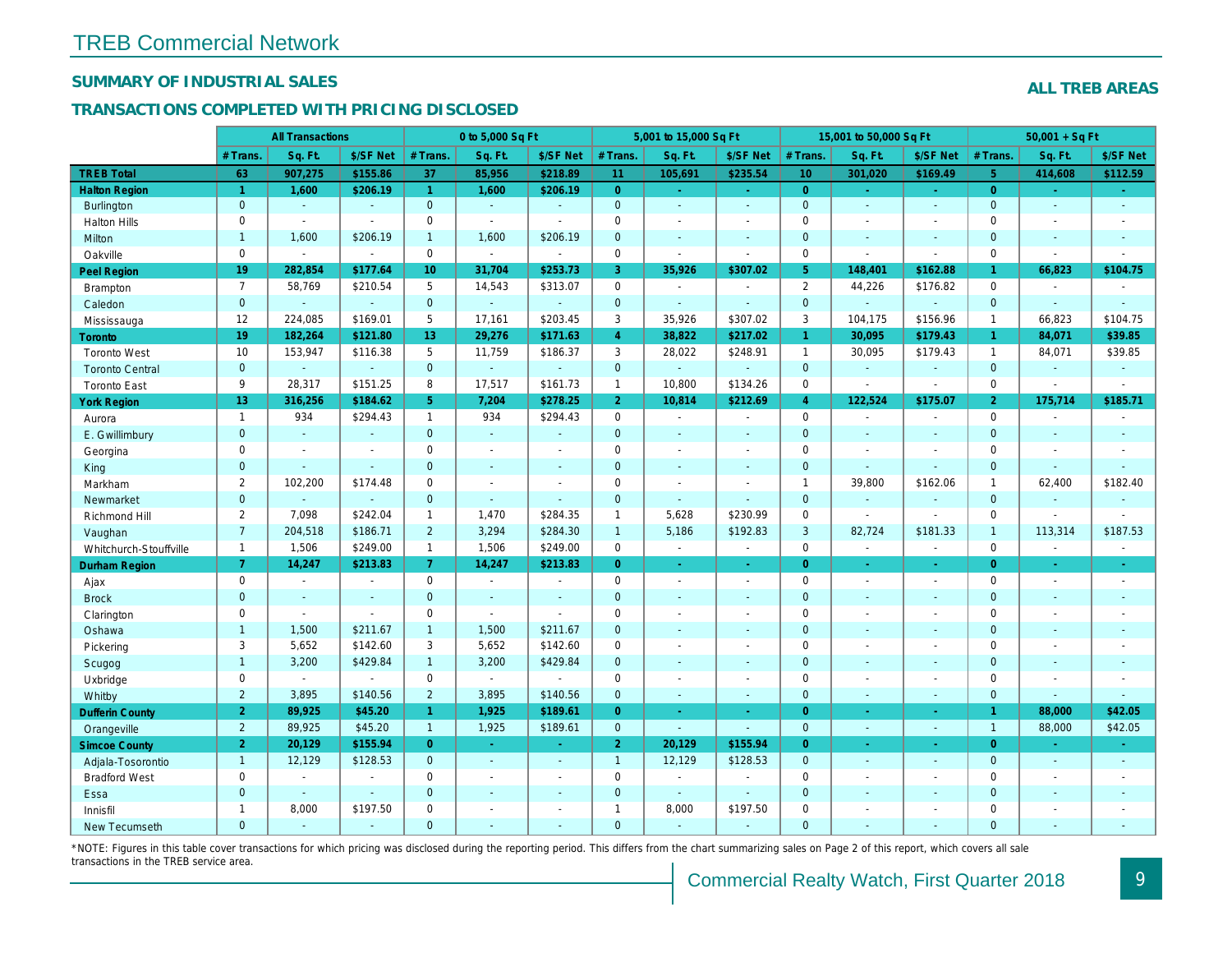## SUMMARY OF INDUSTRIAL SALES - CONDOMINIUM BREAKOUT

#### TRANSACTIONS COMPLETED WITH PRICING DISCLOSED

|                        |                | <b>All Transactions</b> |                       |                 | 0 to 5,000 Sq Ft |                          |                | 5,001 to 15,000 Sq Ft |                          |                | 15,001 to 50,000 Sq Ft |                  |
|------------------------|----------------|-------------------------|-----------------------|-----------------|------------------|--------------------------|----------------|-----------------------|--------------------------|----------------|------------------------|------------------|
|                        | # Trans.       | Sq. Ft.                 | \$/SF Net             | # Trans.        | Sq. Ft.          | \$/SF Net                | # Trans.       | Sq. Ft.               | \$/SF Net                | # Trans.       | Sq. Ft.                | \$/SF Ne         |
| <b>TREB Total</b>      | 35             | 94,346                  | \$191.44              | 32              | 72,732           | \$196.77                 | $\overline{3}$ | 21,614                | \$173.50                 | $\overline{0}$ | $\omega$               | $\sim$           |
| <b>Halton Region</b>   | $\overline{0}$ | $\omega$                | $\omega$              | $\overline{0}$  | $\sim$           | $\sim$                   | $\overline{0}$ | $\omega_{\rm c}$      | $\sim$ .                 | $\overline{0}$ | $\omega$               | $\sim$           |
| Burlington             | $\mathbf{0}$   | $\sim$                  | $\blacksquare$        | $\mathbf{0}$    | $\sim$           | $\sim$                   | $\mathbf{0}$   | $\sim$                | $\omega$                 | $\mathbf 0$    | $\omega$               | $\sim$           |
| <b>Halton Hills</b>    | $\mathbf 0$    | $\sim$                  | $\blacksquare$        | $\mathbf 0$     | $\sim$           | $\sim$                   | $\pmb{0}$      | $\blacksquare$        | $\blacksquare$           | $\mathbf 0$    | $\blacksquare$         | $\sim$           |
| Milton                 | $\mathbf{0}$   | $\sim$                  | $\sim$                | $\mathbf{0}$    | $\sim$           | $\sim$                   | $\mathbf 0$    | $\Delta$              | $\mathbf{r}$             | $\mathbf 0$    | $\blacksquare$         | $\blacksquare$   |
| Oakville               | $\mathbf 0$    | $\blacksquare$          | $\blacksquare$        | $\mathbf 0$     | $\blacksquare$   | $\blacksquare$           | $\pmb{0}$      | $\blacksquare$        | $\blacksquare$           | $\mathbf 0$    | $\blacksquare$         | $\sim$           |
| Peel Region            | 9 <sup>°</sup> | 27,204                  | \$213.92              | 9 <sup>°</sup>  | 27,204           | \$213.92                 | $\overline{0}$ | $\blacksquare$        | ä,                       | $\overline{0}$ | $\blacksquare$         | $\omega_{\rm c}$ |
| Brampton               | $\overline{4}$ | 10,043                  | \$231.80              | $\overline{4}$  | 10,043           | \$231.80                 | 0              | $\blacksquare$        | $\blacksquare$           | $\mathbf 0$    | $\blacksquare$         | $\sim$           |
| Caledon                | $\mathbf{0}$   | $\mathbf{r}$            | $\omega$              | $\mathbf{0}$    | ÷.               |                          | $\mathbf 0$    | $\blacksquare$        | $\sim$                   | $\mathbf 0$    | $\blacksquare$         | $\sim$           |
| Mississauga            | 5              | 17,161                  | \$203.45              | 5               | 17,161           | \$203.45                 | $\pmb{0}$      | $\blacksquare$        | $\blacksquare$           | $\mathbf 0$    | $\blacksquare$         | $\blacksquare$   |
| Toronto                | 13             | 38,188                  | \$161.61              | 12 <sub>2</sub> | 27,388           | \$172.39                 | $\mathbf{1}$   | 10,800                | \$134.26                 | $\overline{0}$ | $\blacksquare$         | ÷                |
| <b>Toronto West</b>    | 5              | 11,759                  | \$186.37              | 5               | 11,759           | \$186.37                 | 0              | $\sim$                | $\blacksquare$           | $\mathbf 0$    | $\blacksquare$         | $\sim$           |
| <b>Toronto Central</b> | $\mathbf{0}$   | $\omega$                | $\omega$              | $\overline{0}$  | $\omega$         | $\Delta$                 | $\mathbf{0}$   | $\blacksquare$        | $\sim$                   | $\mathbf{0}$   | $\blacksquare$         | $\sim$           |
| <b>Toronto East</b>    | 8              | 26,429                  | \$150.59              | $\overline{7}$  | 15,629           | \$161.88                 | $\mathbf{1}$   | 10,800                | \$134.26                 | $\mathbf 0$    | $\blacksquare$         | $\blacksquare$   |
| <b>York Region</b>     | $\overline{7}$ | 18,018                  | \$238.90              | 5 <sup>5</sup>  | 7,204            | \$278.25                 | 2 <sup>1</sup> | 10,814                | \$212.69                 | $\overline{0}$ | ×.                     | $\sim$           |
| Aurora                 | $\mathbf{1}$   | 934                     | \$294.43              | $\mathbf{1}$    | 934              | \$294.43                 | 0              | $\blacksquare$        | $\blacksquare$           | $\mathbf 0$    | $\blacksquare$         | $\sim$           |
| E. Gwillimbury         | $\mathbf{0}$   | $\omega$                | $\Delta$              | $\mathbf{0}$    | $\omega$         | $\sim$                   | $\mathbf{0}$   | ä,                    | $\blacksquare$           | $\mathbf{0}$   | ÷.                     | $\sim$           |
| Georgina               | $\mathbf 0$    | $\blacksquare$          | $\omega$              | $\mathbf 0$     | $\mathbf{r}$     | $\overline{\phantom{a}}$ | $\pmb{0}$      | $\blacksquare$        | $\blacksquare$           | $\mathbf 0$    | $\sim$                 | $\blacksquare$   |
| King                   | $\mathbf{0}$   | $\sim$                  | $\sim$                | $\mathbf{0}$    | $\sim$           | $\sim$                   | $\mathbf 0$    | $\mathbf{r}$          | $\blacksquare$           | $\mathbf{0}$   | $\blacksquare$         | $\sim$           |
| Markham                | $\mathbf 0$    | $\blacksquare$          | $\tilde{\phantom{a}}$ | $\mathbf 0$     | $\sim$           |                          | $\pmb{0}$      | $\tilde{\phantom{a}}$ | $\blacksquare$           | $\mathbf 0$    | $\overline{a}$         | $\blacksquare$   |
| Newmarket              | $\overline{0}$ | $\sim$                  | $\Delta$              | $\mathbf{0}$    | $\sim$           |                          | $\mathbf 0$    | ä,                    | $\blacksquare$           | $\mathbf{0}$   | $\blacksquare$         | $\blacksquare$   |
| Richmond Hill          | $\overline{2}$ | 7,098                   | \$242.04              | $\mathbf{1}$    | 1,470            | \$284.35                 | $\mathbf{1}$   | 5,628                 | \$230.99                 | $\mathsf 0$    | $\blacksquare$         | $\blacksquare$   |
| Vaughan                | 3              | 8,480                   | \$228.36              | $\overline{2}$  | 3,294            | \$284.30                 | $\mathbf{1}$   | 5,186                 | \$192.83                 | $\mathbf 0$    | $\omega$               | $\sim$           |
| Whitchurch-Stouffville | $\mathbf{1}$   | 1,506                   | \$249.00              | $\mathbf{1}$    | 1,506            | \$249.00                 | 0              | $\blacksquare$        | $\sim$                   | $\mathbf 0$    | $\blacksquare$         | $\sim$           |
| <b>Durham Region</b>   | 5 <sup>5</sup> | 9,011                   | \$155.48              | 5               | 9,011            | \$155.48                 | $\overline{0}$ | $\frac{1}{\sqrt{2}}$  | $\omega$                 | $\overline{0}$ | $\blacksquare$         | $\sigma_{\rm c}$ |
| Ajax                   | $\mathsf 0$    | $\blacksquare$          | $\blacksquare$        | $\mathbf 0$     | $\blacksquare$   |                          | $\mathbf 0$    | $\blacksquare$        | $\overline{\phantom{a}}$ | $\mathbf 0$    | $\blacksquare$         | $\sim$           |
| <b>Brock</b>           | $\mathbf{0}$   | $\blacksquare$          | $\blacksquare$        | $\mathbf{0}$    | $\blacksquare$   | $\sim$                   | $\mathbf 0$    | $\omega$              | $\blacksquare$           | $\mathbf 0$    | $\blacksquare$         | $\blacksquare$   |
| Clarington             | $\mathbf 0$    | $\blacksquare$          | $\blacksquare$        | $\mathbf 0$     | $\mathbf{r}$     | $\overline{a}$           | $\pmb{0}$      | $\blacksquare$        | $\blacksquare$           | $\mathbf 0$    | $\blacksquare$         | $\blacksquare$   |
| Oshawa                 | $\mathbf{1}$   | 1,500                   | \$211.67              | $\mathbf{1}$    | 1,500            | \$211.67                 | $\mathbf 0$    | $\blacksquare$        | $\blacksquare$           | $\mathbf{0}$   | $\blacksquare$         | $\blacksquare$   |
| Pickering              | $\overline{2}$ | 3,616                   | \$148.23              | $\overline{2}$  | 3,616            | \$148.23                 | 0              | $\blacksquare$        | $\blacksquare$           | $\mathbf 0$    | $\blacksquare$         | $\blacksquare$   |
| Scugog                 | $\mathbf{0}$   | $\blacksquare$          | $\blacksquare$        | $\mathbf{0}$    | $\omega$         | $\sim$                   | $\mathbf 0$    | $\blacksquare$        | $\blacksquare$           | $\mathbf 0$    | $\blacksquare$         | $\blacksquare$   |
| Uxbridge               | $\mathbf 0$    | $\blacksquare$          | $\blacksquare$        | $\mathbf 0$     | $\mathbf{r}$     |                          | 0              | $\blacksquare$        | $\blacksquare$           | $\mathbf 0$    | $\blacksquare$         | $\blacksquare$   |
| Whitby                 | $\overline{2}$ | 3,895                   | \$140.56              | $\overline{2}$  | 3,895            | \$140.56                 | $\mathbf{0}$   | $\omega$              | $\blacksquare$           | $\mathbf{0}$   | $\blacksquare$         | $\sim$           |
| <b>Dufferin County</b> | $\mathbf{1}$   | 1,925                   | \$189.61              | $\mathbf{1}$    | 1,925            | \$189.61                 | $\overline{0}$ | $\blacksquare$        | $\blacksquare$           | $\overline{0}$ | $\blacksquare$         | $\sim$           |
| Orangeville            | $\overline{1}$ | 1,925                   | \$189.61              | $\mathbf{1}$    | 1,925            | \$189.61                 | $\mathbf{0}$   | $\omega$              | $\omega$                 | $\mathbf{0}$   | $\omega$               | $\sim$           |
| <b>Simcoe County</b>   | $\overline{0}$ | $\omega$ .              | $\sim$                | $\overline{0}$  | $\omega$         | $\sim$                   | $\overline{0}$ | ä,                    | ÷.                       | $\overline{0}$ | $\blacksquare$         | $\omega_{\rm c}$ |
| Adjala-Tosorontio      | $\overline{0}$ | $\sim$                  | $\sim$                | $\mathbf{0}$    | $\sim$           | $\sim$                   | $\mathbf 0$    | $\mathbf{r}$          | $\blacksquare$           | $\mathbf{0}$   | $\blacksquare$         | $\sim$           |
| <b>Bradford West</b>   | $\mathbf 0$    | $\sim$                  | $\blacksquare$        | $\mathbf 0$     | $\blacksquare$   | $\sim$                   | $\pmb{0}$      | $\blacksquare$        | $\blacksquare$           | $\mathbf 0$    | $\blacksquare$         | $\blacksquare$   |
| Essa                   | $\mathbf{0}$   | $\sim$                  | $\blacksquare$        | $\mathbf{0}$    |                  | $\sim$                   | $\pmb{0}$      | $\blacksquare$        | $\blacksquare$           | $\mathbf 0$    | $\blacksquare$         |                  |
| Innisfil               | $\mathbf 0$    | $\blacksquare$          | $\blacksquare$        | $\mathbf 0$     | $\blacksquare$   | $\sim$                   | $\pmb{0}$      | $\blacksquare$        | $\blacksquare$           | $\mathbf 0$    | $\blacksquare$         | $\blacksquare$   |
| <b>New Tecumseth</b>   | $\Omega$       |                         |                       | $\Omega$        |                  |                          | $\Omega$       |                       |                          | $\Omega$       |                        |                  |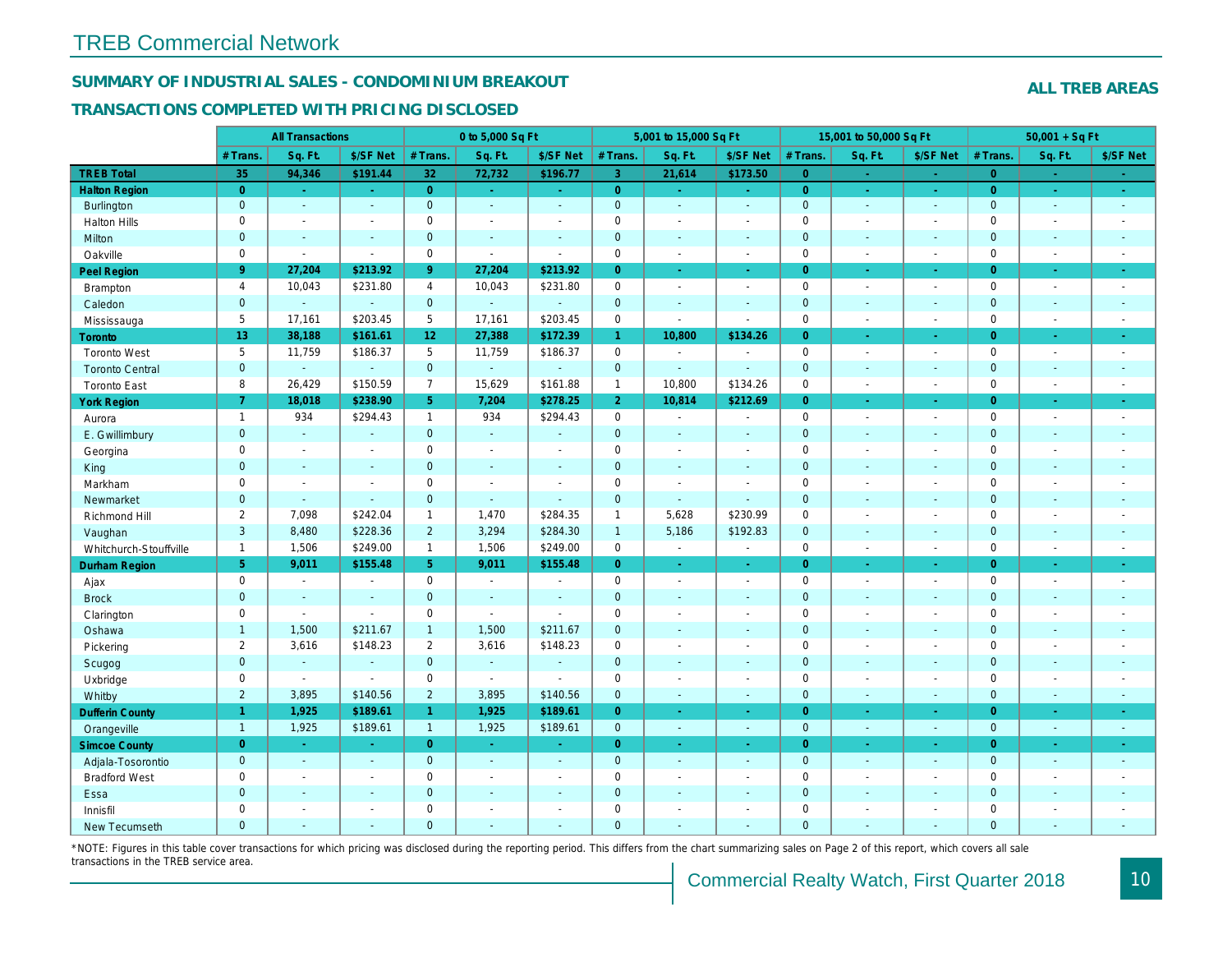## SUMMARY OF INDUSTRIAL SALES - OTHER TYPES BREAKOUT

#### TRANSACTIONS COMPLETED WITH PRICING DISCLOSED

|                        |                     | <b>All Transactions</b> |                       |                      | 0 to 5,000 Sq Ft |                          |                | 5,001 to 15,000 Sq Ft |                          |                 | 15,001 to 50,000 Sq Ft |                  |
|------------------------|---------------------|-------------------------|-----------------------|----------------------|------------------|--------------------------|----------------|-----------------------|--------------------------|-----------------|------------------------|------------------|
|                        | # Trans.            | Sq. Ft.                 | \$/SF Net             | # Trans.             | Sq. Ft.          | \$/SF Net                | # Trans.       | Sq. Ft.               | \$/SF Net                | # Trans.        | Sq. Ft.                | \$/SF Ne         |
| <b>TREB Total</b>      | 28                  | 812,929                 | \$151.74              | 5 <sup>1</sup>       | 13,224           | \$340.55                 | 8 <sup>°</sup> | 84,077                | \$251.48                 | 10 <sup>°</sup> | 301,020                | \$169.49         |
| <b>Halton Region</b>   | $\mathbf{1}$        | 1,600                   | \$206.19              | $\blacktriangleleft$ | 1,600            | \$206.19                 | $\overline{0}$ | ÷.                    | $\omega_{\rm{eff}}$      | $\overline{0}$  | $\omega$               | $\sim$           |
| Burlington             | $\mathbf{0}$        | $\omega$                | $\omega$              | $\mathbf{0}$         | $\sim$           | $\sim$                   | $\mathbf{0}$   | $\blacksquare$        | $\blacksquare$           | $\mathbf{0}$    | $\blacksquare$         | $\sim$           |
| <b>Halton Hills</b>    | $\mathbf 0$         | $\sim$                  | $\blacksquare$        | $\mathbf 0$          | $\mathbf{r}$     |                          | $\mathbf 0$    | $\blacksquare$        | $\blacksquare$           | $\mathbf 0$     | L.                     | $\sim$           |
| Milton                 | $\mathbf{1}$        | 1,600                   | \$206.19              | $\mathbf{1}$         | 1,600            | \$206.19                 | $\pmb{0}$      | $\blacksquare$        | $\blacksquare$           | $\mathbf{0}$    | $\blacksquare$         | $\sim$           |
| Oakville               | $\mathbf 0$         | $\blacksquare$          | $\blacksquare$        | $\mathbf 0$          | $\omega$         | $\sim$                   | 0              | $\blacksquare$        | $\sim$                   | $\mathbf 0$     | $\blacksquare$         | $\sim$           |
| Peel Region            | 10 <sup>°</sup>     | 255,650                 | \$173.78              | $\mathbf{1}$         | 4,500            | \$494.44                 | 3              | 35,926                | \$307.02                 | 5 <sup>5</sup>  | 148,401                | \$162.88         |
| Brampton               | 3                   | 48,726                  | \$206.15              | $\mathbf{1}$         | 4,500            | \$494.44                 | 0              | $\blacksquare$        | $\sim$                   | $\overline{2}$  | 44,226                 | \$176.82         |
| Caledon                | $\mathbf{0}$        | $\blacksquare$          | $\blacksquare$        | $\mathbf{0}$         | $\omega$         | $\sim$                   | $\mathbf 0$    | $\blacksquare$        | $\blacksquare$           | $\mathbf 0$     | $\omega$               | $\omega$         |
| Mississauga            | $\overline{7}$      | 206,924                 | \$166.15              | $\mathbf 0$          | $\mathbf{r}$     | $\sim$                   | 3              | 35,926                | \$307.02                 | 3               | 104,175                | \$156.96         |
| <b>Toronto</b>         | $6^{\circ}$         | 144,076                 | \$111.25              | $\mathbf{1}$         | 1,888            | \$160.49                 | 3              | 28,022                | \$248.91                 | $\mathbf{1}$    | 30,095                 | \$179.43         |
| <b>Toronto West</b>    | 5                   | 142,188                 | \$110.59              | $\mathbf 0$          | $\sim$           | $\sim$                   | 3              | 28,022                | \$248.91                 | $\mathbf{1}$    | 30,095                 | \$179.43         |
| <b>Toronto Central</b> | $\mathbf{0}$        | $\mathbf{r}$            | $\omega$              | $\mathbf{0}$         | $\sim$           | $\sim$                   | $\mathbf 0$    | $\omega$              | $\blacksquare$           | $\mathbf 0$     | $\omega$               | $\blacksquare$   |
| <b>Toronto East</b>    | $\mathbf{1}$        | 1,888                   | \$160.49              | $\mathbf{1}$         | 1,888            | \$160.49                 | $\pmb{0}$      | $\blacksquare$        | $\sim$                   | $\mathbf 0$     | $\blacksquare$         | $\blacksquare$   |
| <b>York Region</b>     | 6 <sup>°</sup>      | 298,238                 | \$181.34              | $\overline{0}$       | $\sim$           | $\blacksquare$           | $\overline{0}$ | $\blacksquare$        | $\blacksquare$           | $\overline{4}$  | 122,524                | \$175.07         |
| Aurora                 | $\mathbf 0$         | $\sim$                  | $\blacksquare$        | $\mathbf 0$          | $\blacksquare$   | $\blacksquare$           | $\pmb{0}$      | $\blacksquare$        | $\blacksquare$           | $\mathbf 0$     | $\blacksquare$         | $\sim$           |
| E. Gwillimbury         | $\mathbf{0}$        | $\sim$                  | $\sim$                | $\mathbf{0}$         | ÷.               | $\sim$                   | $\mathbf 0$    | $\blacksquare$        | $\blacksquare$           | $\mathbf{0}$    | $\blacksquare$         | $\blacksquare$   |
| Georgina               | $\mathbf 0$         | $\blacksquare$          | $\blacksquare$        | $\mathbf 0$          | $\sim$           | $\sim$                   | $\pmb{0}$      | $\blacksquare$        | $\blacksquare$           | $\mathbf 0$     | $\sim$                 | $\sim$           |
| King                   | $\mathbf{0}$        | $\sim$                  | $\blacksquare$        | $\mathbf{0}$         | $\sim$           | $\sim$                   | $\mathbf 0$    | $\sim$                | $\blacksquare$           | $\mathbf{0}$    | $\blacksquare$         | $\blacksquare$   |
| Markham                | 2                   | 102,200                 | \$174.48              | $\mathbf 0$          | $\sim$           | $\sim$                   | $\mathbf 0$    | $\blacksquare$        | $\blacksquare$           | $\mathbf{1}$    | 39,800                 | \$162.06         |
| Newmarket              | $\overline{0}$      | $\sim$                  | $\sim$                | $\mathbf{0}$         | ÷.               | $\sim$                   | $\mathbf{0}$   | $\blacksquare$        | $\blacksquare$           | $\mathbf{0}$    | $\mathbf{r}$           | $\sim$           |
| Richmond Hill          | 0                   | $\sim$                  | $\blacksquare$        | 0                    | $\sim$           | $\overline{\phantom{a}}$ | $\mathbf 0$    | $\blacksquare$        | $\blacksquare$           | $\mathbf 0$     | $\blacksquare$         | $\blacksquare$   |
| Vaughan                | $\overline{4}$      | 196,038                 | \$184.91              | $\mathbf{0}$         | $\sim$           | $\sim$                   | $\mathbf 0$    | $\sim$                | $\sim$                   | 3               | 82,724                 | \$181.33         |
| Whitchurch-Stouffville | $\mathbf 0$         | $\omega$                | $\blacksquare$        | $\mathbf 0$          | $\mathbf{r}$     | $\sim$                   | $\pmb{0}$      | $\blacksquare$        | $\blacksquare$           | $\mathbf 0$     | $\sim$                 | $\sim$           |
| <b>Durham Region</b>   | $\overline{2}$      | 5,236                   | \$314.27              | 2 <sup>1</sup>       | 5,236            | \$314.27                 | $\overline{0}$ | $\blacksquare$        | $\omega$                 | $\overline{0}$  | $\bullet$              | $\sigma_{\rm c}$ |
| Ajax                   | $\mathbf 0$         | $\blacksquare$          | $\blacksquare$        | $\mathbf 0$          | $\sim$           | $\blacksquare$           | $\pmb{0}$      | $\blacksquare$        | $\blacksquare$           | $\mathbf 0$     | $\blacksquare$         | $\sim$           |
| <b>Brock</b>           | $\mathbf{0}$        | $\blacksquare$          | $\sim$                | $\mathbf{0}$         | $\Delta$         | $\sim$                   | $\mathbf 0$    | ä,                    | $\blacksquare$           | $\mathbf{0}$    | $\blacksquare$         | $\sim$           |
| Clarington             | $\mathsf{O}\xspace$ | $\tilde{\phantom{a}}$   | $\tilde{\phantom{a}}$ | $\mathbf 0$          | $\sim$           |                          | $\pmb{0}$      | $\overline{a}$        | $\blacksquare$           | $\mathbf 0$     | ÷,                     | $\blacksquare$   |
| Oshawa                 | $\mathbf{0}$        | $\blacksquare$          | $\blacksquare$        | $\mathbf{0}$         | $\mathbf{r}$     | $\blacksquare$           | $\mathbf 0$    | $\blacksquare$        | $\blacksquare$           | $\mathbf{0}$    | $\blacksquare$         | $\blacksquare$   |
| Pickering              | $\mathbf{1}$        | 2,036                   | \$132.61              | $\mathbf{1}$         | 2,036            | \$132.61                 | $\pmb{0}$      | $\blacksquare$        | $\blacksquare$           | $\mathbf 0$     | L.                     | $\blacksquare$   |
| Scugog                 | $\mathbf{1}$        | 3,200                   | \$429.84              | $\mathbf{1}$         | 3,200            | \$429.84                 | $\mathbf 0$    | $\omega$              | $\blacksquare$           | $\mathbf{0}$    | $\blacksquare$         | $\blacksquare$   |
| Uxbridge               | $\mathbf 0$         | $\blacksquare$          | $\blacksquare$        | $\mathbf 0$          | $\blacksquare$   |                          | $\mathbf 0$    | $\blacksquare$        | $\overline{\phantom{a}}$ | $\mathbf 0$     | L.                     | $\blacksquare$   |
| Whitby                 | $\mathbf{0}$        | $\blacksquare$          | $\blacksquare$        | $\mathbf{0}$         | $\sim$           | $\sim$                   | $\mathbf{0}$   | $\blacksquare$        | $\blacksquare$           | $\mathbf{0}$    | $\blacksquare$         | $\sim$           |
| <b>Dufferin County</b> | $\mathbf{1}$        | 88,000                  | \$42.05               | $\overline{0}$       | a.               | a.                       | $\overline{0}$ | $\omega$              | ×.                       | $\overline{0}$  | ×.                     | $\sim$           |
| Orangeville            | $\overline{1}$      | 88,000                  | \$42.05               | $\mathbf{0}$         | $\omega$         | $\omega$                 | $\mathbf{0}$   | ä,                    | ä,                       | $\mathbf 0$     | $\omega$               | $\omega_{\rm c}$ |
| <b>Simcoe County</b>   | $\overline{2}$      | 20,129                  | \$155.94              | $\overline{0}$       | $\omega$         | $\omega$                 | 2 <sup>1</sup> | 20,129                | \$155.94                 | $\overline{0}$  | $\blacksquare$         | $\sim$           |
| Adjala-Tosorontio      | $\overline{1}$      | 12,129                  | \$128.53              | $\mathbf{0}$         | $\sim$           | $\sim$                   | $\mathbf{1}$   | 12,129                | \$128.53                 | $\mathbf{0}$    | $\mathbf{r}$           | $\sim$           |
| <b>Bradford West</b>   | $\mathbf 0$         | $\blacksquare$          | $\blacksquare$        | $\mathbf 0$          | $\sim$           | $\sim$                   | $\pmb{0}$      | $\blacksquare$        | $\sim$                   | $\mathbf 0$     | $\blacksquare$         | $\blacksquare$   |
| Essa                   | $\mathbf{0}$        | $\sim$                  | $\blacksquare$        | $\mathbf{0}$         |                  | $\sim$                   | $\pmb{0}$      | $\blacksquare$        | $\sim$                   | $\mathbf 0$     | $\blacksquare$         |                  |
| Innisfil               | $\mathbf{1}$        | 8,000                   | \$197.50              | $\mathbf 0$          | $\sim$           | $\sim$                   | $\mathbf{1}$   | 8,000                 | \$197.50                 | $\mathbf 0$     | $\blacksquare$         | $\blacksquare$   |
| <b>New Tecumseth</b>   | $\Omega$            |                         |                       | $\Omega$             |                  |                          | $\Omega$       |                       |                          | $\Omega$        |                        |                  |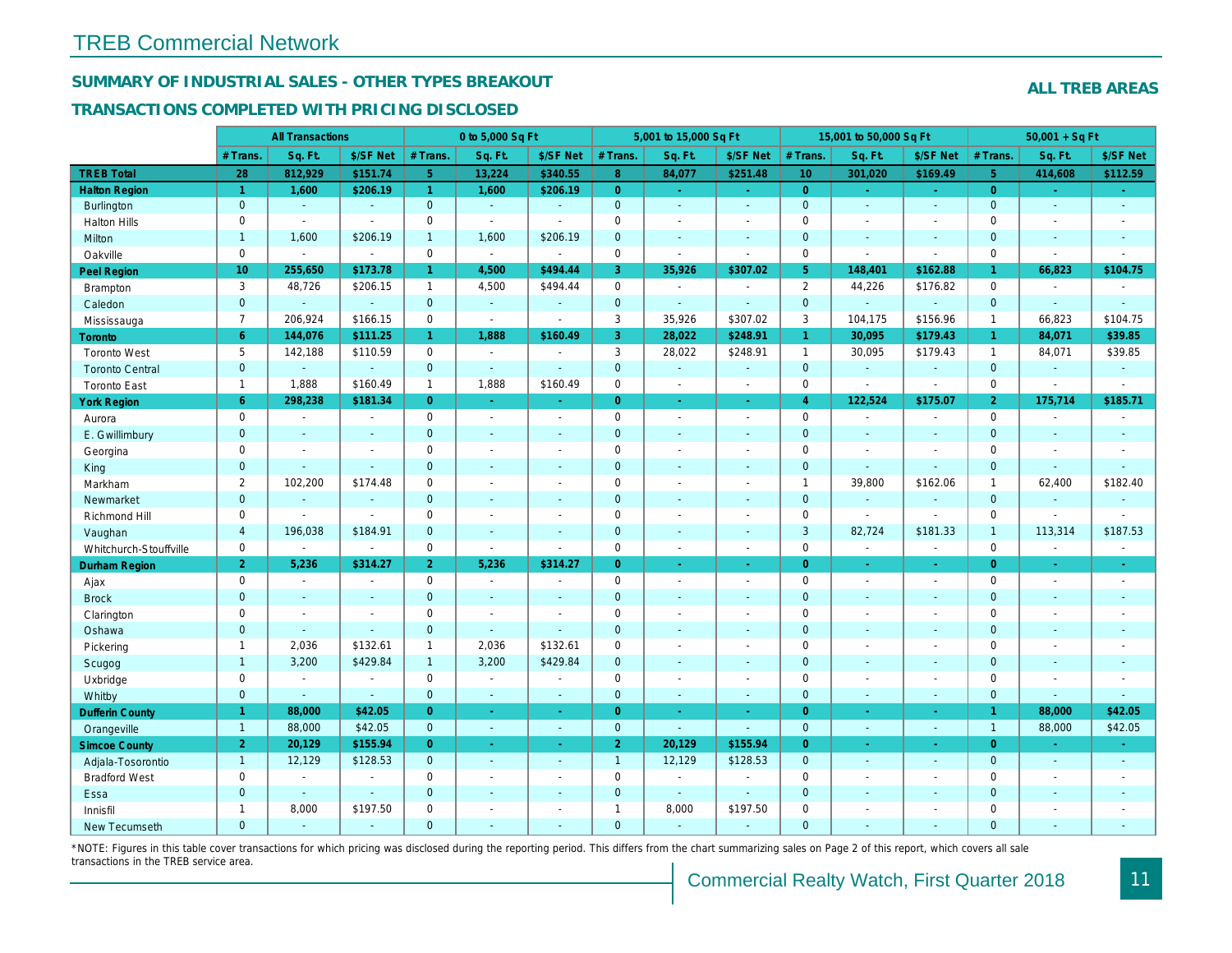## SUMMARY OF INDUSTRIAL SALES

## TRANSACTIONS COMPLETED WITH PRICING DISCLOSED

|                        |                 | <b>All Transactions</b>  |                          |                | 0 to 5,000 Sq Ft         |                          |                | 5,001 to 15,000 Sq Ft        |                              |                | 15,001 to 50,000 Sq Ft   |                          |
|------------------------|-----------------|--------------------------|--------------------------|----------------|--------------------------|--------------------------|----------------|------------------------------|------------------------------|----------------|--------------------------|--------------------------|
|                        | # Trans         | Sq. Ft.                  | \$/SF Net                | # Trans.       | Sq. Ft.                  | \$/SF Net                | # Trans.       | Sq. Ft.                      | \$/SF Net                    | # Trans.       | Sq. Ft.                  | \$/SF Ne                 |
| <b>TREB Total</b>      | 63              | 907,275                  | \$155.86                 | 37             | 85,956                   | \$218.89                 | 11             | 105,691                      | \$235.54                     | 10             | 301,020                  | \$169.49                 |
| City of Toronto Total  | 19              | 182,264                  | \$121.80                 | 13             | 29,276                   | \$171.63                 | $\overline{4}$ | 38,822                       | \$217.02                     | $\overline{1}$ | 30,095                   | \$179.4                  |
| <b>Toronto West</b>    | 10 <sup>°</sup> | 153,947                  | \$116.38                 | 5 <sup>5</sup> | 11,759                   | \$186.37                 | 3 <sup>°</sup> | 28,022                       | \$248.91                     | $\vert$ 1      | 30,095                   | \$179.43                 |
| Toronto W01            | 0               | $\blacksquare$           | $\blacksquare$           | $\mathbf 0$    | $\blacksquare$           | $\blacksquare$           | $\mathbf 0$    | $\blacksquare$               | $\blacksquare$               | $\mathbf 0$    | $\blacksquare$           | $\sim$                   |
| Toronto W02            | $\mathbf 0$     | $\sim$                   | $\sim$                   | $\mathbf{0}$   | $\sim$                   | $\sim$                   | $\mathbf 0$    | $\sim$                       | $\sim$                       | $\mathbf 0$    | $\sim$                   | $\sim$                   |
| Toronto W03            | 0               | $\sim$                   | $\sim$                   | $\mathbf 0$    | $\sim$                   | $\blacksquare$           | $\mathbf 0$    | $\blacksquare$               | $\blacksquare$               | $\mathbf 0$    | $\blacksquare$           | $\blacksquare$           |
| Toronto W04            | $\mathbf{1}$    | 8,750                    | \$222.86                 | $\mathbf 0$    | $\omega$                 | $\blacksquare$           | $\mathbf{1}$   | 8,750                        | \$222.86                     | $\mathbf 0$    | $\blacksquare$           | $\blacksquare$           |
| Toronto W05            | 3               | 6,130                    | \$214.85                 | 3              | 6,130                    | \$214.85                 | $\mathbf 0$    | $\blacksquare$               | $\blacksquare$               | 0              | $\blacksquare$           | $\overline{\phantom{a}}$ |
| Toronto W06            | $\mathbf{0}$    | $\blacksquare$           | $\blacksquare$           | $\mathbf{0}$   | $\blacksquare$           | $\blacksquare$           | $\mathbf 0$    | $\blacksquare$               | $\blacksquare$               | $\mathbf 0$    | $\blacksquare$           | $\blacksquare$           |
| Toronto W07            | 0               | $\blacksquare$           | $\sim$                   | $\mathbf 0$    | $\blacksquare$           | $\blacksquare$           | $\mathbf 0$    | $\omega$                     | $\omega$                     | 0              | $\blacksquare$           | $\overline{\phantom{a}}$ |
| Toronto W08            | $\sqrt{2}$      | 89,243                   | \$63.31                  | $\mathbf 0$    | $\sim$                   | $\blacksquare$           | $\mathbf{1}$   | 5,172                        | \$444.70                     | $\mathbf 0$    | $\blacksquare$           | $\overline{\phantom{a}}$ |
| Toronto W09            | $\mathbf 0$     | $\blacksquare$           | $\sim$                   | $\mathbf 0$    | $\sim$                   | $\blacksquare$           | $\mathbf 0$    | $\blacksquare$               | $\blacksquare$               | $\mathbf 0$    | $\blacksquare$           | $\blacksquare$           |
| Toronto W10            | $\overline{4}$  | 49,824                   | \$180.63                 | $\overline{2}$ | 5,629                    | \$155.36                 | $\mathbf{1}$   | 14,100                       | \$193.26                     | $\mathbf{1}$   | 30,095                   | \$179.43                 |
| <b>Toronto Central</b> | $\mathbf{0}$    | $\sim$                   | $\sim$                   | $\overline{0}$ | $\sim$                   | $\blacksquare$           | $\overline{0}$ | $\omega$                     | ÷.                           | $\overline{0}$ | ÷.                       | $\blacksquare$           |
| Toronto C01            | $\mathbf 0$     | $\blacksquare$           | $\sim$                   | $\mathbf{0}$   | $\blacksquare$           | $\blacksquare$           | $\mathbf 0$    | $\blacksquare$               | $\blacksquare$               | $\mathbf{0}$   | $\blacksquare$           | $\bullet$                |
| Toronto C02            | 0               | $\sim$                   |                          | $\mathbf 0$    | $\sim$                   | $\blacksquare$           | $\mathbf 0$    | $\sim$                       | $\sim$                       | 0              | $\blacksquare$           | $\blacksquare$           |
| Toronto C03            | $\mathbf{0}$    | $\sim$                   | $\omega$                 | $\overline{0}$ | ä,                       | $\blacksquare$           | $\mathbf 0$    | $\blacksquare$               | $\blacksquare$               | $\mathbf{0}$   | $\blacksquare$           | $\blacksquare$           |
| Toronto C04            | 0               | $\overline{\phantom{a}}$ | $\overline{\phantom{a}}$ | $\mathbf 0$    | $\blacksquare$           | $\blacksquare$           | $\mathbf 0$    | $\blacksquare$               | $\sim$                       | 0              | $\blacksquare$           | $\blacksquare$           |
| Toronto C06            | $\mathbf{0}$    | $\sim$                   | $\sim$                   | $\mathbf 0$    | $\blacksquare$           | $\sim$                   | $\mathbf{0}$   | $\blacksquare$               | $\blacksquare$               | $\mathbf 0$    | $\blacksquare$           | $\blacksquare$           |
| Toronto C07            | 0               | $\overline{\phantom{a}}$ | $\overline{\phantom{a}}$ | $\mathbf 0$    | $\sim$                   | $\blacksquare$           | $\mathbf 0$    | $\blacksquare$               | $\blacksquare$               | $\mathbf 0$    | $\blacksquare$           | $\blacksquare$           |
| Toronto C08            | $\mathbf{0}$    | $\sim$                   | $\sim$                   | $\mathbf 0$    | $\sim$                   | $\blacksquare$           | $\mathbf 0$    | $\sim$                       | $\sim$                       | $\mathbf 0$    | $\sim$                   | $\blacksquare$           |
| Toronto C09            | 0               | $\overline{\phantom{a}}$ | $\overline{\phantom{a}}$ | 0              | $\blacksquare$           | $\overline{\phantom{a}}$ | 0              | $\overline{\phantom{a}}$     | $\blacksquare$               | 0              | $\blacksquare$           | $\overline{\phantom{a}}$ |
| Toronto C10            | $\mathbf{0}$    | $\sim$                   | $\sim$                   | $\mathbf 0$    | $\sim$                   | $\blacksquare$           | $\mathbf 0$    | $\sim$                       | $\sim$                       | $\mathbf 0$    | $\sim$                   | $\sim$                   |
| Toronto C11            | 0               | $\blacksquare$           | $\overline{\phantom{a}}$ | $\mathbf 0$    | $\blacksquare$           | $\overline{\phantom{a}}$ | $\mathbf 0$    | $\blacksquare$               | $\overline{\phantom{a}}$     | $\mathbf 0$    | $\blacksquare$           | $\blacksquare$           |
| Toronto C12            | $\mathbf 0$     | $\sim$                   | $\sim$                   | $\mathbf 0$    | $\sim$                   | $\sim$                   | $\mathbf 0$    | $\sim$                       | $\sim$                       | $\mathbf{0}$   | $\sim$                   | $\sim$                   |
| Toronto C13            | 0               | $\overline{\phantom{a}}$ | $\overline{\phantom{a}}$ | $\mathbf 0$    | $\overline{\phantom{a}}$ | $\overline{\phantom{a}}$ | $\mathbf 0$    | $\overline{\phantom{a}}$     | $\overline{\phantom{a}}$     | 0              | $\overline{\phantom{a}}$ | $\overline{\phantom{a}}$ |
| Toronto C14            | $\mathbf 0$     |                          | $\sim$                   | $\mathbf 0$    | $\blacksquare$           | $\blacksquare$           | $\mathbf 0$    | $\sim$                       | $\sim$                       | $\mathbf{0}$   | $\blacksquare$           | $\blacksquare$           |
| Toronto C15            | 0               | $\blacksquare$           | $\blacksquare$           | $\mathbf 0$    | $\blacksquare$           | $\blacksquare$           | $\mathbf 0$    | $\blacksquare$               | $\blacksquare$               | $\mathbf 0$    | $\blacksquare$           | $\blacksquare$           |
| <b>Toronto East</b>    | $9^{\circ}$     | 28,317                   | \$151.25                 | 8              | 17,517                   | \$161.73                 | $\mathbf{1}$   | 10,800                       | \$134.26                     | $\overline{0}$ | $\blacksquare$           | $\sim$                   |
| Toronto E01            | 0               | $\blacksquare$           | $\sim$                   | $\mathbf 0$    | $\sim$                   | $\blacksquare$           | $\mathbf 0$    | $\blacksquare$               | $\blacksquare$               | $\mathbf 0$    | $\blacksquare$           | $\sim$                   |
| Toronto E02            | $\pmb{0}$       |                          |                          | $\mathbf 0$    | ä,                       | $\blacksquare$           | $\mathbf 0$    | ٠                            |                              | $\mathbf{0}$   | $\sim$                   | $\blacksquare$           |
| Toronto E03            | 0               | $\overline{\phantom{a}}$ | $\overline{\phantom{a}}$ | $\mathbf 0$    | $\blacksquare$           | $\blacksquare$           | $\pmb{0}$      | $\blacksquare$               | $\blacksquare$               | 0              | $\blacksquare$           | $\blacksquare$           |
| Toronto E04            | $\mathbf 0$     | $\sim$                   | $\sim$                   | $\mathbf 0$    | $\blacksquare$           | $\blacksquare$           | $\mathbf 0$    | $\blacksquare$               | $\blacksquare$               | $\mathbf 0$    | $\blacksquare$           | $\sim$                   |
| Toronto E05            | 0               | $\sim$                   | $\sim$                   | $\mathbf 0$    | $\sim$                   | $\sim$                   | $\mathbf 0$    | $\blacksquare$               | $\blacksquare$               | $\mathbf 0$    | $\blacksquare$           | $\blacksquare$           |
| Toronto E06            | $\mathbf 0$     | $\sim$                   | $\sim$                   | $\mathbf 0$    | $\omega$                 | $\sim$                   | $\mathbf 0$    | ÷.                           | $\omega$                     | $\mathbf 0$    | $\sim$                   | $\sim$                   |
| Toronto E07            | $\overline{7}$  | 20,617                   | \$157.05                 | 6              | 9,817                    | \$182.13                 | $\mathbf{1}$   | 10,800                       | \$134.26                     | 0              | $\blacksquare$           | $\overline{\phantom{a}}$ |
| Toronto E08            | $\mathbf{0}$    | $\omega$                 | $\sim$                   | $\mathbf{0}$   | $\omega$ .               | $\blacksquare$           | $\mathbf 0$    | ٠                            | $\qquad \qquad \blacksquare$ | $\mathbf 0$    | $\sim$                   | $\sim$                   |
| Toronto E09            | $\mathbf{1}$    | 3,000                    | \$130.00                 | $\mathbf{1}$   | 3,000                    | \$130.00                 | $\mathbf 0$    | $\blacksquare$               | $\overline{\phantom{a}}$     | $\mathbf 0$    |                          | $\overline{\phantom{a}}$ |
| Toronto E10            | $\mathbf{0}$    |                          | $\blacksquare$           | $\mathbf 0$    | $\blacksquare$           | ÷,                       | $\mathbf 0$    | $\qquad \qquad \blacksquare$ | $\blacksquare$               | $\mathbf 0$    | $\overline{\phantom{a}}$ |                          |
| Toronto E11            | $\mathbf{1}$    | 4,700                    | \$139.36                 | $\mathbf{1}$   | 4,700                    | \$139.36                 | $\mathbf 0$    | $\blacksquare$               | $\blacksquare$               | $\mathbf 0$    |                          | $\sim$                   |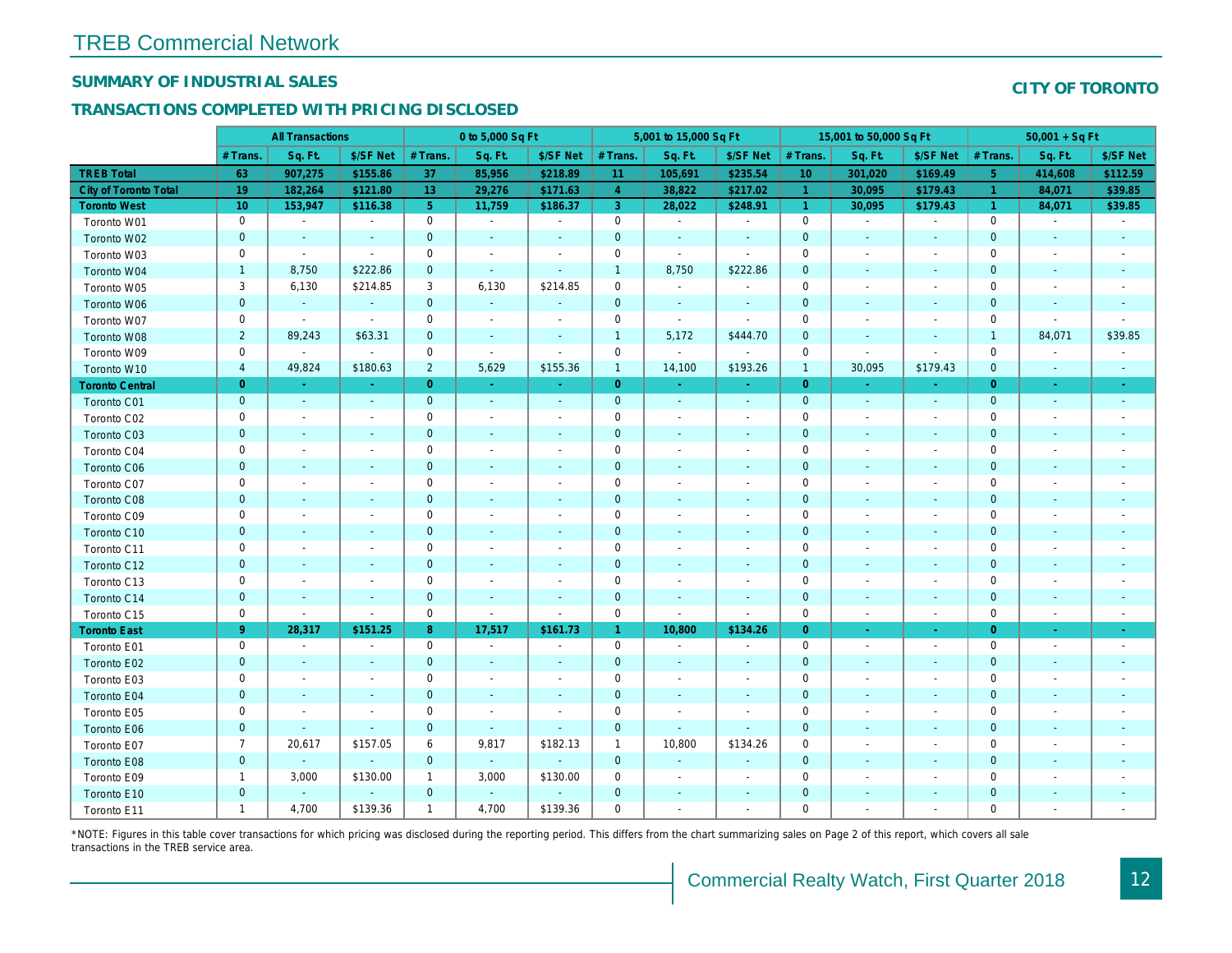## SUMMARY OF INDUSTRIAL SALES - CONDOMINIUM BREAKOUT

#### TRANSACTIONS COMPLETED WITH PRICING DISCLOSED

|                        |                | <b>All Transactions</b>  |                          |                | 0 to 5,000 Sq Ft |                          |                     | 5,001 to 15,000 Sq Ft    |                          |                | 15,001 to 50,000 Sq Ft   |                          |
|------------------------|----------------|--------------------------|--------------------------|----------------|------------------|--------------------------|---------------------|--------------------------|--------------------------|----------------|--------------------------|--------------------------|
|                        | # Trans.       | Sq. Ft.                  | \$/SF Net                | # Trans.       | Sq. Ft.          | \$/SF Net                | # Trans.            | Sq. Ft.                  | \$/SF Net                | # Trans.       | Sq. Ft.                  | \$/SF Ne                 |
| <b>TREB Total</b>      | 35             | 94,346                   | \$191.44                 | 32             | 72,732           | \$196.77                 | $\mathbf{3}$        | 21,614                   | \$173.50                 | $\overline{0}$ | $\sim$                   | $\sim$                   |
| City of Toronto Total  | 13             | 38,188                   | \$161.61                 | 12             | 27,388           | \$172.39                 | $\overline{1}$      | 10,800                   | \$134.26                 | $\overline{0}$ | $\sim$                   | $\sim$ $^{-1}$           |
| <b>Toronto West</b>    | 5 <sub>5</sub> | 11,759                   | \$186.37                 | 5 <sup>5</sup> | 11,759           | \$186.37                 | $\overline{0}$      | $\sim$                   | $\sim$                   | $\overline{0}$ | $\bullet$                | $\sigma_{\rm eff}$       |
| Toronto W01            | 0              | $\sim$                   | $\overline{\phantom{a}}$ | $\mathbf 0$    | $\sim$           | $\blacksquare$           | $\mathbf 0$         | $\sim$                   | $\sim$                   | $\mathbf 0$    | $\overline{\phantom{a}}$ | $\sim$                   |
| Toronto W02            | $\mathbf 0$    | $\blacksquare$           | $\sim$                   | $\mathbf 0$    | $\sim$           | $\blacksquare$           | $\mathbf 0$         | $\blacksquare$           | ä,                       | $\mathbf{0}$   | $\blacksquare$           | $\blacksquare$           |
| Toronto W03            | 0              | $\overline{\phantom{a}}$ | $\overline{\phantom{a}}$ | $\mathbf 0$    | $\blacksquare$   | $\blacksquare$           | $\mathbf 0$         | $\blacksquare$           | $\blacksquare$           | $\mathbf 0$    | $\blacksquare$           | $\blacksquare$           |
| Toronto W04            | $\mathbf{0}$   | $\blacksquare$           | $\sim$                   | $\mathbf 0$    | $\blacksquare$   | $\blacksquare$           | $\mathbf 0$         | $\overline{\phantom{a}}$ | $\blacksquare$           | $\mathbf{0}$   | $\blacksquare$           | $\blacksquare$           |
| Toronto W05            | 3              | 6,130                    | \$214.85                 | 3              | 6,130            | \$214.85                 | $\mathsf{O}\xspace$ | $\blacksquare$           | $\blacksquare$           | $\mathbf 0$    | $\blacksquare$           | $\blacksquare$           |
| Toronto W06            | $\mathbf 0$    | $\blacksquare$           | $\sim$                   | $\mathbf 0$    | $\blacksquare$   | $\frac{1}{2}$            | $\pmb{0}$           | $\overline{\phantom{a}}$ | ٠                        | $\mathbf 0$    | $\blacksquare$           | ۰                        |
| Toronto W07            | 0              | $\sim$                   | $\overline{\phantom{a}}$ | $\mathbf 0$    | $\blacksquare$   | $\blacksquare$           | $\mathbf 0$         | $\blacksquare$           | $\blacksquare$           | 0              | $\blacksquare$           | $\overline{\phantom{a}}$ |
| Toronto W08            | $\mathbf 0$    | $\blacksquare$           | $\sim$                   | $\mathbf 0$    | $\sim$           | $\sim$                   | $\pmb{0}$           | $\blacksquare$           | $\blacksquare$           | $\mathbf 0$    | $\blacksquare$           | $\blacksquare$           |
| Toronto W09            | 0              | $\sim$                   | $\sim$                   | $\mathbf 0$    | $\blacksquare$   | $\sim$                   | $\mathbf 0$         | $\overline{a}$           | $\blacksquare$           | $\mathbf 0$    | $\sim$                   | $\overline{\phantom{a}}$ |
| Toronto W10            | $\overline{2}$ | 5,629                    | \$155.36                 | $\overline{2}$ | 5,629            | \$155.36                 | $\mathbf{0}$        | $\blacksquare$           | $\blacksquare$           | $\mathbf 0$    | $\blacksquare$           | ٠.                       |
| <b>Toronto Central</b> | $\overline{0}$ | $\sim$                   | $\sim$                   | $\overline{0}$ | <b>Co</b>        | $\blacksquare$           | $\overline{0}$      | $\blacksquare$           | $\blacksquare$           | $\overline{0}$ | $\sim$                   | $\sim$                   |
| Toronto C01            | $\mathbf 0$    | $\blacksquare$           | $\sim$                   | $\mathbf 0$    | $\sim$           | $\blacksquare$           | $\mathbf 0$         | $\blacksquare$           | $\sim$                   | $\mathbf 0$    | $\blacksquare$           | $\sim$                   |
| Toronto C02            | 0              | $\overline{\phantom{a}}$ |                          | $\mathbf 0$    | $\blacksquare$   |                          | $\mathbf 0$         | $\overline{\phantom{a}}$ | $\overline{a}$           | $\mathbf 0$    | $\overline{a}$           | $\blacksquare$           |
| Toronto C03            | $\mathbf 0$    | $\blacksquare$           | $\sim$                   | $\mathbf 0$    | $\blacksquare$   | $\blacksquare$           | $\mathbf 0$         | $\blacksquare$           | $\blacksquare$           | $\mathbf 0$    | $\blacksquare$           | $\blacksquare$           |
| Toronto C04            | 0              | $\blacksquare$           | $\overline{\phantom{a}}$ | $\mathbf 0$    | $\blacksquare$   | $\blacksquare$           | $\mathbf 0$         | $\overline{a}$           | $\blacksquare$           | $\mathbf 0$    | ÷,                       | $\blacksquare$           |
| Toronto C06            | $\mathbf 0$    | $\blacksquare$           | $\blacksquare$           | $\pmb{0}$      | $\blacksquare$   | $\blacksquare$           | $\mathbf 0$         | $\blacksquare$           | $\blacksquare$           | $\mathbf 0$    | $\blacksquare$           | ٠                        |
| Toronto C07            | 0              | $\sim$                   | $\sim$                   | $\mathsf 0$    | $\blacksquare$   | $\blacksquare$           | $\mathbf 0$         | $\overline{a}$           | $\blacksquare$           | $\mathbf 0$    | ÷,                       | $\blacksquare$           |
| Toronto C08            | $\mathbf 0$    | $\sim$                   | $\sim$                   | $\mathbf 0$    | $\blacksquare$   | $\blacksquare$           | $\mathbf 0$         | $\blacksquare$           | $\blacksquare$           | $\mathbf 0$    | $\blacksquare$           | ٠                        |
| Toronto C09            | 0              | $\overline{\phantom{a}}$ | $\overline{\phantom{a}}$ | $\mathbf 0$    | $\blacksquare$   | $\blacksquare$           | $\mathbf 0$         | $\overline{\phantom{a}}$ | $\overline{a}$           | 0              | $\overline{\phantom{a}}$ | $\blacksquare$           |
| Toronto C10            | $\mathbf{0}$   | $\sim$                   | $\sim$                   | $\mathbf 0$    | $\mathbf{r}$     | $\sim$                   | $\mathbf 0$         | $\sim$                   | $\blacksquare$           | $\mathbf{0}$   | $\omega$                 | $\blacksquare$           |
| Toronto C11            | 0              | $\overline{\phantom{a}}$ | $\overline{\phantom{a}}$ | $\mathbf 0$    | $\blacksquare$   | $\overline{\phantom{a}}$ | $\mathbf 0$         | $\overline{\phantom{a}}$ | $\blacksquare$           | 0              | $\blacksquare$           | $\overline{\phantom{a}}$ |
| Toronto C12            | $\mathbf 0$    | $\overline{\phantom{a}}$ | $\sim$                   | $\mathbf 0$    | $\sim$           | $\overline{\phantom{a}}$ | $\mathbf 0$         | $\overline{\phantom{a}}$ | $\blacksquare$           | $\mathbf 0$    | $\sim$                   | $\blacksquare$           |
| Toronto C13            | 0              | $\overline{\phantom{a}}$ | $\overline{\phantom{a}}$ | $\mathbf 0$    | $\blacksquare$   | $\blacksquare$           | $\mathbf 0$         | $\overline{\phantom{a}}$ | $\blacksquare$           | $\mathbf 0$    | $\blacksquare$           | $\blacksquare$           |
| Toronto C14            | $\mathbf 0$    | $\blacksquare$           | $\blacksquare$           | $\mathbf 0$    | $\sim$           | $\blacksquare$           | $\mathbf 0$         | $\overline{\phantom{a}}$ | $\overline{\phantom{a}}$ | $\mathbf 0$    | $\blacksquare$           | $\blacksquare$           |
| Toronto C15            | 0              | $\blacksquare$           | $\blacksquare$           | $\mathbf 0$    | $\blacksquare$   | $\overline{\phantom{a}}$ | $\mathbf 0$         | $\overline{\phantom{a}}$ | $\blacksquare$           | $\mathbf 0$    | $\overline{\phantom{a}}$ | $\blacksquare$           |
| <b>Toronto East</b>    | 8              | 26,429                   | \$150.59                 | $\mathbf{7}$   | 15,629           | \$161.88                 | $\mathbf{1}$        | 10,800                   | \$134.26                 | $\overline{0}$ | $\omega$                 | $\sim$                   |
| Toronto E01            | 0              | $\blacksquare$           | $\sim$                   | $\mathbf 0$    | $\sim$           | $\blacksquare$           | $\mathsf 0$         | $\blacksquare$           | $\blacksquare$           | $\mathbf 0$    | $\blacksquare$           | $\blacksquare$           |
| Toronto E02            | $\mathbf 0$    | $\blacksquare$           |                          | $\mathbf 0$    | $\blacksquare$   |                          | $\mathbf 0$         | $\overline{\phantom{a}}$ | ÷,                       | $\mathbf 0$    | $\overline{\phantom{a}}$ | $\blacksquare$           |
| Toronto E03            | 0              | $\sim$                   | $\overline{\phantom{a}}$ | $\mathsf 0$    | $\blacksquare$   | $\blacksquare$           | $\mathbf 0$         | $\blacksquare$           | $\blacksquare$           | $\mathbf 0$    | $\blacksquare$           | $\blacksquare$           |
| Toronto E04            | $\mathbf 0$    | $\sim$                   | $\sim$                   | $\mathbf 0$    | $\blacksquare$   | $\blacksquare$           | $\pmb{0}$           | $\blacksquare$           | $\overline{\phantom{a}}$ | $\mathbf 0$    | $\blacksquare$           | $\blacksquare$           |
| Toronto E05            | 0              | $\sim$                   | $\overline{\phantom{a}}$ | $\mathbf 0$    | $\blacksquare$   | $\blacksquare$           | $\mathbf 0$         | $\overline{\phantom{a}}$ | $\blacksquare$           | 0              | $\blacksquare$           | $\blacksquare$           |
| Toronto E06            | $\mathbf{0}$   | $\sim$                   | $\sim$                   | $\mathbf 0$    | $\sim$           | $\blacksquare$           | $\pmb{0}$           | $\mathbf{r}$             | $\blacksquare$           | $\mathbf 0$    | $\sim$                   | $\sim$                   |
| Toronto E07            | 6              | 18,729                   | \$156.71                 | 5              | 7,929            | \$187.29                 | $\mathbf{1}$        | 10,800                   | \$134.26                 | 0              | ÷,                       | $\overline{\phantom{a}}$ |
| Toronto E08            | $\mathbf 0$    | $\blacksquare$           | $\sim$                   | $\mathbf 0$    | ◆                | $\blacksquare$           | $\mathbf 0$         | $\blacksquare$           | ÷,                       | $\mathbf 0$    | $\blacksquare$           | ٠                        |
| Toronto E09            | $\mathbf{1}$   | 3,000                    | \$130.00                 | $\mathbf{1}$   | 3,000            | \$130.00                 | 0                   | $\overline{a}$           | $\overline{a}$           | $\mathbf 0$    |                          | $\blacksquare$           |
| Toronto E10            | $\mathbf 0$    |                          | $\blacksquare$           | $\mathbf 0$    | $\sim$           |                          | $\mathbf 0$         | ÷,                       | ÷,                       | 0              | $\blacksquare$           |                          |
| Toronto E11            | $\mathbf{1}$   | 4,700                    | \$139.36                 | $\mathbf{1}$   | 4,700            | \$139.36                 | $\mathbf 0$         | $\blacksquare$           | $\blacksquare$           | $\mathbf 0$    |                          | $\sim$                   |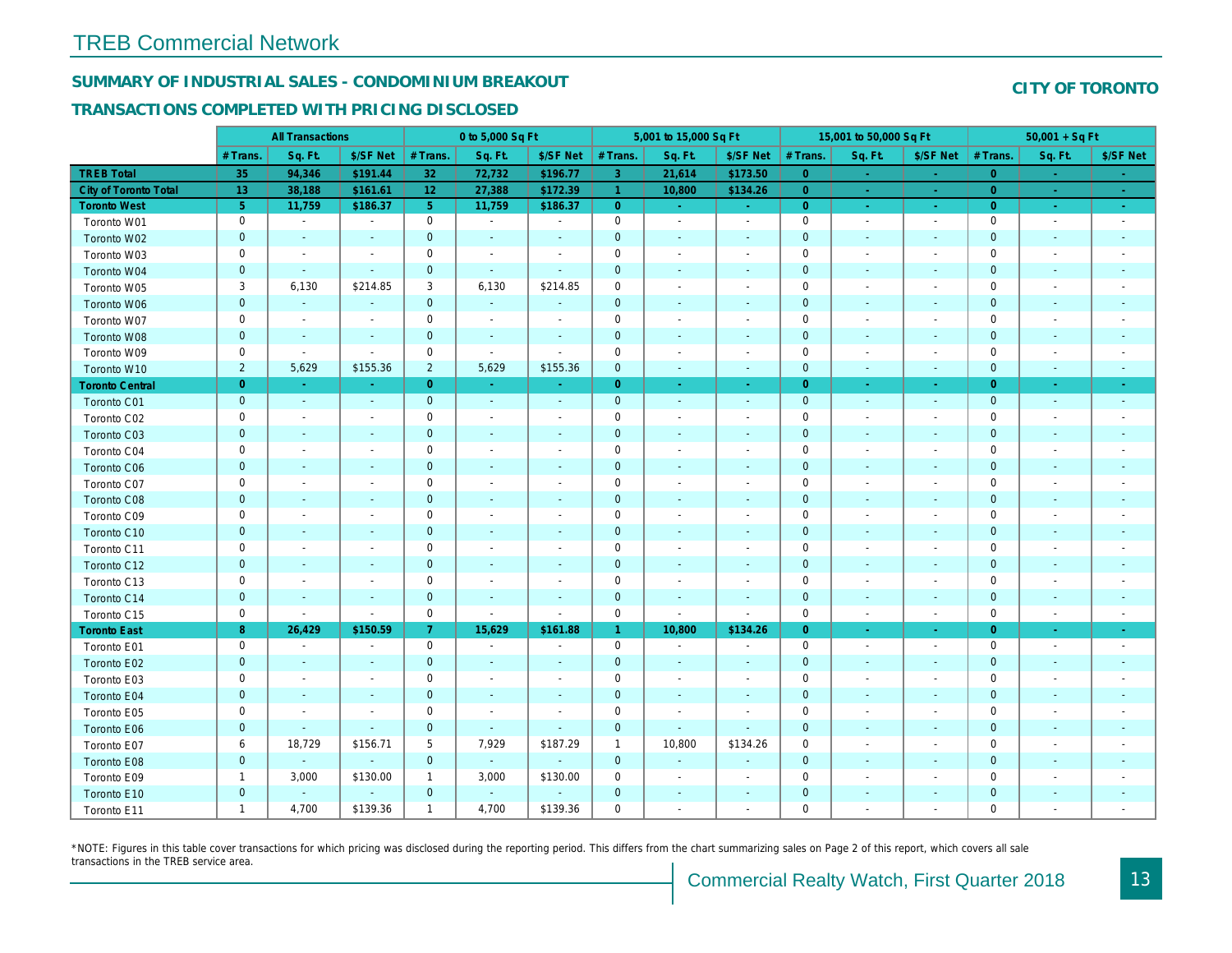## SUMMARY OF INDUSTRIAL SALES - OTHER TYPES BREAKOUT

#### TRANSACTIONS COMPLETED WITH PRICING DISCLOSED

|                        |                 | <b>All Transactions</b>  |                          |                      | 0 to 5,000 Sq Ft         |                          |                     | 5,001 to 15,000 Sq Ft    |                  |                 | 15,001 to 50,000 Sq Ft   |                          |
|------------------------|-----------------|--------------------------|--------------------------|----------------------|--------------------------|--------------------------|---------------------|--------------------------|------------------|-----------------|--------------------------|--------------------------|
|                        | # Trans.        | Sq. Ft.                  | \$/SF Net                | # Trans.             | Sq. Ft.                  | \$/SF Net                | # Trans.            | Sq. Ft.                  | \$/SF Net        | # Trans.        | Sq. Ft.                  | \$/SF Ne                 |
| <b>TREB Total</b>      | 28              | 812,929                  | \$151.74                 | 5 <sub>1</sub>       | 13,224                   | \$340.55                 | 8 <sup>°</sup>      | 84,077                   | \$251.48         | 10 <sup>°</sup> | 301,020                  | \$169.49                 |
| City of Toronto Total  | $6\overline{6}$ | 144,076                  | \$111.25                 | $\blacktriangleleft$ | 1,888                    | \$160.49                 | 3 <sup>°</sup>      | 28,022                   | \$248.91         | $\overline{1}$  | 30,095                   | \$179.4                  |
| <b>Toronto West</b>    | 5 <sub>5</sub>  | 142,188                  | \$110.59                 | $\overline{0}$       | $\sim$                   | $\sim$ .                 | 3                   | 28,022                   | \$248.91         | $\vert$ 1       | 30,095                   | \$179.43                 |
| Toronto W01            | 0               | $\blacksquare$           | $\blacksquare$           | 0                    | $\sim$                   | $\blacksquare$           | $\mathbf 0$         | $\blacksquare$           | $\blacksquare$   | $\mathbf 0$     | $\blacksquare$           | $\blacksquare$           |
| Toronto W02            | $\mathbf{0}$    | $\sim$                   | $\sim$                   | $\mathbf{0}$         | $\blacksquare$           | $\blacksquare$           | $\mathbf 0$         | $\blacksquare$           | $\blacksquare$   | $\mathbf{0}$    | $\blacksquare$           | $\sim$                   |
| Toronto W03            | 0               | $\blacksquare$           | $\sim$                   | $\mathbf 0$          | $\blacksquare$           | $\blacksquare$           | $\mathbf 0$         | $\blacksquare$           | $\blacksquare$   | $\mathbf 0$     | $\blacksquare$           | $\blacksquare$           |
| Toronto W04            | $\mathbf{1}$    | 8,750                    | \$222.86                 | $\mathbf{0}$         | $\blacksquare$           | $\blacksquare$           | $\mathbf{1}$        | 8,750                    | \$222.86         | $\mathbf{0}$    | $\blacksquare$           | $\blacksquare$           |
| Toronto W05            | 0               | $\blacksquare$           | $\blacksquare$           | $\mathbf 0$          | $\blacksquare$           | $\blacksquare$           | $\mathbf 0$         | $\sim$                   | $\blacksquare$   | $\mathbf 0$     | $\blacksquare$           | $\blacksquare$           |
| Toronto W06            | $\mathbf{0}$    |                          |                          | $\mathbf 0$          |                          | $\omega$                 | $\mathbf 0$         | $\omega$                 | $\sim$           | $\mathbf 0$     | $\sim$                   |                          |
| Toronto W07            | $\mathbf 0$     | $\blacksquare$           | $\sim$                   | $\pmb{0}$            | $\blacksquare$           | $\blacksquare$           | $\mathbf 0$         | $\blacksquare$           | $\blacksquare$   | $\mathbf 0$     | $\blacksquare$           | $\overline{\phantom{a}}$ |
| Toronto W08            | $\overline{2}$  | 89,243                   | \$63.31                  | $\mathbf 0$          | $\blacksquare$           | $\blacksquare$           | $\mathbf{1}$        | 5,172                    | \$444.70         | $\mathbf 0$     | $\blacksquare$           | ٠                        |
| Toronto W09            | 0               | $\blacksquare$           | $\sim$                   | 0                    | $\blacksquare$           | $\blacksquare$           | $\mathbf 0$         | $\blacksquare$           | $\sim$           | 0               | $\blacksquare$           | $\blacksquare$           |
| Toronto W10            | $\overline{2}$  | 44,195                   | \$183.84                 | $\mathbf{0}$         | $\omega$                 | $\sim$                   | $\mathbf{1}$        | 14,100                   | \$193.26         | $\mathbf{1}$    | 30,095                   | \$179.43                 |
| <b>Toronto Central</b> | $\overline{0}$  | $\sim$                   | $\Delta \tau$            | $\overline{0}$       | $\omega$                 | $\sim$                   | $\overline{0}$      | $\omega$                 | $\sim$           | $\overline{0}$  | $\omega$                 | $\sim$                   |
| Toronto C01            | $\pmb{0}$       | $\blacksquare$           | $\sim$                   | $\mathbf{0}$         | $\omega$                 | $\blacksquare$           | $\mathbf 0$         | $\omega$                 | $\sim$           | $\mathbf{0}$    | $\omega$                 | $\bullet$                |
| Toronto C02            | 0               | $\overline{\phantom{a}}$ | $\sim$                   | $\mathbf 0$          | $\blacksquare$           | $\blacksquare$           | $\mathbf 0$         | $\sim$                   | $\blacksquare$   | $\mathbf 0$     | $\blacksquare$           | $\blacksquare$           |
| Toronto C03            | $\mathbf{0}$    | $\sim$                   | $\sim$                   | $\mathbf{0}$         | $\frac{1}{2}$            | $\blacksquare$           | $\mathbf 0$         | ٠                        | ٠                | $\mathbf 0$     | $\blacksquare$           | $\blacksquare$           |
| Toronto C04            | 0               | $\overline{\phantom{a}}$ | $\overline{\phantom{a}}$ | $\mathbf 0$          | $\blacksquare$           | $\blacksquare$           | $\mathbf 0$         | $\blacksquare$           | ٠                | $\mathbf 0$     | $\overline{\phantom{a}}$ | $\blacksquare$           |
| Toronto C06            | $\mathbf 0$     | $\sim$                   | $\sim$                   | $\mathbf 0$          | $\blacksquare$           | $\blacksquare$           | $\mathbf 0$         | $\blacksquare$           | $\blacksquare$   | $\mathbf{0}$    | $\blacksquare$           | $\blacksquare$           |
| Toronto C07            | $\mathbf 0$     | $\sim$                   | $\sim$                   | $\mathbf 0$          | $\blacksquare$           | $\blacksquare$           | $\mathbf 0$         | ä,                       | $\blacksquare$   | $\mathbf 0$     | J.                       | $\blacksquare$           |
| Toronto C08            | $\pmb{0}$       | $\blacksquare$           | $\sim$                   | $\mathbf 0$          | ä,                       | $\blacksquare$           | $\mathbf 0$         | ÷,                       | $\blacksquare$   | $\mathbf{0}$    | $\blacksquare$           |                          |
| Toronto C09            | 0               | $\blacksquare$           |                          | $\mathbf 0$          | $\blacksquare$           | $\blacksquare$           | $\mathbf 0$         |                          | $\overline{a}$   | $\mathbf 0$     |                          |                          |
| Toronto C10            | $\mathbf{0}$    | $\sim$                   | $\sim$                   | $\overline{0}$       | $\blacksquare$           | $\blacksquare$           | $\mathbf 0$         | $\blacksquare$           | $\sim$           | $\mathbf{0}$    | $\blacksquare$           | $\blacksquare$           |
| Toronto C11            | $\mathbf 0$     | $\sim$                   |                          | $\mathbf 0$          | $\sim$                   | $\blacksquare$           | $\mathsf{O}\xspace$ | $\sim$                   | $\sim$           | $\mathbf 0$     | $\blacksquare$           | $\blacksquare$           |
| Toronto C12            | $\mathbf{0}$    | $\sim$                   | $\sim$                   | $\mathbf 0$          | $\blacksquare$           | $\blacksquare$           | $\mathbf 0$         | $\blacksquare$           | $\blacksquare$   | $\mathbf{0}$    | $\blacksquare$           | $\overline{\phantom{a}}$ |
| Toronto C13            | 0               | $\overline{\phantom{a}}$ | $\overline{\phantom{a}}$ | $\mathbf 0$          | $\blacksquare$           | $\blacksquare$           | $\mathbf 0$         | $\blacksquare$           | $\blacksquare$   | 0               | $\overline{\phantom{a}}$ | $\blacksquare$           |
| Toronto C14            | $\mathbf{0}$    | $\sim$                   | $\sim$                   | $\mathbf 0$          | $\blacksquare$           | $\blacksquare$           | $\mathbf 0$         | $\sim$                   | $\sim$           | $\mathbf 0$     | $\blacksquare$           | $\sim$                   |
| Toronto C15            | $\mathbf 0$     | $\blacksquare$           | $\blacksquare$           | $\mathbf 0$          | $\blacksquare$           | $\blacksquare$           | $\mathbf 0$         | $\blacksquare$           | $\omega$         | $\mathbf 0$     | $\overline{\phantom{a}}$ | $\sim$                   |
| <b>Toronto East</b>    | $\mathbf{1}$    | 1,888                    | \$160.49                 | $\mathbf{1}$         | 1,888                    | \$160.49                 | $\overline{0}$      | $\omega$                 | $\omega_{\rm c}$ | $\overline{0}$  | $\bullet$                | $\sigma_{\rm c}$         |
| Toronto E01            | 0               | $\sim$                   | $\sim$                   | $\mathbf 0$          | $\sim$                   | $\blacksquare$           | $\mathbf 0$         | $\sim$                   | $\blacksquare$   | $\mathbf 0$     | $\blacksquare$           | $\sim$                   |
| Toronto E02            | $\mathbf{0}$    | $\sim$                   | $\sim$                   | $\mathbf{0}$         | $\sim$                   | $\blacksquare$           | $\mathbf 0$         | $\sim$                   | $\sim$           | $\mathbf{0}$    | $\sim$                   | $\sim$                   |
| Toronto E03            | 0               | $\overline{\phantom{a}}$ | $\overline{\phantom{a}}$ | $\mathbf 0$          | $\blacksquare$           | $\overline{\phantom{a}}$ | $\mathbf 0$         | $\overline{\phantom{a}}$ | $\blacksquare$   | 0               | $\blacksquare$           | $\blacksquare$           |
| Toronto E04            | $\mathbf 0$     | $\sim$                   | $\sim$                   | $\mathbf 0$          | $\blacksquare$           | $\blacksquare$           | $\mathbf 0$         | $\blacksquare$           | $\blacksquare$   | $\mathbf{0}$    | $\blacksquare$           | $\blacksquare$           |
| Toronto E05            | 0               | $\blacksquare$           | $\blacksquare$           | $\mathbf 0$          | $\overline{\phantom{a}}$ | $\blacksquare$           | $\mathbf 0$         | $\blacksquare$           | $\blacksquare$   | $\mathbf 0$     | $\blacksquare$           | $\blacksquare$           |
| Toronto E06            | $\mathbf 0$     | $\blacksquare$           | $\sim$                   | $\mathbf{0}$         | $\blacksquare$           | $\blacksquare$           | $\mathbf 0$         | ٠                        | $\sim$           | $\mathbf{0}$    | $\blacksquare$           | $\blacksquare$           |
| Toronto E07            | $\mathbf{1}$    | 1,888                    | \$160.49                 | $\mathbf{1}$         | 1,888                    | \$160.49                 | $\mathbf 0$         | $\overline{\phantom{a}}$ | $\blacksquare$   | $\mathbf 0$     | $\blacksquare$           | $\blacksquare$           |
| Toronto E08            | $\mathbf{0}$    | $\sim$                   | $\sim$                   | $\mathbf{0}$         | $\blacksquare$           | $\blacksquare$           | $\mathbf 0$         |                          | $\sim$           | $\mathbf{0}$    | $\sim$                   |                          |
| Toronto E09            | 0               | $\blacksquare$           | $\sim$                   | $\mathbf 0$          | $\blacksquare$           | $\blacksquare$           | $\mathbf 0$         | $\sim$                   | $\blacksquare$   | $\mathbf 0$     | $\sim$                   | $\blacksquare$           |
| Toronto E10            | $\mathbf 0$     |                          |                          | $\mathbf 0$          | $\blacksquare$           | $\blacksquare$           | $\mathbf 0$         |                          |                  | $\mathbf 0$     | $\blacksquare$           |                          |
| Toronto E11            | $\mathbf 0$     | $\blacksquare$           | $\sim$                   | $\mathbf 0$          | $\blacksquare$           | $\blacksquare$           | $\mathbf 0$         | $\blacksquare$           | $\blacksquare$   | $\mathbf 0$     | $\blacksquare$           | $\blacksquare$           |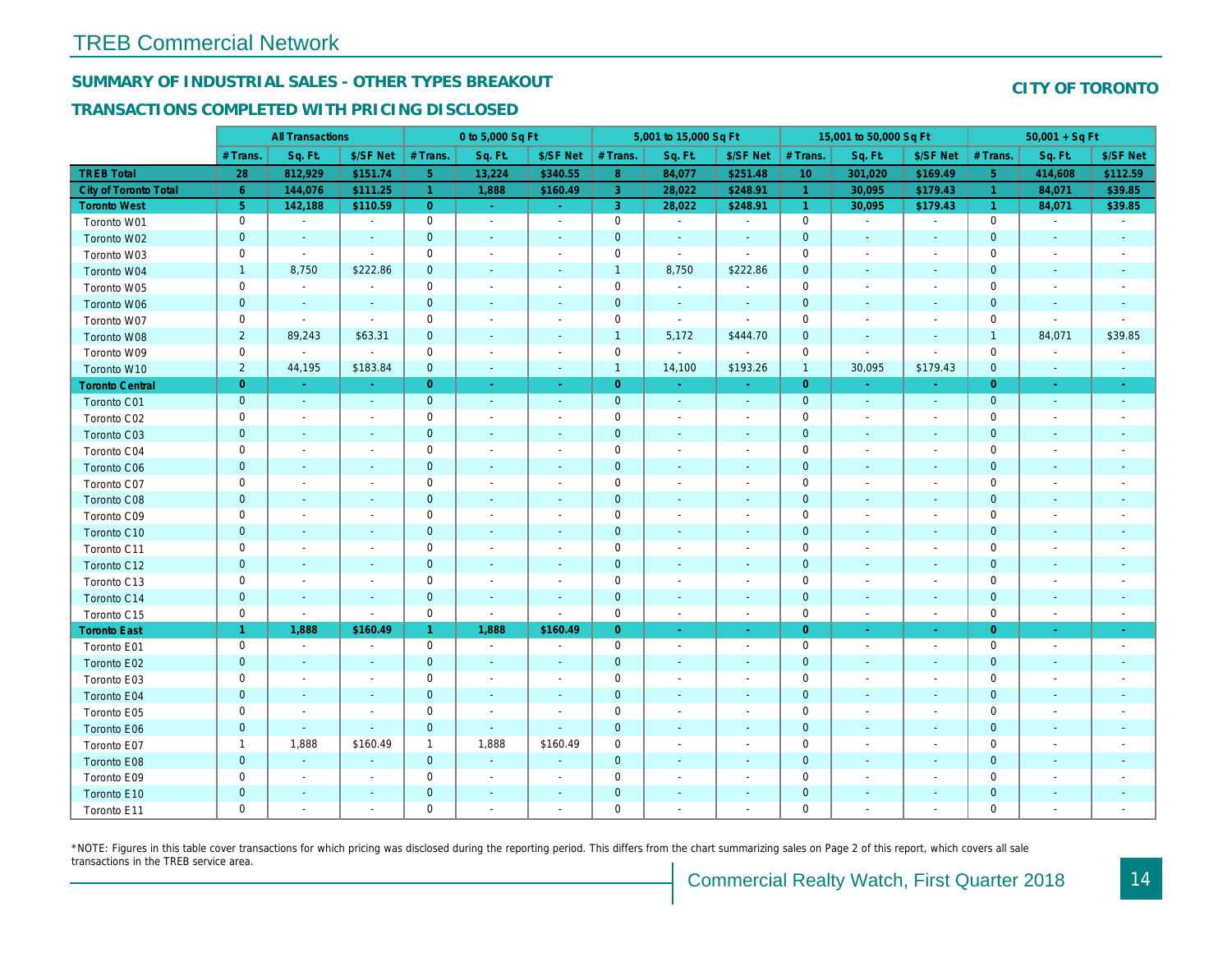## SUMMARY OF COMMERCIAL/RETAIL SALES

## TRANSACTIONS COMPLETED WITH PRICING DISCLOSED

|                        |                 | <b>All Transactions</b> |                |                 | 0 to 1,000 Sq Ft |                          |                | 1,001 to 2,500 Sq Ft     |                          |                      | 2,001 to 5,000 Sq Ft |                          |
|------------------------|-----------------|-------------------------|----------------|-----------------|------------------|--------------------------|----------------|--------------------------|--------------------------|----------------------|----------------------|--------------------------|
|                        | # Trans.        | Sq. Ft.                 | \$/SF Net      | # Trans.        | Sq. Ft.          | \$/SF Net                | # Trans.       | Sq. Ft.                  | \$/SF Net                | # Trans.             | Sq. Ft.              | \$/SF Ne                 |
| <b>TREB Total</b>      | 67              | 277,395                 | \$273.06       | 13 <sup>°</sup> | 7,917            | \$536.19                 | 30             | 50,984                   | \$416.18                 | 15 <sub>15</sub>     | 51,934               | \$400.87                 |
| <b>Halton Region</b>   | 3               | 26,139                  | \$169.86       | $\overline{0}$  | $\sim$           | $\omega_{\rm c}$         | $\mathbf{1}$   | 1,960                    | \$239.80                 | $\blacktriangleleft$ | 3,894                | \$455.83                 |
| <b>Burlington</b>      | $\mathbf{1}$    | 3,894                   | \$455.83       | $\mathbf{0}$    | $\blacksquare$   | $\mathbf{r}$             | $\overline{0}$ | ä,                       | ä,                       | $\overline{1}$       | 3,894                | \$455.83                 |
| <b>Halton Hills</b>    | $\mathbf{1}$    | 1,960                   | \$239.80       | $\mathbf 0$     | $\sim$           | $\blacksquare$           | $\mathbf{1}$   | 1,960                    | \$239.80                 | $\mathbf 0$          | $\sim$               | $\overline{\phantom{a}}$ |
| Milton                 | $\mathbf{1}$    | 20,285                  | \$108.21       | $\mathbf{0}$    | $\blacksquare$   | $\sim$                   | $\mathbf{0}$   | $\omega$                 | $\omega$                 | $\mathbf{0}$         | $\omega$             | $\sim$                   |
| Oakville               | $\mathbf 0$     | $\blacksquare$          | $\blacksquare$ | $\mathbf 0$     | $\blacksquare$   | $\sim$                   | $\mathsf{O}$   | $\tilde{\phantom{a}}$    | $\blacksquare$           | $\mathbf 0$          | $\blacksquare$       | $\blacksquare$           |
| Peel Region            | 9               | 85,602                  | \$173.94       | $\mathbf{1}$    | 865              | \$372.25                 | $6^{\circ}$    | 8,229                    | \$426.26                 | $\mathbf{1}$         | 4,188                | \$175.50                 |
| Brampton               | 6               | 10,973                  | \$327.80       | $\mathbf 0$     | $\sim$           |                          | 5              | 6,785                    | \$421.80                 | $\overline{1}$       | 4,188                | \$175.50                 |
| Caledon                | $\mathbf{0}$    | $\omega$                | $\omega$       | $\mathbf 0$     | $\sim$           | $\sim$                   | $\mathbf 0$    | $\omega_{\rm c}$         | $\blacksquare$           | $\mathbf 0$          | ä,                   | $\blacksquare$           |
| Mississauga            | 3               | 74,629                  | \$151.32       | $\mathbf{1}$    | 865              | \$372.25                 | $\mathbf{1}$   | 1,444                    | \$447.20                 | $\mathbf 0$          | $\sim$               | $\blacksquare$           |
| <b>Toronto</b>         | 37              | 118,686                 | \$371.73       | 8               | 5,287            | \$618.31                 | 14             | 25,741                   | \$448.81                 | 10 <sup>°</sup>      | 33,809               | \$437.57                 |
| <b>Toronto West</b>    | 18              | 74,879                  | \$328.52       | $\mathbf{1}$    | 845              | \$769.23                 | 8              | 13,879                   | \$527.06                 | 6                    | 20,215               | \$454.3'                 |
| <b>Toronto Central</b> | $5\phantom{.0}$ | 12,648                  | \$565.61       | $\overline{2}$  | 1,105            | \$316.74                 | $\overline{2}$ | 3,524                    | \$171.34                 | $\mathbf{0}$         | ÷.                   | $\blacksquare$           |
| <b>Toronto East</b>    | 14              | 31,159                  | \$396.90       | 5               | 3,337            | \$679.95                 | $\overline{4}$ | 8,338                    | \$435.84                 | $\overline{4}$       | 13,594               | \$412.68                 |
| <b>York Region</b>     | 15              | 30,195                  | \$371.15       | $\overline{4}$  | 1,765            | \$370.54                 | 8              | 13,374                   | \$405.49                 | $\overline{2}$       | 7,400                | \$382.43                 |
| Aurora                 | $\mathbf 0$     | $\sim$                  | $\omega$       | $\mathbf 0$     | $\sim$           | $\blacksquare$           | $\mathbf 0$    | $\sim$                   | $\blacksquare$           | $\mathbf 0$          | $\blacksquare$       | $\blacksquare$           |
| E. Gwillimbury         | $\mathbf{1}$    | 7,656                   | \$300.42       | $\mathbf{0}$    | $\sim$           | $\sim$                   | $\pmb{0}$      | $\omega$                 | $\blacksquare$           | $\mathbf 0$          | $\omega$             | $\blacksquare$           |
| Georgina               | $\overline{2}$  | 5,925                   | \$337.55       | $\mathbf 0$     | $\sim$           | $\sim$                   | $\mathbf{1}$   | 2,325                    | \$180.65                 | $\mathbf{1}$         | 3,600                | \$438.89                 |
| King                   | $\overline{0}$  | $\omega$                | $\sim$         | $\mathbf{0}$    | $\Delta$         | $\sim$                   | $\mathbf{0}$   | $\blacksquare$           | $\sim$                   | $\mathbf{0}$         | $\omega$             | $\sim$                   |
| Markham                | $\overline{7}$  | 5,757                   | \$554.46       | $\overline{4}$  | 1,765            | \$370.54                 | 3              | 3,992                    | \$635.77                 | $\mathbf 0$          | $\sim$               | $\sim$                   |
| Newmarket              | $\overline{0}$  | $\omega$                | $\blacksquare$ | $\Omega$        | $\omega$         | $\sim$                   | $\mathbf 0$    | $\blacksquare$           | $\blacksquare$           | $\mathbf{0}$         | $\blacksquare$       | $\blacksquare$           |
| Richmond Hill          | $\overline{4}$  | 9,277                   | \$320.69       | $\mathbf 0$     | $\sim$           | $\overline{\phantom{a}}$ | 3              | 5,477                    | \$314.95                 | $\mathbf{1}$         | 3,800                | \$328.95                 |
| Vaughan                | $\mathbf{1}$    | 1,580                   | \$468.35       | $\mathbf{0}$    | $\sim$           | $\sim$                   | $\mathbf{1}$   | 1,580                    | \$468.35                 | $\mathbf 0$          | $\omega$             | $\sim$                   |
| Whitchurch-Stouffville | $\mathbf 0$     | $\blacksquare$          | $\blacksquare$ | $\mathbf 0$     | $\sim$           | $\sim$                   | 0              | $\blacksquare$           | $\sim$                   | $\mathbf 0$          | $\sim$               | $\blacksquare$           |
| Durham Region          | 3               | 16,773                  | \$64.99        | $\overline{0}$  | $\bullet$        | $\omega$                 | $\mathbf{1}$   | 1,680                    | \$157.74                 | $\mathbf{1}$         | 2,643                | \$259.18                 |
| Ajax                   | $\mathbf 0$     | $\sim$                  | $\blacksquare$ | $\mathbf 0$     | $\sim$           | $\sim$                   | $\pmb{0}$      | $\sim$                   | $\blacksquare$           | $\mathbf 0$          | $\sim$               | $\blacksquare$           |
| <b>Brock</b>           | $\overline{1}$  | 12,450                  | \$11.24        | $\mathbf{0}$    | $\sim$           | $\blacksquare$           | $\mathbf 0$    | $\omega$                 | $\blacksquare$           | $\mathbf{0}$         | $\omega$             | $\blacksquare$           |
| Clarington             | $\mathbf 0$     | $\blacksquare$          | $\mathbf{r}$   | $\mathbf 0$     | $\blacksquare$   |                          | $\pmb{0}$      | $\overline{a}$           | $\overline{a}$           | $\mathbf 0$          | $\blacksquare$       | $\blacksquare$           |
| Oshawa                 | $\mathbf{1}$    | 1,680                   | \$157.74       | $\mathbf{0}$    | $\sim$           | $\sim$                   | $\mathbf{1}$   | 1,680                    | \$157.74                 | $\mathbf{0}$         | $\blacksquare$       | $\blacksquare$           |
| Pickering              | $\mathbf 0$     | $\omega$                | $\sim$         | $\Omega$        | $\sim$           | $\sim$                   | $\mathbf 0$    | $\blacksquare$           | $\overline{a}$           | $\mathbf 0$          | $\overline{a}$       | $\overline{a}$           |
| Scugog                 | $\mathbf{1}$    | 2,643                   | \$259.18       | $\mathbf{0}$    | $\sim$           | $\sim$                   | $\mathbf 0$    | $\blacksquare$           | $\blacksquare$           | $\overline{1}$       | 2,643                | \$259.18                 |
| Uxbridge               | $\mathbf 0$     | $\blacksquare$          | $\blacksquare$ | $\mathbf 0$     | $\sim$           | $\blacksquare$           | $\pmb{0}$      | $\blacksquare$           | $\blacksquare$           | $\mathbf 0$          | $\sim$               | $\blacksquare$           |
| Whitby                 | $\mathbf{0}$    | $\sim$                  | $\sim$         | $\mathbf{0}$    | $\sim$           | $\sim$                   | $\mathbf 0$    | $\mathbf{r}$             | $\blacksquare$           | $\mathbf{0}$         | $\mathbf{r}$         | $\sim$                   |
| <b>Dufferin County</b> | $\overline{0}$  | $\sim$                  | $\omega$       | $\overline{0}$  | $\sim$           | $\sim$                   | $\overline{0}$ | $\omega$                 | $\omega$                 | $\overline{0}$       | $\sim$               | $\sim$                   |
| Orangeville            | $\overline{0}$  | $\omega$                | $\blacksquare$ | $\mathbf{0}$    | $\blacksquare$   | $\omega$                 | $\mathbf{0}$   | $\omega$                 | $\omega$                 | $\mathbf{0}$         | $\omega$             | $\sim$                   |
| <b>Simcoe County</b>   | $\overline{0}$  | $\omega$                | $\blacksquare$ | $\overline{0}$  | $\blacksquare$   | $\blacksquare$           | $\overline{0}$ | $\blacksquare$           | $\omega$                 | $\overline{0}$       | $\blacksquare$       | $\frac{1}{\sqrt{2}}$     |
| Adjala-Tosorontio      | $\overline{0}$  | $\sim$                  | $\sim$         | $\mathbf{0}$    | $\sim$           | $\sim$                   | $\mathbf 0$    | $\blacksquare$           | $\blacksquare$           | $\mathbf{0}$         | $\blacksquare$       | $\sim$                   |
| <b>Bradford West</b>   | $\mathbf 0$     | $\blacksquare$          | $\blacksquare$ | $\mathbf 0$     | $\sim$           | $\blacksquare$           | $\pmb{0}$      | $\blacksquare$           | $\blacksquare$           | $\mathbf 0$          | $\blacksquare$       | $\blacksquare$           |
| Essa                   | $\overline{0}$  | $\sim$                  | $\sim$         | $\mathbf{0}$    | $\sim$           | $\sim$                   | $\pmb{0}$      | $\blacksquare$           | $\blacksquare$           | $\mathbf{0}$         | $\blacksquare$       | $\blacksquare$           |
| Innisfil               | $\mathbf 0$     | $\blacksquare$          | $\blacksquare$ | $\mathbf 0$     | $\sim$           | $\sim$                   | $\mathbf 0$    | $\blacksquare$           | $\blacksquare$           | $\mathbf 0$          | $\blacksquare$       | $\blacksquare$           |
| <b>New Tecumseth</b>   | $\Omega$        | $\sim$                  | $\sim$         | $\Omega$        | $\sim$           | $\sim$                   | $\overline{0}$ | $\overline{\phantom{a}}$ | $\overline{\phantom{a}}$ | $\mathbf{0}$         | ÷.                   | $\sim$                   |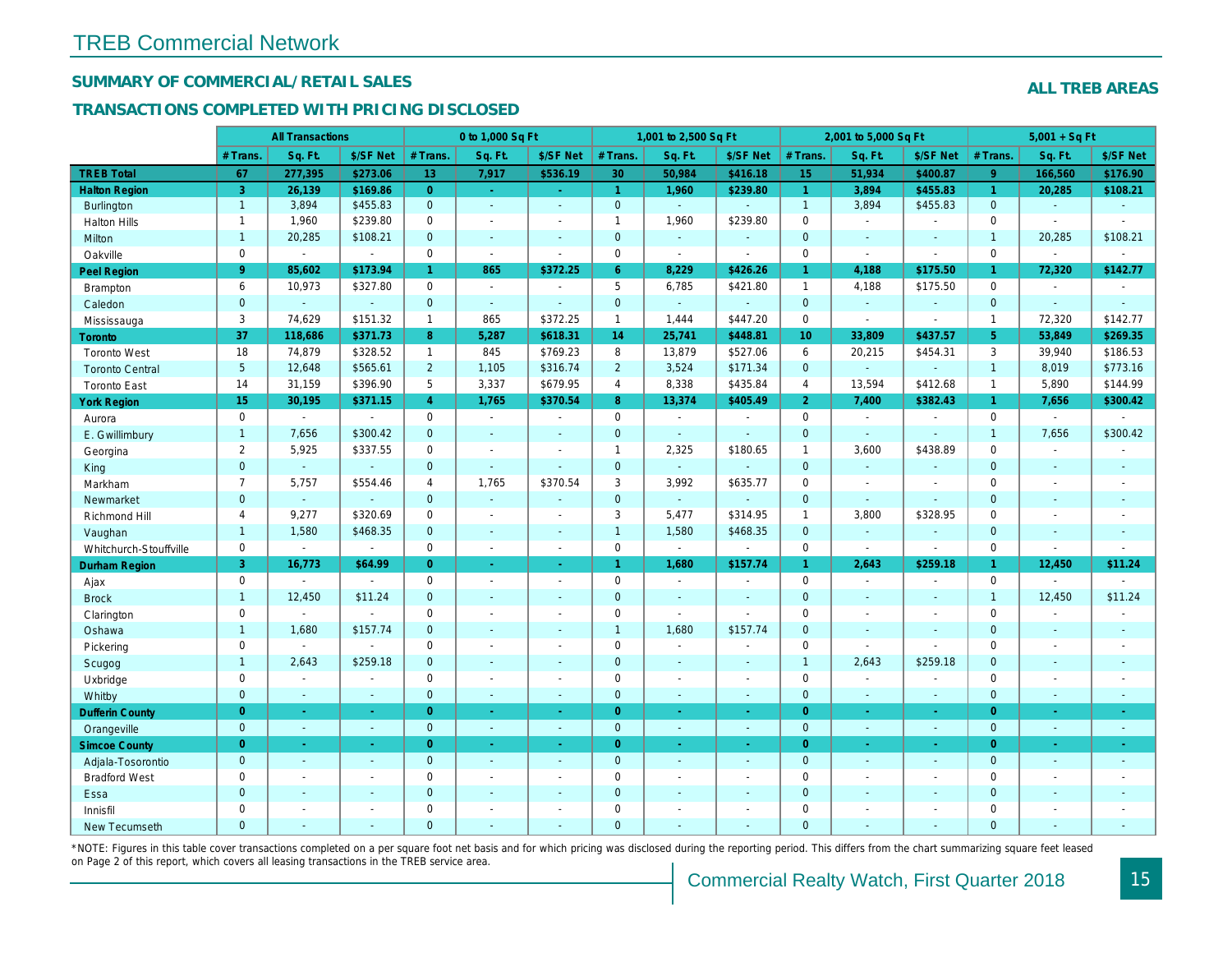## SUMMARY OF COMMERCIAL/RETAIL SALES - CONDOMINIUM BREAKOUT

#### TRANSACTIONS COMPLETED WITH PRICING DISCLOSED

|                        |                     | <b>All Transactions</b> |                       |                | 0 to 1,000 Sq Ft |                          |                 | 1,001 to 2,500 Sq Ft     |                |                | 2,001 to 5,000 Sq Ft     |                |
|------------------------|---------------------|-------------------------|-----------------------|----------------|------------------|--------------------------|-----------------|--------------------------|----------------|----------------|--------------------------|----------------|
|                        | # Trans             | Sq. Ft.                 | \$/SF Net             | # Trans.       | Sq. Ft.          | \$/SF Net                | # Trans.        | Sq. Ft.                  | \$/SF Net      | # Trans.       | Sq. Ft.                  | \$/SF Ne       |
| <b>TREB Total</b>      | 20                  | 32,743                  | \$343.16              | 5 <sup>5</sup> | 2,249            | \$373.05                 | 12 <sub>2</sub> | 19,637                   | \$389.67       | $\mathbf{3}$   | 10,857                   | \$252.83       |
| <b>Halton Region</b>   | $\overline{0}$      | $\omega_{\rm c}$        | $\sim$                | $\overline{0}$ | $\sim$           | $\sim$                   | $\overline{0}$  | $\sim$                   | $\sim$         | $\overline{0}$ | $\sim$                   | $\sim$         |
| <b>Burlington</b>      | $\mathbf{0}$        | $\omega$                | $\omega$              | $\mathbf{0}$   | $\Delta$         | $\mathbf{r}$             | $\mathbf{0}$    | $\omega$                 | ÷.             | $\mathbf{0}$   | $\omega$                 | $\sim$         |
| <b>Halton Hills</b>    | $\mathbf 0$         | $\blacksquare$          | $\blacksquare$        | 0              | $\sim$           | $\overline{\phantom{a}}$ | $\pmb{0}$       | $\blacksquare$           | $\blacksquare$ | $\mathbf 0$    | $\blacksquare$           | $\blacksquare$ |
| Milton                 | $\mathbf{0}$        | $\sim$                  | $\sim$                | $\mathbf{0}$   | $\sim$           | $\overline{\phantom{a}}$ | $\mathbf 0$     | $\Delta$                 | $\sim$         | $\mathbf 0$    | $\mathbf{r}$             | $\sim$         |
| Oakville               | $\mathbf 0$         | $\blacksquare$          | $\blacksquare$        | $\mathsf 0$    | $\blacksquare$   | $\overline{a}$           | $\pmb{0}$       | $\blacksquare$           | $\sim$         | $\mathsf 0$    | $\sim$                   | $\blacksquare$ |
| Peel Region            | 3                   | 6,094                   | \$278.47              | $\mathbf{1}$   | 865              | \$372.25                 | $\mathbf{1}$    | 1,041                    | \$614.79       | $\mathbf{1}$   | 4,188                    | \$175.50       |
| Brampton               | $\overline{2}$      | 5,229                   | \$262.96              | $\mathbf 0$    | $\sim$           | $\sim$                   | $\mathbf{1}$    | 1,041                    | \$614.79       | $\mathbf{1}$   | 4,188                    | \$175.50       |
| Caledon                | $\mathbf{0}$        | $\omega$                | $\mathbf{u}$          | $\mathbf 0$    | $\omega$         | $\blacksquare$           | $\mathbf 0$     | $\blacksquare$           | $\blacksquare$ | $\mathbf{0}$   | $\Box$                   | $\blacksquare$ |
| Mississauga            | $\mathbf{1}$        | 865                     | \$372.25              | $\mathbf{1}$   | 865              | \$372.25                 | 0               | $\overline{\phantom{a}}$ | $\blacksquare$ | $\mathbf 0$    | $\sim$                   | $\blacksquare$ |
| <b>Toronto</b>         | 8                   | 11,624                  | \$276.41              | 3              | 1,208            | \$367.55                 | $\overline{4}$  | 7,547                    | \$266.20       | $\mathbf{1}$   | 2,869                    | \$264.90       |
| <b>Toronto West</b>    | $\overline{2}$      | 3,709                   | \$222.43              | $\mathbf{0}$   | $\sim$           | $\overline{a}$           | $\overline{2}$  | 3,709                    | \$222.43       | $\mathbf 0$    | $\overline{\phantom{a}}$ | $\blacksquare$ |
| <b>Toronto Central</b> | $\mathbf{1}$        | 425                     | \$541.18              | $\mathbf{1}$   | 425              | \$541.18                 | $\mathbf{0}$    | $\omega_{\rm c}$         | $\omega$       | $\mathbf 0$    | $\omega$                 | $\sim$         |
| <b>Toronto East</b>    | 5                   | 7,490                   | \$288.12              | $\overline{2}$ | 783              | \$273.31                 | $\overline{2}$  | 3,838                    | \$308.49       | $\mathbf{1}$   | 2,869                    | \$264.90       |
| <b>York Region</b>     | 9                   | 15,025                  | \$421.03              | $\mathbf{1}$   | 176              | \$414.77                 | $\mathbf{7}$    | 11,049                   | \$452.80       | $\mathbf{1}$   | 3,800                    | \$328.95       |
| Aurora                 | $\mathbf 0$         | $\sim$                  | $\blacksquare$        | $\mathbf 0$    | $\sim$           | $\sim$                   | $\mathbf 0$     | $\blacksquare$           | $\blacksquare$ | $\mathbf 0$    | $\blacksquare$           | $\sim$         |
| E. Gwillimbury         | $\mathbf 0$         | $\blacksquare$          | $\blacksquare$        | $\mathbf 0$    | $\sim$           | $\sim$                   | $\pmb{0}$       | $\omega$                 | ä,             | $\mathbf 0$    | $\omega$                 | $\sim$         |
| Georgina               | $\mathbf 0$         | $\blacksquare$          | $\blacksquare$        | $\mathbf 0$    | $\sim$           | $\sim$                   | $\mathbf 0$     | $\blacksquare$           | $\blacksquare$ | $\mathbf 0$    | $\blacksquare$           | $\blacksquare$ |
| King                   | $\mathbf{0}$        | $\sim$                  | $\sim$                | $\mathbf{0}$   | $\sim$           |                          | $\mathbf 0$     | $\blacksquare$           | $\blacksquare$ | $\mathbf{0}$   | $\blacksquare$           | $\blacksquare$ |
| Markham                | 4                   | 4,168                   | \$626.44              | $\mathbf{1}$   | 176              | \$414.77                 | 3               | 3,992                    | \$635.77       | $\mathbf 0$    | $\blacksquare$           | $\blacksquare$ |
| Newmarket              | $\mathbf{0}$        | $\omega$                | $\blacksquare$        | $\mathbf{0}$   | $\sim$           | $\sim$                   | $\mathbf 0$     | $\blacksquare$           | $\blacksquare$ | $\mathbf 0$    | $\blacksquare$           | $\blacksquare$ |
| Richmond Hill          | $\overline{4}$      | 9,277                   | \$320.69              | $\mathbf 0$    | $\sim$           | $\sim$                   | 3               | 5,477                    | \$314.95       | $\mathbf{1}$   | 3,800                    | \$328.95       |
| Vaughan                | $\mathbf{1}$        | 1,580                   | \$468.35              | $\mathbf{0}$   | $\sim$           | $\sim$                   | $\overline{1}$  | 1,580                    | \$468.35       | $\mathbf 0$    | $\sim$                   | $\sim$         |
| Whitchurch-Stouffville | $\mathbf 0$         | $\blacksquare$          | $\omega$              | $\mathbf 0$    | $\blacksquare$   | $\blacksquare$           | $\mathsf 0$     | $\bullet$                | $\sim$         | $\mathbf 0$    | $\blacksquare$           | $\sim$         |
| <b>Durham Region</b>   | $\overline{0}$      | $\omega$                | $\omega$              | $\overline{0}$ | $\omega$         | $\omega$                 | $\overline{0}$  | $\Box$                   | $\omega$       | $\overline{0}$ | $\blacksquare$           | $\bullet$      |
| Ajax                   | $\mathbf 0$         | $\sim$                  | $\omega$              | $\mathbf 0$    | $\sim$           | $\sim$                   | $\pmb{0}$       | $\blacksquare$           | $\blacksquare$ | $\mathbf 0$    | $\sim$                   | $\sim$         |
| <b>Brock</b>           | $\mathbf{0}$        | $\sim$                  | $\sim$                | $\mathbf{0}$   | $\sim$           | $\sim$                   | $\mathbf 0$     | $\Delta$                 | $\blacksquare$ | $\mathbf{0}$   | $\blacksquare$           | $\sim$         |
| Clarington             | $\mathsf{O}\xspace$ | $\tilde{\phantom{a}}$   | $\tilde{\phantom{a}}$ | $\mathsf 0$    | $\sim$           | $\blacksquare$           | $\mathbf 0$     | $\tilde{\phantom{a}}$    | $\overline{a}$ | $\mathsf 0$    | $\overline{a}$           | $\blacksquare$ |
| Oshawa                 | $\overline{0}$      | $\blacksquare$          | $\blacksquare$        | $\mathbf{0}$   | $\sim$           | $\blacksquare$           | $\mathbf 0$     | $\blacksquare$           | $\blacksquare$ | $\mathbf{0}$   | $\blacksquare$           | $\blacksquare$ |
| Pickering              | $\mathbf 0$         | $\blacksquare$          | $\blacksquare$        | $\mathbf 0$    | $\sim$           |                          | $\pmb{0}$       | $\blacksquare$           | $\blacksquare$ | $\mathbf 0$    | ÷,                       | $\blacksquare$ |
| Scugog                 | $\mathbf{0}$        | $\blacksquare$          | $\blacksquare$        | $\mathbf{0}$   | $\blacksquare$   | $\blacksquare$           | $\mathbf 0$     | $\blacksquare$           | $\blacksquare$ | $\mathbf 0$    | $\blacksquare$           | $\blacksquare$ |
| Uxbridge               | $\mathbf 0$         | $\blacksquare$          | $\blacksquare$        | $\mathbf 0$    | $\sim$           | $\sim$                   | $\pmb{0}$       | $\blacksquare$           | $\blacksquare$ | $\mathbf 0$    | L.                       | $\blacksquare$ |
| Whitby                 | $\mathbf{0}$        | $\sim$                  | $\sim$                | $\mathbf{0}$   | $\sim$           | $\sim$                   | $\pmb{0}$       | $\blacksquare$           | $\omega$       | $\mathbf{0}$   | $\blacksquare$           | $\sim$         |
| <b>Dufferin County</b> | $\overline{0}$      | $\sim$                  | $\sim$                | $\overline{0}$ | ÷.               | $\blacksquare$           | $\overline{0}$  | $\blacksquare$           | $\blacksquare$ | $\overline{0}$ | $\blacksquare$           | $\sim$         |
| Orangeville            | $\mathbf{0}$        | $\sim$                  | $\sim$                | $\mathbf{0}$   | $\omega$         | $\sim$                   | $\mathbf 0$     | $\omega$                 | $\sim$         | $\mathbf{0}$   | $\omega$                 | $\sim$         |
| <b>Simcoe County</b>   | $\overline{0}$      | $\sim$                  | $\sim$                | $\overline{0}$ | $\omega$         | $\omega$                 | $\overline{0}$  | Ξ                        | ä,             | $\overline{0}$ | $\blacksquare$           | $\bullet$      |
| Adjala-Tosorontio      | $\mathbf{0}$        | $\sim$                  | $\sim$                | $\mathbf 0$    | $\sim$           | $\sim$                   | $\mathbf 0$     | $\blacksquare$           | $\blacksquare$ | $\mathbf 0$    | $\omega$                 | $\sim$         |
| <b>Bradford West</b>   | $\mathbf 0$         | $\sim$                  | $\blacksquare$        | $\mathbf 0$    | $\sim$           | $\sim$                   | $\pmb{0}$       | $\blacksquare$           | $\blacksquare$ | $\mathbf 0$    | $\blacksquare$           | $\sim$         |
| Essa                   | $\mathbf{0}$        | $\sim$                  | $\blacksquare$        | $\mathbf 0$    |                  | $\sim$                   | $\pmb{0}$       | $\blacksquare$           | $\blacksquare$ | $\mathbf 0$    | $\blacksquare$           | $\blacksquare$ |
| Innisfil               | $\mathbf 0$         | $\blacksquare$          | $\blacksquare$        | $\mathbf 0$    | $\sim$           | $\sim$                   | $\pmb{0}$       | $\blacksquare$           | $\blacksquare$ | $\mathbf 0$    | $\blacksquare$           | $\blacksquare$ |
| <b>New Tecumseth</b>   | $\Omega$            |                         |                       | $\Omega$       |                  |                          | $\Omega$        |                          |                | $\overline{0}$ |                          |                |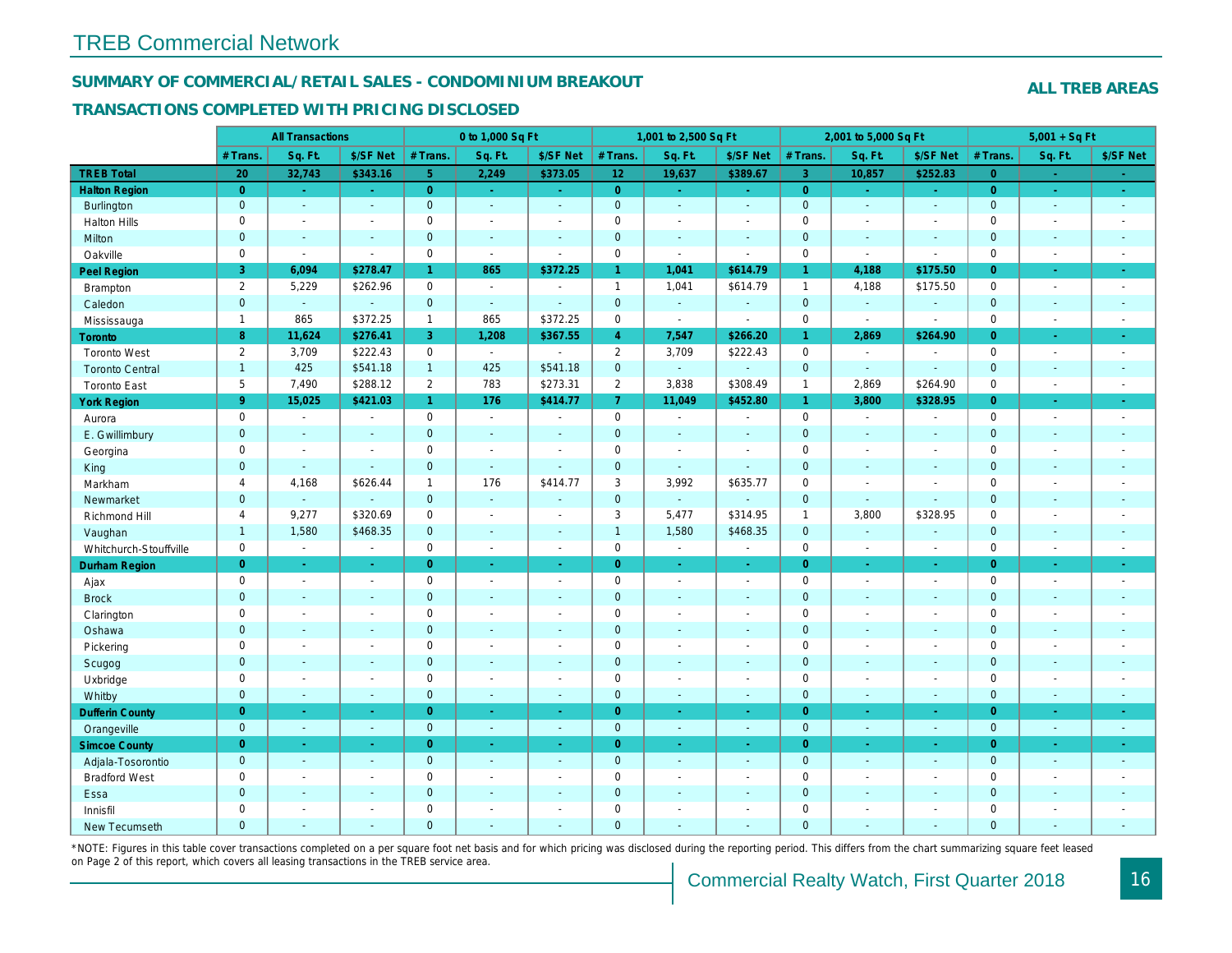## SUMMARY OF COMMERCIAL/RETAIL SALES - OTHER TYPES BREAKOUT

#### TRANSACTIONS COMPLETED WITH PRICING DISCLOSED

|                        |                | <b>All Transactions</b>  |                          |                | 0 to 1,000 Sq Ft |                          |                     | 1,001 to 2,500 Sq Ft     |                       |                 | 2,001 to 5,000 Sq Ft |                          |
|------------------------|----------------|--------------------------|--------------------------|----------------|------------------|--------------------------|---------------------|--------------------------|-----------------------|-----------------|----------------------|--------------------------|
|                        | # Trans        | Sq. Ft.                  | \$/SF Net                | # Trans.       | Sq. Ft.          | \$/SF Net                | # Trans.            | Sq. Ft.                  | \$/SF Net             | # Trans.        | Sq. Ft.              | \$/SF Ne                 |
| <b>TREB Total</b>      | 47             | 244,652                  | \$263.68                 | 8              | 5,668            | \$600.92                 | 18                  | 31,347                   | \$432.78              | 12 <sub>2</sub> | 41,077               | \$440.00                 |
| <b>Halton Region</b>   | 3              | 26,139                   | \$169.86                 | $\overline{0}$ | $\omega$         | $\sim$                   | $\overline{1}$      | 1,960                    | \$239.80              | $\mathbf{1}$    | 3,894                | \$455.83                 |
| <b>Burlington</b>      | $\overline{1}$ | 3,894                    | \$455.83                 | $\mathbf 0$    | $\omega$         | $\blacksquare$           | $\mathbf{0}$        | $\omega_{\rm c}$         | ä,                    | $\mathbf{1}$    | 3,894                | \$455.83                 |
| <b>Halton Hills</b>    | $\mathbf{1}$   | 1,960                    | \$239.80                 | $\mathbf 0$    | $\sim$           | $\blacksquare$           | $\mathbf{1}$        | 1,960                    | \$239.80              | $\mathbf 0$     | $\blacksquare$       | $\blacksquare$           |
| Milton                 | $\mathbf{1}$   | 20,285                   | \$108.21                 | $\mathbf{0}$   | $\mathbf{r}$     | $\sim$                   | $\mathbf{0}$        | $\Box$                   | $\blacksquare$        | $\mathbf{0}$    | $\omega$             | $\sim$                   |
| Oakville               | 0              | $\sim$                   | $\blacksquare$           | 0              | $\blacksquare$   | $\blacksquare$           | $\mathsf{O}\xspace$ | $\sim$                   | $\blacksquare$        | $\mathbf 0$     | $\blacksquare$       | $\blacksquare$           |
| Peel Region            | 6              | 79,508                   | \$165.93                 | $\overline{0}$ | $\blacksquare$   | $\omega$                 | 5 <sup>5</sup>      | 7,188                    | \$398.95              | $\overline{0}$  | $\omega$             | $\frac{1}{\sqrt{2}}$     |
| Brampton               | $\overline{4}$ | 5,744                    | \$386.82                 | $\mathbf 0$    | $\blacksquare$   | $\sim$                   | $\overline{4}$      | 5,744                    | \$386.82              | $\mathbf 0$     | $\blacksquare$       | $\sim$                   |
| Caledon                | $\mathbf{0}$   | $\sim$                   | $\blacksquare$           | $\mathbf 0$    | $\omega$         | $\blacksquare$           | $\overline{0}$      | $\omega_{\rm c}$         | $\blacksquare$        | $\mathbf 0$     | $\blacksquare$       | $\sim$                   |
| Mississauga            | $\overline{2}$ | 73,764                   | \$148.73                 | $\mathbf 0$    | $\mathbf{r}$     | $\blacksquare$           | $\mathbf{1}$        | 1,444                    | \$447.20              | $\mathbf 0$     | $\sim$               | $\blacksquare$           |
| Toronto                | 29             | 107,062                  | \$382.08                 | 5 <sub>5</sub> | 4,079            | \$692.57                 | 10 <sub>1</sub>     | 18,194                   | \$524.56              | $9^{\circ}$     | 30,940               | \$453.58                 |
| <b>Toronto West</b>    | 16             | 71,170                   | \$334.04                 | $\mathbf{1}$   | 845              | \$769.23                 | 6                   | 10,170                   | \$638.15              | 6               | 20,215               | \$454.3'                 |
| <b>Toronto Central</b> | $\overline{4}$ | 12,223                   | \$566.46                 | $\mathbf{1}$   | 680              | \$176.47                 | $\overline{2}$      | 3,524                    | \$171.34              | $\mathbf{0}$    | $\Delta$             | $\blacksquare$           |
| <b>Toronto East</b>    | 9              | 23,669                   | \$431.32                 | 3              | 2,554            | \$804.62                 | $\overline{2}$      | 4,500                    | \$544.44              | 3               | 10,725               | \$452.2                  |
| <b>York Region</b>     | 6              | 15,170                   | \$321.75                 | 3 <sup>1</sup> | 1,589            | \$365.64                 | $\overline{1}$      | 2,325                    | \$180.65              | $\mathbf{1}$    | 3,600                | \$438.89                 |
| Aurora                 | 0              | $\blacksquare$           | $\blacksquare$           | $\mathbf 0$    | $\sim$           | $\sim$                   | $\mathbf 0$         | $\blacksquare$           | $\sim$                | $\mathbf 0$     | $\blacksquare$       | $\sim$                   |
| E. Gwillimbury         | $\mathbf{1}$   | 7,656                    | \$300.42                 | $\mathbf{0}$   | $\sim$           | $\blacksquare$           | $\mathbf{0}$        | $\blacksquare$           | ä,                    | $\mathbf{0}$    | $\sim$               | $\blacksquare$           |
| Georgina               | $\overline{2}$ | 5,925                    | \$337.55                 | $\mathbf 0$    | $\blacksquare$   | $\sim$                   | $\mathbf{1}$        | 2,325                    | \$180.65              | $\mathbf{1}$    | 3,600                | \$438.89                 |
| King                   | $\mathbf{0}$   | $\blacksquare$           | $\sim$                   | $\mathbf 0$    | $\mathbf{r}$     | $\overline{\phantom{a}}$ | $\mathbf 0$         | $\sim$                   | $\overline{a}$        | $\mathbf{0}$    | $\sim$               | $\sim$                   |
| Markham                | 3              | 1,589                    | \$365.64                 | 3              | 1,589            | \$365.64                 | $\mathbf 0$         | $\overline{\phantom{a}}$ | $\overline{a}$        | $\mathbf 0$     | $\sim$               | $\blacksquare$           |
| Newmarket              | $\mathbf 0$    | $\omega$                 | $\sim$                   | $\mathbf 0$    | $\omega$         | $\sim$                   | $\mathbf 0$         | ÷,                       | $\blacksquare$        | $\mathbf{0}$    | $\blacksquare$       | $\blacksquare$           |
| Richmond Hill          | 0              | $\overline{\phantom{a}}$ | $\overline{\phantom{a}}$ | 0              | $\sim$           | $\overline{\phantom{a}}$ | $\mathsf 0$         | $\blacksquare$           | $\blacksquare$        | $\mathbf 0$     | $\blacksquare$       | $\blacksquare$           |
| Vaughan                | $\overline{0}$ | $\sim$                   | $\sim$                   | $\overline{0}$ | $\omega$         | $\sim$                   | $\mathbf{0}$        | $\blacksquare$           | $\blacksquare$        | $\mathbf{0}$    | $\Delta$             | $\sim$                   |
| Whitchurch-Stouffville | 0              | $\blacksquare$           | $\sim$                   | 0              | $\blacksquare$   | $\blacksquare$           | $\mathsf{O}\xspace$ | $\sim$                   | $\tilde{\phantom{a}}$ | $\mathbf 0$     | $\sim$               | $\blacksquare$           |
| Durham Region          | 3              | 16,773                   | \$64.99                  | $\overline{0}$ | $\blacksquare$   | $\omega$                 | $\mathbf{1}$        | 1,680                    | \$157.74              | $\mathbf{1}$    | 2,643                | \$259.18                 |
| Ajax                   | 0              | $\sim$                   | $\blacksquare$           | $\mathsf 0$    | $\blacksquare$   | $\blacksquare$           | $\mathsf{O}\xspace$ | $\blacksquare$           | $\blacksquare$        | $\mathbf 0$     | $\blacksquare$       | $\overline{\phantom{a}}$ |
| <b>Brock</b>           | $\mathbf{1}$   | 12,450                   | \$11.24                  | $\mathbf{0}$   | $\blacksquare$   | $\blacksquare$           | $\mathbf{0}$        | $\blacksquare$           | $\blacksquare$        | $\mathbf 0$     | $\blacksquare$       | $\blacksquare$           |
| Clarington             | 0              | $\sim$                   | $\sim$                   | $\mathbf 0$    | $\blacksquare$   | $\blacksquare$           | $\mathbf 0$         | ä,                       | $\blacksquare$        | $\mathbf 0$     | $\sim$               | $\blacksquare$           |
| Oshawa                 | $\mathbf{1}$   | 1,680                    | \$157.74                 | $\mathbf 0$    | $\blacksquare$   | $\blacksquare$           | $\mathbf{1}$        | 1,680                    | \$157.74              | $\mathbf{0}$    | $\blacksquare$       | $\blacksquare$           |
| Pickering              | 0              | $\sim$                   | $\sim$                   | 0              | $\sim$           | $\sim$                   | $\mathbf 0$         | $\blacksquare$           | $\ddot{\phantom{1}}$  | $\mathbf 0$     | $\overline{a}$       | $\blacksquare$           |
| Scugog                 | $\overline{1}$ | 2,643                    | \$259.18                 | $\overline{0}$ | $\sim$           | $\sim$                   | $\pmb{0}$           | $\blacksquare$           | $\blacksquare$        | $\overline{1}$  | 2,643                | \$259.18                 |
| Uxbridge               | 0              | $\blacksquare$           | $\blacksquare$           | $\mathbf 0$    | $\blacksquare$   | $\blacksquare$           | $\mathbf 0$         | $\blacksquare$           | $\blacksquare$        | $\mathbf 0$     | $\blacksquare$       | $\blacksquare$           |
| Whitby                 | $\mathbf{0}$   | $\sim$                   | $\sim$                   | $\mathbf{0}$   | $\mathbf{r}$     | $\blacksquare$           | $\mathbf{0}$        | $\blacksquare$           | $\blacksquare$        | $\mathbf{0}$    | $\sim$               | $\sim$                   |
| <b>Dufferin County</b> | $\overline{0}$ | $\omega$                 | $\sim$                   | $\overline{0}$ | $\omega$         | $\sim$                   | $\overline{0}$      | $\omega$                 | ÷.                    | $\overline{0}$  | $\omega$             | $\omega$                 |
| Orangeville            | $\mathbf{0}$   | $\omega$                 | $\sim$                   | $\mathbf{0}$   | $\omega$         | $\sim$                   | $\mathbf{0}$        | $\omega$                 | $\blacksquare$        | $\mathbf{0}$    | $\omega$             | $\sim$                   |
| <b>Simcoe County</b>   | $\overline{0}$ | $\sim$                   | $\sim$                   | $\overline{0}$ | $\omega$         | $\blacksquare$           | $\overline{0}$      | $\blacksquare$           | $\omega$              | $\overline{0}$  | $\omega$             | $\sigma_{\rm c}$         |
| Adjala-Tosorontio      | $\mathbf{0}$   | $\blacksquare$           | $\sim$                   | $\mathbf{0}$   | $\sim$           | $\blacksquare$           | $\mathbf 0$         | $\blacksquare$           | $\blacksquare$        | $\mathbf{0}$    | $\blacksquare$       | $\sim$                   |
| <b>Bradford West</b>   | 0              | $\blacksquare$           | $\overline{\phantom{a}}$ | $\mathbf 0$    | $\blacksquare$   | $\blacksquare$           | $\mathbf 0$         | $\blacksquare$           | $\blacksquare$        | $\mathbf 0$     | $\blacksquare$       | $\blacksquare$           |
| Essa                   | $\mathbf{0}$   | $\sim$                   | $\sim$                   | $\mathbf 0$    | $\sim$           | $\blacksquare$           | $\mathbf 0$         | $\blacksquare$           | $\blacksquare$        | $\mathbf{0}$    | $\sim$               | $\blacksquare$           |
| Innisfil               | 0              | $\sim$                   | $\overline{\phantom{a}}$ | $\mathbf 0$    | $\sim$           | $\overline{\phantom{a}}$ | $\mathbf 0$         | $\blacksquare$           | $\blacksquare$        | $\mathbf 0$     | $\blacksquare$       | $\blacksquare$           |
| <b>New Tecumseth</b>   | $\Omega$       | $\sim$                   |                          | $\mathbf{0}$   | $\overline{a}$   | $\overline{\phantom{a}}$ | $\mathbf{0}$        | $\blacksquare$           | $\overline{a}$        | $\mathbf{0}$    | $\sim$               | $\sim$                   |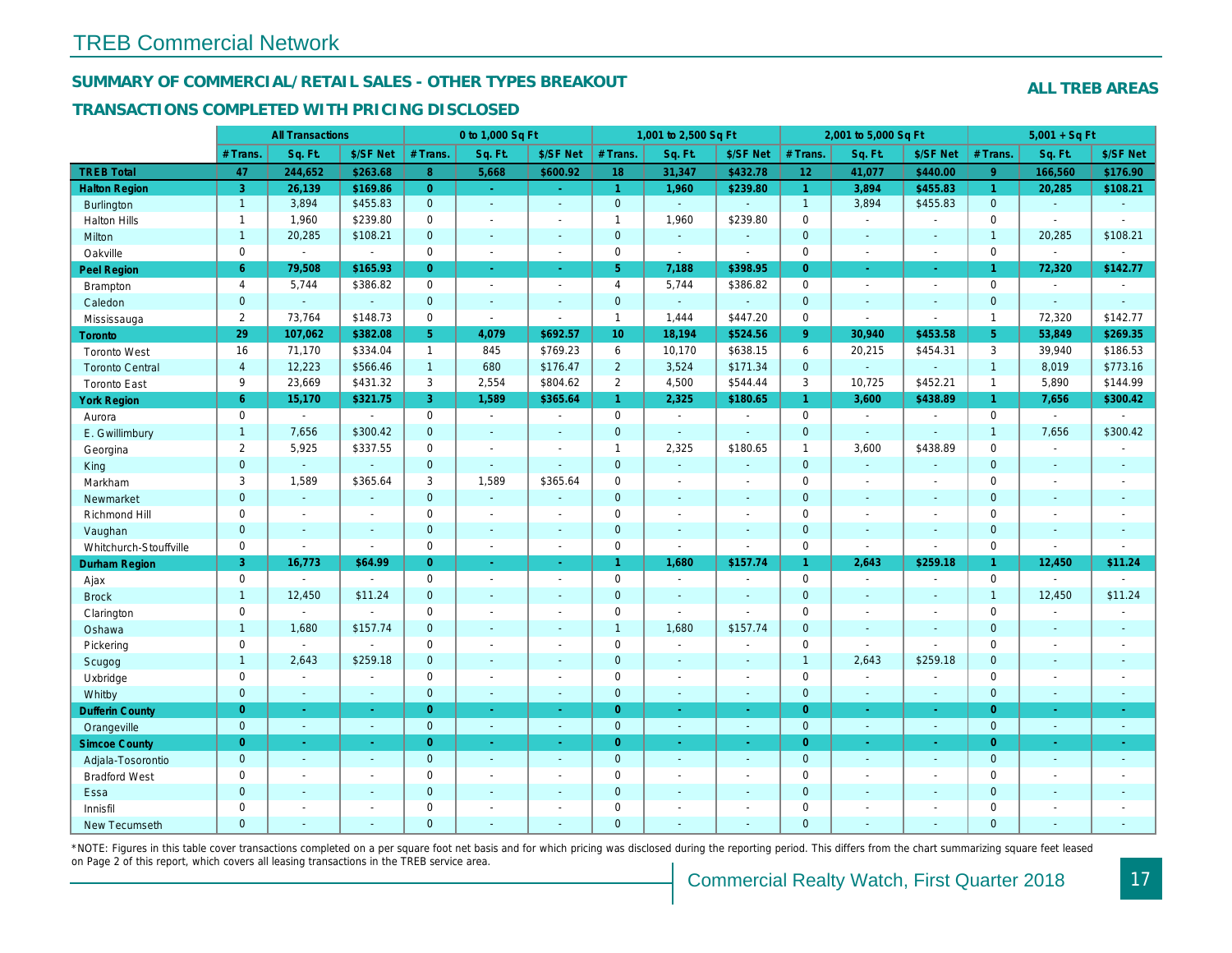## SUMMARY OF COMMERCIAL/RETAIL SALES

## TRANSACTIONS COMPLETED WITH PRICING DISCLOSED

|                              |                | <b>All Transactions</b> |                          |                      | 0 to 1,000 Sq Ft |                          |                | 1,001 to 2,500 Sq Ft     |                          |                  | 2,001 to 5,000 Sq Ft     |                          |
|------------------------------|----------------|-------------------------|--------------------------|----------------------|------------------|--------------------------|----------------|--------------------------|--------------------------|------------------|--------------------------|--------------------------|
|                              | # Trans        | Sq. Ft.                 | \$/SF Net                | # Trans.             | Sq. Ft.          | \$/SF Net                | # Trans.       | Sq. Ft.                  | \$/SF Net                | # Trans.         | Sq. Ft.                  | \$/SF Ne                 |
| <b>TREB Total</b>            | 67             | 277,395                 | \$273.06                 | 13                   | 7,917            | \$536.19                 | 30             | 50,984                   | \$416.18                 | 15 <sub>15</sub> | 51,934                   | \$400.87                 |
| <b>City of Toronto Total</b> | 37             | 118,686                 | \$371.73                 | 8                    | 5,287            | \$618.31                 | 14             | 25,741                   | \$448.81                 | 10               | 33,809                   | \$437.57                 |
| <b>Toronto West</b>          | 18             | 74,879                  | \$328.52                 | $\blacktriangleleft$ | 845              | \$769.23                 | 8 <sup>°</sup> | 13,879                   | \$527.06                 | 6                | 20,215                   | \$454.3'                 |
| Toronto W01                  | 3              | 9,254                   | \$502.91                 | 0                    | $\sim$           | $\blacksquare$           | $\mathbf 0$    | $\blacksquare$           | $\blacksquare$           | 3                | 9,254                    | \$502.9                  |
| Toronto W02                  | 3              | 6,622                   | \$665.96                 | $\mathbf{0}$         | $\blacksquare$   | $\blacksquare$           | $\overline{2}$ | 4,000                    | \$640.00                 | $\mathbf{1}$     | 2,622                    | \$705.57                 |
| Toronto W03                  | $\overline{4}$ | 32,117                  | \$230.56                 | $\mathbf 0$          | $\blacksquare$   | $\blacksquare$           | $\mathbf{1}$   | 2,460                    | \$294.72                 | $\mathbf{1}$     | 4,717                    | \$281.96                 |
| Toronto W04                  | $\mathbf{1}$   | 3,622                   | \$372.72                 | $\mathbf{0}$         | $\blacksquare$   | $\blacksquare$           | $\mathbf 0$    | $\omega$                 | $\blacksquare$           | $\overline{1}$   | 3,622                    | \$372.72                 |
| Toronto W05                  | $\overline{2}$ | 16,309                  | \$151.14                 | 0                    | $\sim$           | $\blacksquare$           | $\mathbf{1}$   | 1,309                    | \$278.84                 | 0                | $\blacksquare$           | $\blacksquare$           |
| Toronto W06                  | $\overline{4}$ | 4,788                   | \$741.44                 | $\mathbf{1}$         | 845              | \$769.23                 | 3              | 3,943                    | \$735.48                 | $\mathbf{0}$     | $\sim$                   | $\blacksquare$           |
| Toronto W07                  | 0              | $\sim$                  | $\sim$                   | $\mathbf 0$          | $\sim$           | $\blacksquare$           | $\mathbf 0$    | $\blacksquare$           | $\sim$                   | $\mathbf 0$      | $\blacksquare$           | $\blacksquare$           |
| Toronto W08                  | $\mathbf{1}$   | 2,167                   | \$353.02                 | $\mathbf 0$          | $\sim$           | $\blacksquare$           | $\mathbf{1}$   | 2,167                    | \$353.02                 | $\mathbf 0$      | $\blacksquare$           | $\overline{\phantom{a}}$ |
| Toronto W09                  | $\mathbf 0$    | $\blacksquare$          | $\blacksquare$           | 0                    | $\blacksquare$   | $\overline{\phantom{a}}$ | $\mathbf 0$    | $\blacksquare$           | $\blacksquare$           | $\mathbf 0$      | $\overline{\phantom{a}}$ | $\overline{\phantom{a}}$ |
| Toronto W10                  | $\mathbf{0}$   | $\blacksquare$          | $\sim$                   | $\mathbf 0$          | $\omega$         | $\blacksquare$           | $\mathbf 0$    | $\blacksquare$           | $\blacksquare$           | $\mathbf{0}$     | $\blacksquare$           | $\blacksquare$           |
| <b>Toronto Central</b>       | $\sqrt{5}$     | 12,648                  | \$565.61                 | 2 <sup>1</sup>       | 1,105            | \$316.74                 | 2 <sup>1</sup> | 3,524                    | \$171.34                 | $\overline{0}$   | $\sim$                   | $\sim$                   |
| Toronto C01                  | $\overline{2}$ | 3,180                   | \$59.37                  | $\mathbf{1}$         | 680              | \$176.47                 | $\mathbf{1}$   | 2,500                    | \$27.52                  | $\mathbf{0}$     | $\blacksquare$           | $\blacksquare$           |
| Toronto C02                  | $\mathbf 0$    | $\sim$                  | $\sim$                   | 0                    | $\sim$           | $\blacksquare$           | $\mathbf 0$    | $\blacksquare$           | $\blacksquare$           | $\mathbf 0$      | $\sim$                   | $\blacksquare$           |
| Toronto C03                  | $\mathbf{1}$   | 8,019                   | \$773.16                 | $\mathbf{0}$         | $\blacksquare$   | $\blacksquare$           | $\mathbf 0$    | $\blacksquare$           | $\blacksquare$           | $\mathbf{0}$     | $\blacksquare$           |                          |
| Toronto C04                  | 0              | $\blacksquare$          | $\overline{\phantom{a}}$ | $\mathbf 0$          | $\blacksquare$   | $\overline{\phantom{a}}$ | $\mathbf 0$    | $\overline{\phantom{a}}$ | $\overline{\phantom{a}}$ | $\mathbf 0$      | ÷,                       |                          |
| Toronto C06                  | $\mathbf 0$    | $\blacksquare$          | $\blacksquare$           | $\mathbf 0$          | $\omega$         | $\blacksquare$           | $\mathbf 0$    | $\blacksquare$           | $\blacksquare$           | $\mathbf 0$      | $\blacksquare$           | $\blacksquare$           |
| Toronto C07                  | $\mathbf{1}$   | 425                     | \$541.18                 | $\mathbf{1}$         | 425              | \$541.18                 | $\mathbf 0$    | $\sim$                   | $\sim$                   | $\mathbf 0$      | $\blacksquare$           | $\blacksquare$           |
| Toronto C08                  | $\mathbf{0}$   | $\omega$                | $\sim$                   | $\overline{0}$       | $\omega$         | $\blacksquare$           | $\mathbf 0$    | ٠                        | $\blacksquare$           | $\mathbf{0}$     | $\blacksquare$           | $\blacksquare$           |
| Toronto C09                  | 0              | $\blacksquare$          | $\overline{\phantom{a}}$ | 0                    | $\blacksquare$   | $\blacksquare$           | $\mathbf 0$    | $\blacksquare$           | $\sim$                   | 0                | $\blacksquare$           | $\blacksquare$           |
| Toronto C10                  | $\mathbf{0}$   | $\sim$                  | $\sim$                   | $\mathbf{0}$         | $\sim$           | $\sim$                   | $\mathbf{0}$   | $\sim$                   | $\sim$                   | $\mathbf{0}$     | $\sim$                   | $\sim$                   |
| Toronto C11                  | 0              | $\blacksquare$          | $\overline{\phantom{a}}$ | $\mathbf 0$          | $\sim$           | $\blacksquare$           | $\mathbf 0$    | $\blacksquare$           | $\blacksquare$           | $\mathbf 0$      | $\blacksquare$           | $\overline{\phantom{a}}$ |
| Toronto C12                  | $\mathbf{0}$   | $\blacksquare$          | $\sim$                   | $\mathbf{0}$         | $\blacksquare$   | $\blacksquare$           | $\mathbf 0$    | $\blacksquare$           | $\blacksquare$           | $\mathbf 0$      | $\blacksquare$           | $\blacksquare$           |
| Toronto C13                  | $\mathbf 1$    | 1,024                   | \$522.46                 | 0                    | $\sim$           | $\blacksquare$           | $\mathbf{1}$   | 1,024                    | \$522.46                 | 0                | $\overline{\phantom{a}}$ | $\overline{\phantom{a}}$ |
| Toronto C14                  | $\mathbf{0}$   | $\sim$                  | $\sim$                   | $\mathbf{0}$         | $\sim$           | $\sim$                   | $\mathbf 0$    | $\sim$                   | $\omega$                 | $\mathbf{0}$     | $\sim$                   | $\sim$                   |
| Toronto C15                  | $\mathbf 0$    | $\blacksquare$          | $\blacksquare$           | $\mathbf 0$          | $\blacksquare$   | $\blacksquare$           | $\mathbf 0$    | $\omega$                 | $\sim$                   | $\mathbf 0$      | $\overline{\phantom{a}}$ | $\blacksquare$           |
| <b>Toronto East</b>          | 14             | 31,159                  | \$396.90                 | 5 <sup>5</sup>       | 3,337            | \$679.95                 | $\overline{4}$ | 8,338                    | \$435.84                 | $\overline{4}$   | 13,594                   | \$412.68                 |
| Toronto E01                  | $\mathbf{1}$   | 2,500                   | \$700.00                 | 0                    | $\sim$           | $\overline{\phantom{a}}$ | $\mathbf{1}$   | 2,500                    | \$700.00                 | $\mathbf 0$      | $\blacksquare$           | $\sim$                   |
| Toronto E02                  | $\mathbf{0}$   | $\sim$                  | $\sim$                   | $\mathbf{0}$         | $\sim$           | ٠                        | $\mathbf 0$    | $\sim$                   | $\sim$                   | $\mathbf{0}$     | $\blacksquare$           | $\blacksquare$           |
| Toronto E03                  | $\overline{2}$ | 2,850                   | \$807.02                 | $\mathbf{1}$         | 850              | \$1,882.35               | $\mathbf{1}$   | 2,000                    | \$350.00                 | $\mathbf 0$      | $\omega$                 | $\blacksquare$           |
| Toronto E04                  | $\overline{4}$ | 7,835                   | \$270.58                 | $\mathbf{1}$         | 753              | \$166.00                 | $\mathbf{1}$   | 1,338                    | \$362.48                 | $\overline{2}$   | 5,744                    | \$262.88                 |
| Toronto E05                  | 0              | $\sim$                  | $\sim$                   | $\mathbf 0$          | $\sim$           | $\blacksquare$           | $\mathbf 0$    | $\blacksquare$           | $\blacksquare$           | $\mathbf 0$      | $\blacksquare$           | $\sim$                   |
| Toronto E06                  | $\mathbf{0}$   | $\sim$                  | $\sim$                   | $\mathbf 0$          | $\sim$           | $\blacksquare$           | $\mathbf 0$    | $\sim$                   | $\sim$                   | $\mathbf 0$      | $\sim$                   |                          |
| Toronto E07                  | 3              | 5,333                   | \$396.40                 | $\overline{2}$       | 783              | \$273.31                 | 0              | $\blacksquare$           | $\blacksquare$           | $\overline{1}$   | 4,550                    | \$417.58                 |
| Toronto E08                  | $\mathbf{1}$   | 5,890                   | \$144.99                 | $\mathbf{0}$         | $\sim$           | $\omega$                 | $\mathbf{0}$   | $\sim$                   | $\sim$                   | $\mathbf{0}$     | $\omega$                 | $\sim$                   |
| Toronto E09                  | $\overline{2}$ | 4,251                   | \$595.15                 | $\mathbf{1}$         | 951              | \$347.00                 | $\mathbf 0$    | $\sim$                   | $\blacksquare$           | $\overline{1}$   | 3,300                    | \$666.67                 |
| Toronto E10                  | $\mathbf{0}$   | $\sim$                  | $\sim$                   | $\mathbf 0$          | $\sim$           | $\blacksquare$           | $\mathbf 0$    | $\blacksquare$           | ٠                        | $\mathbf 0$      | $\blacksquare$           |                          |
| Toronto E11                  | $\mathbf{1}$   | 2,500                   | \$279.60                 | 0                    | $\blacksquare$   | $\sim$                   | $\mathbf{1}$   | 2,500                    | \$279.60                 | 0                | $\blacksquare$           | $\overline{\phantom{a}}$ |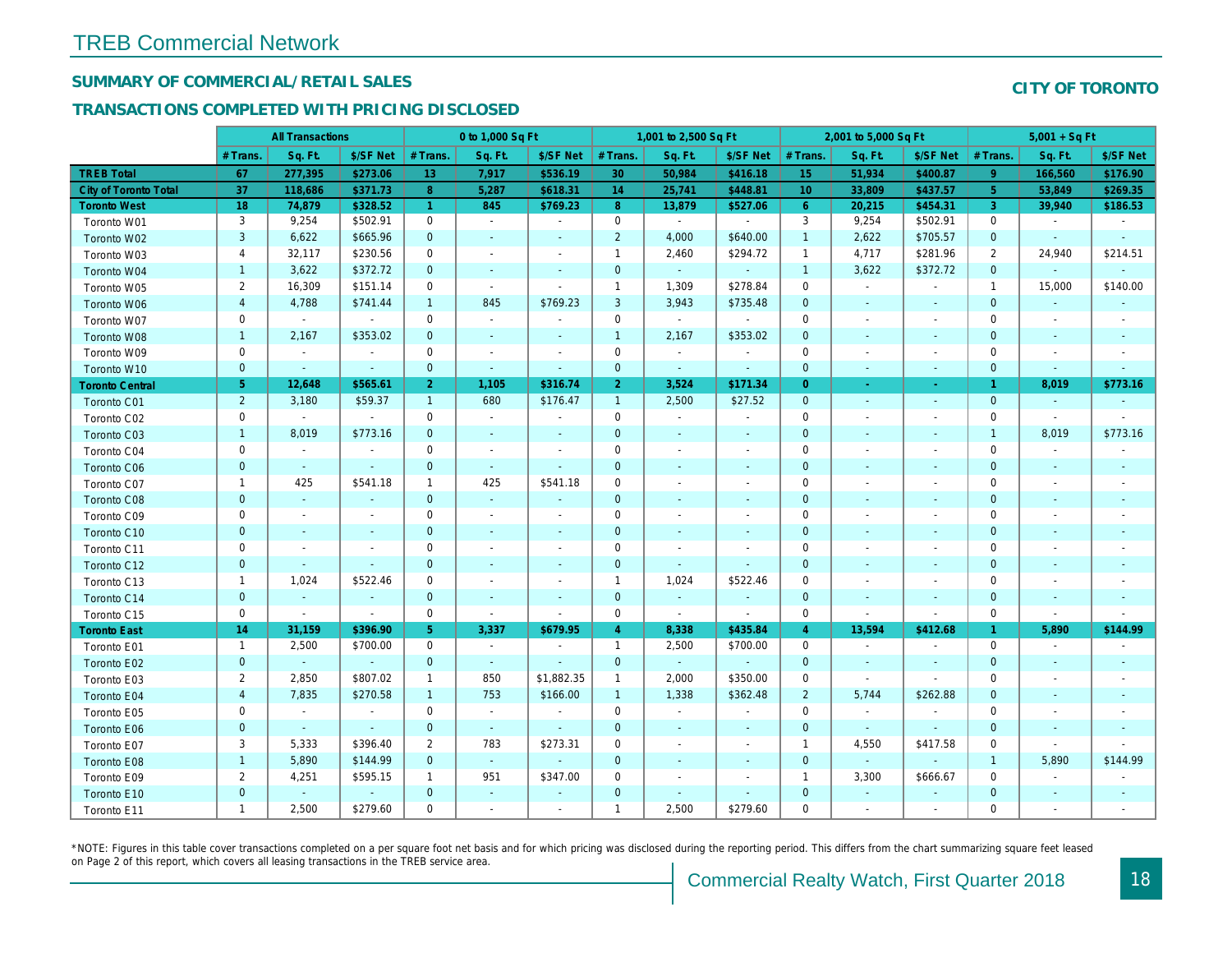## SUMMARY OF COMMERCIAL/RETAIL SALES - CONDOMINIUM BREAKOUT

#### TRANSACTIONS COMPLETED WITH PRICING DISCLOSED

|                              |                | <b>All Transactions</b>  |                          |                | 0 to 1,000 Sq Ft         |                          |                     | 1,001 to 2,500 Sq Ft     |                          |                      | 2,001 to 5,000 Sq Ft     |                          |
|------------------------------|----------------|--------------------------|--------------------------|----------------|--------------------------|--------------------------|---------------------|--------------------------|--------------------------|----------------------|--------------------------|--------------------------|
|                              | # Trans        | Sq. Ft.                  | \$/SF Net                | # Trans.       | Sq. Ft.                  | \$/SF Net                | # Trans.            | Sq. Ft.                  | \$/SF Net                | # Trans.             | Sq. Ft.                  | \$/SF Ne                 |
| <b>TREB Total</b>            | 20             | 32,743                   | \$343.16                 | 5 <sub>5</sub> | 2,249                    | \$373.05                 | 12                  | 19,637                   | \$389.67                 | 3                    | 10,857                   | \$252.83                 |
| <b>City of Toronto Total</b> | 8              | 11,624                   | \$276.41                 | 3              | 1,208                    | \$367.55                 | $\overline{4}$      | 7,547                    | \$266.20                 | $\blacktriangleleft$ | 2,869                    | \$264.90                 |
| <b>Toronto West</b>          | $\overline{2}$ | 3,709                    | \$222.43                 | $\overline{0}$ | $\sim$ .                 | $\omega_{\rm{eff}}$      | 2 <sup>1</sup>      | 3,709                    | \$222.43                 | $\overline{0}$       | $\omega$                 | $\sim$                   |
| Toronto W01                  | 0              | $\blacksquare$           | $\blacksquare$           | 0              | $\sim$                   | $\blacksquare$           | $\mathsf{O}\xspace$ | $\blacksquare$           | $\blacksquare$           | $\mathbf 0$          | $\blacksquare$           | $\sim$                   |
| Toronto W02                  | $\mathbf{1}$   | 2,400                    | \$191.67                 | $\mathbf 0$    | $\blacksquare$           | $\frac{1}{2}$            | $\mathbf{1}$        | 2,400                    | \$191.67                 | $\mathbf 0$          | $\blacksquare$           | $\blacksquare$           |
| Toronto W03                  | 0              | $\sim$                   | $\blacksquare$           | $\mathbf 0$    | $\sim$                   | $\sim$                   | $\mathbf 0$         | $\blacksquare$           | $\blacksquare$           | $\mathbf 0$          | $\blacksquare$           | $\blacksquare$           |
| Toronto W04                  | $\mathbf 0$    | $\sim$                   | $\sim$                   | $\mathbf 0$    | $\sim$                   | $\blacksquare$           | $\mathbf 0$         | $\omega$                 | $\blacksquare$           | $\mathbf{0}$         | $\blacksquare$           | $\blacksquare$           |
| Toronto W05                  | $\mathbf{1}$   | 1,309                    | \$278.84                 | 0              | $\blacksquare$           | $\blacksquare$           | $\mathbf{1}$        | 1,309                    | \$278.84                 | 0                    | $\blacksquare$           | $\blacksquare$           |
| Toronto W06                  | $\mathbf 0$    | $\blacksquare$           | $\overline{\phantom{a}}$ | $\pmb{0}$      | $\blacksquare$           | $\blacksquare$           | $\mathbf 0$         | $\sim$                   | $\blacksquare$           | $\mathbf 0$          | $\blacksquare$           | ۰                        |
| Toronto W07                  | 0              | $\sim$                   | $\sim$                   | $\mathbf 0$    | $\blacksquare$           | $\sim$                   | $\mathsf 0$         | $\blacksquare$           | $\blacksquare$           | $\mathbf 0$          | $\blacksquare$           | $\overline{\phantom{a}}$ |
| Toronto W08                  | $\mathbf 0$    | $\sim$                   | $\sim$                   | $\mathbf 0$    | $\sim$                   | $\sim$                   | $\pmb{0}$           | $\blacksquare$           | $\blacksquare$           | $\mathbf 0$          | $\blacksquare$           | $\blacksquare$           |
| Toronto W09                  | 0              | $\overline{\phantom{a}}$ | $\overline{\phantom{a}}$ | $\mathbf 0$    | $\blacksquare$           | $\blacksquare$           | $\mathsf{O}\xspace$ | $\ddot{\phantom{0}}$     | $\blacksquare$           | $\mathbf 0$          | $\blacksquare$           | $\blacksquare$           |
| Toronto W10                  | $\mathbf 0$    | $\blacksquare$           | $\sim$                   | $\mathbf 0$    | $\sim$                   | $\blacksquare$           | $\mathbf 0$         | $\blacksquare$           | $\blacksquare$           | $\mathbf 0$          | $\blacksquare$           | ٠                        |
| <b>Toronto Central</b>       | $\mathbf{1}$   | 425                      | \$541.18                 | $\mathbf{1}$   | 425                      | \$541.18                 | $\overline{0}$      | $\omega$                 | $\blacksquare$           | $\overline{0}$       | $\sim$                   | $\sim$                   |
| Toronto C01                  | $\mathbf 0$    | $\omega$                 | $\sim$                   | $\mathbf{0}$   | $\omega$                 | $\blacksquare$           | $\overline{0}$      | $\omega$                 | $\sim$                   | $\mathbf 0$          | $\omega$                 | $\sim$                   |
| Toronto C02                  | 0              | $\overline{\phantom{a}}$ | $\overline{\phantom{a}}$ | $\mathbf 0$    | $\sim$                   | $\overline{\phantom{a}}$ | $\mathbf 0$         | $\blacksquare$           | $\blacksquare$           | $\mathbf 0$          | $\blacksquare$           | $\blacksquare$           |
| Toronto C03                  | $\mathbf 0$    | $\overline{\phantom{a}}$ | $\overline{\phantom{a}}$ | $\mathbf 0$    | $\blacksquare$           | $\blacksquare$           | $\mathbf 0$         | $\blacksquare$           | $\blacksquare$           | $\mathbf 0$          | $\blacksquare$           | ٠                        |
| Toronto C04                  | 0              | $\overline{\phantom{a}}$ |                          | $\mathsf 0$    | $\sim$                   |                          | $\mathbf 0$         | $\overline{a}$           | ä,                       | $\mathbf 0$          | ÷,                       | $\blacksquare$           |
| Toronto C06                  | $\mathbf 0$    | $\sim$                   | $\omega$                 | $\mathbf 0$    | $\omega$                 | $\blacksquare$           | $\mathbf 0$         | $\blacksquare$           | $\blacksquare$           | $\mathbf 0$          | $\blacksquare$           | $\blacksquare$           |
| Toronto C07                  | $\mathbf{1}$   | 425                      | \$541.18                 | $\mathbf{1}$   | 425                      | \$541.18                 | $\mathbf 0$         | $\overline{a}$           | $\overline{a}$           | $\mathbf 0$          | ÷,                       | $\blacksquare$           |
| Toronto C08                  | $\mathbf{0}$   | $\blacksquare$           | $\blacksquare$           | $\mathbf{0}$   | $\blacksquare$           | $\blacksquare$           | $\mathbf{0}$        | $\overline{\phantom{a}}$ | $\overline{\phantom{a}}$ | $\mathbf{0}$         | $\blacksquare$           | ٠                        |
| Toronto C09                  | 0              | $\blacksquare$           | $\sim$                   | $\mathsf 0$    | $\blacksquare$           | $\blacksquare$           | $\mathbf 0$         | $\blacksquare$           | $\blacksquare$           | $\mathbf 0$          | ÷,                       | $\blacksquare$           |
| Toronto C10                  | $\mathbf 0$    | $\sim$                   | $\blacksquare$           | $\mathbf 0$    | $\blacksquare$           | $\blacksquare$           | $\mathbf 0$         | $\blacksquare$           | $\blacksquare$           | $\mathbf 0$          | $\blacksquare$           | $\blacksquare$           |
| Toronto C11                  | 0              | $\overline{\phantom{a}}$ | $\overline{\phantom{a}}$ | $\mathbf 0$    | $\blacksquare$           | $\overline{\phantom{a}}$ | $\mathbf 0$         | $\overline{a}$           | $\overline{a}$           | $\mathbf 0$          | $\overline{\phantom{a}}$ | $\blacksquare$           |
| Toronto C12                  | $\mathbf 0$    | $\sim$                   | $\sim$                   | $\mathbf{0}$   | $\blacksquare$           | $\blacksquare$           | $\mathbf 0$         | $\blacksquare$           | $\blacksquare$           | $\mathbf 0$          | $\sim$                   | $\sim$                   |
| Toronto C13                  | 0              | $\overline{\phantom{a}}$ | $\overline{\phantom{a}}$ | $\mathbf 0$    | $\sim$                   | $\overline{\phantom{a}}$ | $\mathbf 0$         | $\sim$                   | $\blacksquare$           | $\mathbf 0$          | $\sim$                   | $\blacksquare$           |
| Toronto C14                  | $\mathbf 0$    | $\sim$                   | $\sim$                   | $\mathbf 0$    | $\sim$                   | $\sim$                   | $\mathbf 0$         | $\blacksquare$           | $\sim$                   | $\mathbf 0$          | $\blacksquare$           | $\sim$                   |
| Toronto C15                  | 0              | $\blacksquare$           | $\blacksquare$           | $\mathsf 0$    | $\omega$                 | $\blacksquare$           | $\mathsf{O}\xspace$ | $\blacksquare$           | $\sim$                   | $\mathbf 0$          | $\blacksquare$           | $\blacksquare$           |
| <b>Toronto East</b>          | 5 <sup>5</sup> | 7,490                    | \$288.12                 | 2 <sup>1</sup> | 783                      | \$273.31                 | 2 <sup>1</sup>      | 3,838                    | \$308.49                 | $\mathbf{1}$         | 2,869                    | \$264.90                 |
| Toronto E01                  | 0              | $\sim$                   | $\blacksquare$           | $\mathbf 0$    | $\sim$                   | $\overline{\phantom{a}}$ | $\mathbf 0$         | $\sim$                   | $\blacksquare$           | $\mathbf 0$          | $\blacksquare$           | $\sim$                   |
| Toronto E02                  | $\mathbf 0$    | $\sim$                   | $\sim$                   | $\mathbf 0$    | $\sim$                   | $\blacksquare$           | $\mathbf 0$         | $\blacksquare$           | $\sim$                   | $\mathbf{0}$         | $\blacksquare$           | $\sim$                   |
| Toronto E03                  | 0              | $\blacksquare$           | $\sim$                   | 0              | $\overline{\phantom{a}}$ | $\overline{\phantom{a}}$ | $\mathbf 0$         | $\overline{\phantom{a}}$ | $\blacksquare$           | 0                    | $\blacksquare$           | $\blacksquare$           |
| Toronto E04                  | $\overline{2}$ | 4,207                    | \$295.94                 | $\mathbf{0}$   | $\sim$                   | $\sim$                   | $\overline{1}$      | 1,338                    | \$362.48                 | $\overline{1}$       | 2,869                    | \$264.90                 |
| Toronto E05                  | 0              | $\blacksquare$           | $\blacksquare$           | $\mathbf 0$    | $\blacksquare$           | $\overline{\phantom{a}}$ | $\mathbf 0$         | $\sim$                   | $\blacksquare$           | $\mathbf 0$          | $\blacksquare$           | $\blacksquare$           |
| Toronto E06                  | $\mathbf 0$    | $\blacksquare$           | $\sim$                   | $\mathbf 0$    | $\sim$                   | $\blacksquare$           | $\mathbf 0$         | $\blacksquare$           | $\overline{\phantom{a}}$ | $\mathbf{0}$         | $\blacksquare$           | $\blacksquare$           |
| Toronto E07                  | $\overline{2}$ | 783                      | \$273.31                 | $\overline{2}$ | 783                      | \$273.31                 | $\mathbf 0$         | $\blacksquare$           | $\blacksquare$           | 0                    | $\blacksquare$           | $\blacksquare$           |
| Toronto E08                  | $\mathbf 0$    | $\omega$                 | $\sim$                   | $\mathbf 0$    | $\blacksquare$           | $\blacksquare$           | $\mathbf 0$         | $\blacksquare$           | $\blacksquare$           | $\mathbf 0$          | $\sim$                   | $\blacksquare$           |
| Toronto E09                  | 0              | $\sim$                   | $\blacksquare$           | $\mathbf 0$    | $\sim$                   | $\blacksquare$           | $\mathbf 0$         | $\overline{a}$           | $\blacksquare$           | $\mathbf 0$          | $\blacksquare$           | $\blacksquare$           |
| Toronto E10                  | $\mathbf 0$    | $\sim$                   | $\sim$                   | $\mathbf 0$    | $\blacksquare$           | $\blacksquare$           | $\pmb{0}$           | $\blacksquare$           | $\blacksquare$           | $\mathbf 0$          | $\blacksquare$           |                          |
| Toronto E11                  | $\mathbf{1}$   | 2,500                    | \$279.60                 | $\mathbf 0$    | $\blacksquare$           | $\blacksquare$           | $\mathbf{1}$        | 2,500                    | \$279.60                 | $\mathbf 0$          | $\blacksquare$           | $\blacksquare$           |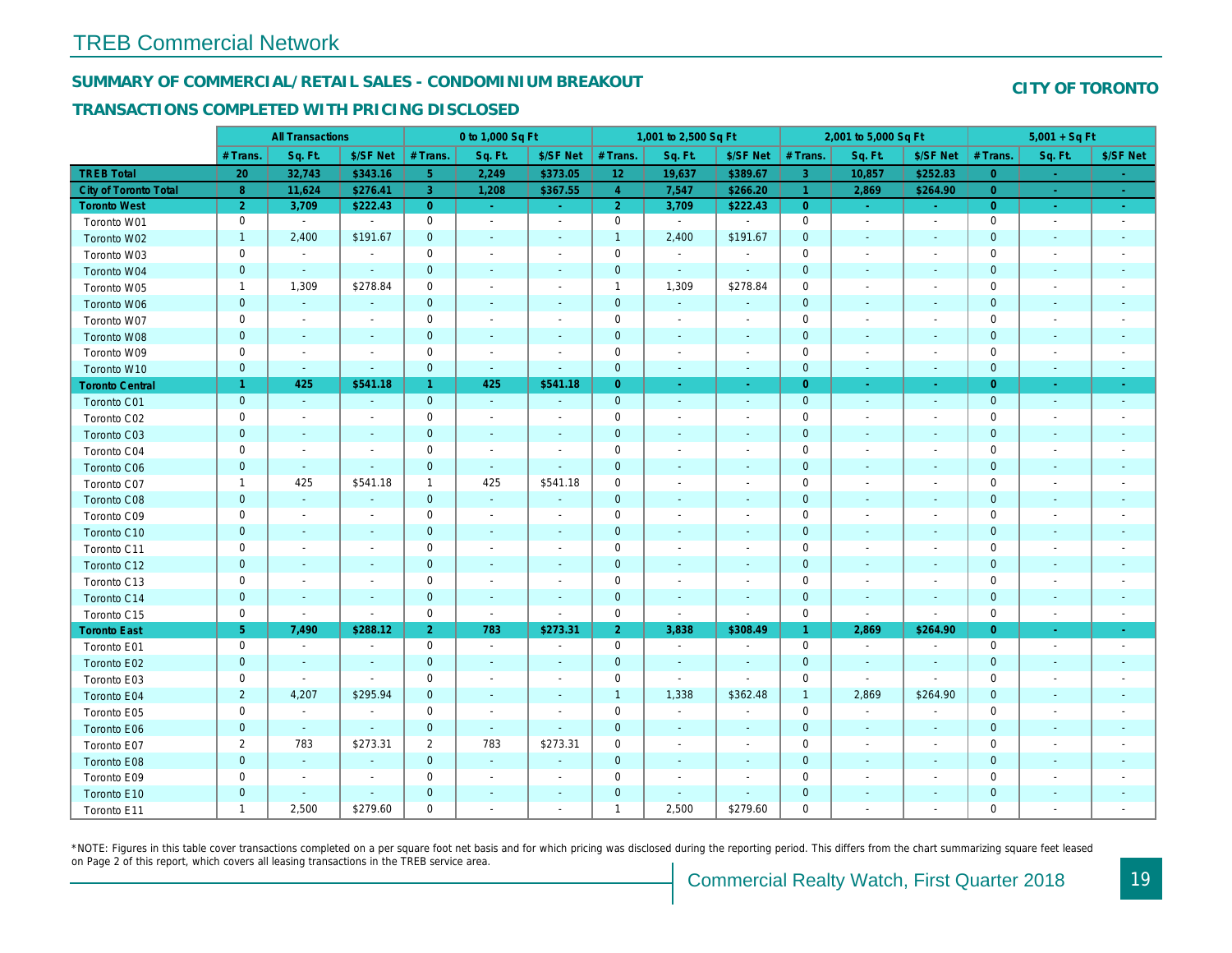## SUMMARY OF COMMERCIAL/RETAIL SALES- OTHER TYPES BREAKOUT

#### TRANSACTIONS COMPLETED WITH PRICING DISCLOSED

|                        |                | <b>All Transactions</b> |                          |                | 0 to 1,000 Sq Ft         |                          |                 | 1,001 to 2,500 Sq Ft     |                          |                 | 2,001 to 5,000 Sq Ft     |                          |
|------------------------|----------------|-------------------------|--------------------------|----------------|--------------------------|--------------------------|-----------------|--------------------------|--------------------------|-----------------|--------------------------|--------------------------|
|                        | # Trans.       | Sq. Ft.                 | \$/SF Net                | # Trans.       | Sq. Ft.                  | \$/SF Net                | # Trans.        | Sq. Ft.                  | \$/SF Net                | # Trans.        | Sq. Ft.                  | \$/SF Ne                 |
| <b>TREB Total</b>      | 47             | 244,652                 | \$263.68                 | 8              | 5,668                    | \$600.92                 | 18              | 31,347                   | \$432.78                 | 12 <sub>2</sub> | 41,077                   | \$440.00                 |
| City of Toronto Total  | 29             | 107,062                 | \$382.08                 | 5 <sup>5</sup> | 4,079                    | \$692.57                 | 10 <sup>°</sup> | 18,194                   | \$524.56                 | $\overline{9}$  | 30,940                   | \$453.58                 |
| <b>Toronto West</b>    | 16             | 71,170                  | \$334.04                 | $\mathbf{1}$   | 845                      | \$769.23                 | $6^{\circ}$     | 10,170                   | \$638.15                 | 6               | 20,215                   | \$454.3                  |
| Toronto W01            | 3              | 9,254                   | \$502.91                 | $\mathbf 0$    | $\sim$                   | $\omega$                 | $\mathbf 0$     | $\blacksquare$           | $\blacksquare$           | 3               | 9,254                    | \$502.9                  |
| Toronto W02            | $\overline{2}$ | 4,222                   | \$935.58                 | $\mathbf 0$    | $\blacksquare$           | $\blacksquare$           | $\mathbf{1}$    | 1,600                    | \$1,312.50               | $\mathbf{1}$    | 2,622                    | \$705.57                 |
| Toronto W03            | 4              | 32,117                  | \$230.56                 | 0              | $\blacksquare$           | $\blacksquare$           | $\mathbf{1}$    | 2,460                    | \$294.72                 | $\overline{1}$  | 4,717                    | \$281.96                 |
| Toronto W04            | $\mathbf{1}$   | 3,622                   | \$372.72                 | $\mathbf 0$    | $\sim$                   | $\blacksquare$           | $\mathbf 0$     | $\blacksquare$           | $\omega$                 | $\overline{1}$  | 3,622                    | \$372.72                 |
| Toronto W05            | $\mathbf{1}$   | 15,000                  | \$140.00                 | $\mathbf 0$    | $\mathbf{r}$             | $\blacksquare$           | $\mathbf 0$     | $\blacksquare$           | $\sim$                   | $\mathbf 0$     | $\blacksquare$           | $\blacksquare$           |
| Toronto W06            | $\overline{4}$ | 4,788                   | \$741.44                 | $\mathbf{1}$   | 845                      | \$769.23                 | 3               | 3,943                    | \$735.48                 | $\mathbf{0}$    | $\blacksquare$           | $\blacksquare$           |
| Toronto W07            | 0              | $\mathbf{r}$            | $\sim$                   | $\mathbf 0$    | $\blacksquare$           | $\blacksquare$           | $\mathbf 0$     | $\sim$                   | $\blacksquare$           | $\mathbf 0$     | $\blacksquare$           | $\overline{\phantom{a}}$ |
| Toronto W08            | $\mathbf{1}$   | 2,167                   | \$353.02                 | $\mathbf 0$    | $\blacksquare$           | $\blacksquare$           | $\mathbf{1}$    | 2,167                    | \$353.02                 | $\mathbf 0$     | $\blacksquare$           | $\blacksquare$           |
| Toronto W09            | $\mathbf 0$    | $\blacksquare$          | $\overline{\phantom{a}}$ | 0              | $\overline{\phantom{a}}$ | $\overline{\phantom{a}}$ | $\mathbf 0$     | $\blacksquare$           | $\overline{\phantom{a}}$ | $\mathbf 0$     | $\overline{\phantom{a}}$ | $\overline{\phantom{a}}$ |
| Toronto W10            | $\mathbf{0}$   | $\sim$                  | $\sim$                   | $\mathbf 0$    | $\omega$                 | $\blacksquare$           | $\mathbf 0$     | $\blacksquare$           | $\blacksquare$           | $\mathbf{0}$    | $\blacksquare$           | $\blacksquare$           |
| <b>Toronto Central</b> | $\overline{4}$ | 12,223                  | \$566.46                 | $\mathbf{1}$   | 680                      | \$176.47                 | 2 <sup>1</sup>  | 3,524                    | \$171.34                 | $\overline{0}$  | ÷.                       | $\omega$                 |
| Toronto C01            | $\overline{2}$ | 3,180                   | \$59.37                  | $\mathbf{1}$   | 680                      | \$176.47                 | $\mathbf{1}$    | 2,500                    | \$27.52                  | $\mathbf{0}$    | $\blacksquare$           | $\sim$                   |
| Toronto C02            | 0              | $\sim$                  | $\blacksquare$           | 0              | $\blacksquare$           | $\overline{\phantom{a}}$ | $\mathbf 0$     | $\overline{\phantom{a}}$ | $\blacksquare$           | $\mathbf 0$     | ÷,                       | $\overline{\phantom{a}}$ |
| Toronto C03            | $\mathbf{1}$   | 8,019                   | \$773.16                 | $\mathbf{0}$   | $\blacksquare$           | $\blacksquare$           | $\mathbf{0}$    | $\blacksquare$           | $\blacksquare$           | $\mathbf{0}$    | $\blacksquare$           | $\blacksquare$           |
| Toronto C04            | 0              | $\blacksquare$          | $\blacksquare$           | $\mathbf 0$    | $\blacksquare$           | $\blacksquare$           | $\mathbf 0$     | $\sim$                   | $\sim$                   | $\mathbf 0$     | $\sim$                   | $\overline{\phantom{a}}$ |
| Toronto C06            | $\mathbf{0}$   | $\sim$                  | $\sim$                   | $\overline{0}$ | $\blacksquare$           | $\sim$                   | $\mathbf 0$     | $\omega$                 | $\omega$                 | $\mathbf{0}$    | $\blacksquare$           | $\blacksquare$           |
| Toronto C07            | 0              | $\blacksquare$          | $\sim$                   | $\mathbf 0$    | $\blacksquare$           | $\blacksquare$           | $\mathbf 0$     | $\blacksquare$           | $\blacksquare$           | $\mathbf 0$     | $\blacksquare$           | $\blacksquare$           |
| Toronto C08            | $\mathbf{0}$   | $\sim$                  | $\sim$                   | $\mathbf 0$    | ä,                       | $\blacksquare$           | $\mathbf 0$     | ä,                       | $\blacksquare$           | $\mathbf 0$     | $\blacksquare$           | $\sim$                   |
| Toronto C09            | 0              | $\sim$                  | $\overline{\phantom{a}}$ | $\mathbf 0$    | $\sim$                   | $\blacksquare$           | $\mathbf 0$     | $\sim$                   | $\blacksquare$           | $\mathbf 0$     | $\sim$                   | $\overline{\phantom{a}}$ |
| Toronto C10            | $\mathbf{0}$   | $\sim$                  | $\sim$                   | $\overline{0}$ | $\sim$                   | $\blacksquare$           | $\mathbf{0}$    | $\omega$                 | $\sim$                   | $\mathbf 0$     | $\sim$                   | $\sim$                   |
| Toronto C11            | 0              | $\blacksquare$          | $\overline{\phantom{a}}$ | $\mathbf 0$    | $\sim$                   | $\blacksquare$           | $\mathbf 0$     | $\blacksquare$           | $\blacksquare$           | 0               | $\blacksquare$           | $\blacksquare$           |
| Toronto C12            | $\mathbf{0}$   | $\sim$                  | $\sim$                   | $\mathbf{0}$   | $\sim$                   | $\blacksquare$           | $\mathbf 0$     | $\blacksquare$           | $\sim$                   | $\mathbf 0$     | $\sim$                   | $\sim$                   |
| Toronto C13            | $\mathbf 1$    | 1,024                   | \$522.46                 | 0              | $\blacksquare$           | $\blacksquare$           | $\mathbf{1}$    | 1,024                    | \$522.46                 | 0               | $\overline{\phantom{a}}$ | $\overline{\phantom{a}}$ |
| Toronto C14            | $\mathbf{0}$   | $\sim$                  | $\sim$                   | $\mathbf{0}$   | $\sim$                   | $\sim$                   | $\mathbf 0$     | $\sim$                   | $\sim$                   | $\mathbf{0}$    | $\sim$                   | $\sim$                   |
| Toronto C15            | $\mathbf 0$    | $\blacksquare$          | $\blacksquare$           | $\mathbf 0$    | $\blacksquare$           | $\blacksquare$           | $\mathbf 0$     | $\omega$                 | $\blacksquare$           | $\mathbf 0$     | $\blacksquare$           | $\blacksquare$           |
| <b>Toronto East</b>    | 9 <sup>°</sup> | 23,669                  | \$431.32                 | 3              | 2,554                    | \$804.62                 | 2 <sup>1</sup>  | 4,500                    | \$544.44                 | 3               | 10,725                   | \$452.2                  |
| Toronto E01            | $\mathbf{1}$   | 2,500                   | \$700.00                 | 0              | $\sim$                   | $\blacksquare$           | $\mathbf{1}$    | 2,500                    | \$700.00                 | $\mathbf 0$     | $\blacksquare$           | $\sim$                   |
| Toronto E02            | $\mathbf{0}$   | $\sim$                  | $\sim$                   | $\mathbf{0}$   | $\sim$                   | $\sim$                   | $\mathbf{0}$    | $\omega$                 | $\sim$                   | $\mathbf{0}$    | $\sim$                   | $\sim$                   |
| Toronto E03            | $\overline{2}$ | 2,850                   | \$807.02                 | $\mathbf{1}$   | 850                      | \$1,882.35               | $\mathbf{1}$    | 2,000                    | \$350.00                 | $\mathbf 0$     | $\blacksquare$           | $\blacksquare$           |
| Toronto E04            | $\overline{2}$ | 3,628                   | \$241.18                 | $\mathbf{1}$   | 753                      | \$166.00                 | $\mathbf 0$     | $\omega$                 | $\blacksquare$           | $\overline{1}$  | 2,875                    | \$260.87                 |
| Toronto E05            | 0              | $\sim$                  | $\sim$                   | $\mathbf 0$    | $\sim$                   | $\blacksquare$           | $\mathbf 0$     | $\blacksquare$           | $\blacksquare$           | $\mathbf 0$     | $\blacksquare$           | $\sim$                   |
| Toronto E06            | $\mathbf 0$    | $\blacksquare$          | $\sim$                   | $\mathbf 0$    | $\blacksquare$           | ä,                       | $\mathbf 0$     |                          | ä,                       | $\mathbf 0$     | $\sim$                   | $\blacksquare$           |
| Toronto E07            | $\mathbf{1}$   | 4,550                   | \$417.58                 | 0              | $\blacksquare$           | $\blacksquare$           | 0               | $\blacksquare$           | $\sim$                   | $\overline{1}$  | 4,550                    | \$417.58                 |
| Toronto E08            | $\mathbf{1}$   | 5,890                   | \$144.99                 | $\mathbf{0}$   | $\blacksquare$           | $\omega$                 | $\mathbf 0$     |                          | $\omega$                 | $\mathbf{0}$    | $\omega$                 | $\sim$                   |
| Toronto E09            | $\overline{2}$ | 4,251                   | \$595.15                 | $\mathbf{1}$   | 951                      | \$347.00                 | $\mathbf 0$     | $\blacksquare$           | $\blacksquare$           | $\overline{1}$  | 3,300                    | \$666.67                 |
| Toronto E10            | $\mathbf 0$    | $\blacksquare$          |                          | $\mathbf 0$    | $\blacksquare$           | ٠                        | $\mathbf 0$     |                          |                          | $\mathbf 0$     | $\blacksquare$           | $\blacksquare$           |
| Toronto E11            | $\mathbf 0$    | $\sim$                  | $\blacksquare$           | $\mathbf 0$    | $\blacksquare$           | $\blacksquare$           | $\mathbf 0$     | $\blacksquare$           | $\blacksquare$           | $\mathbf 0$     | $\blacksquare$           | $\sim$                   |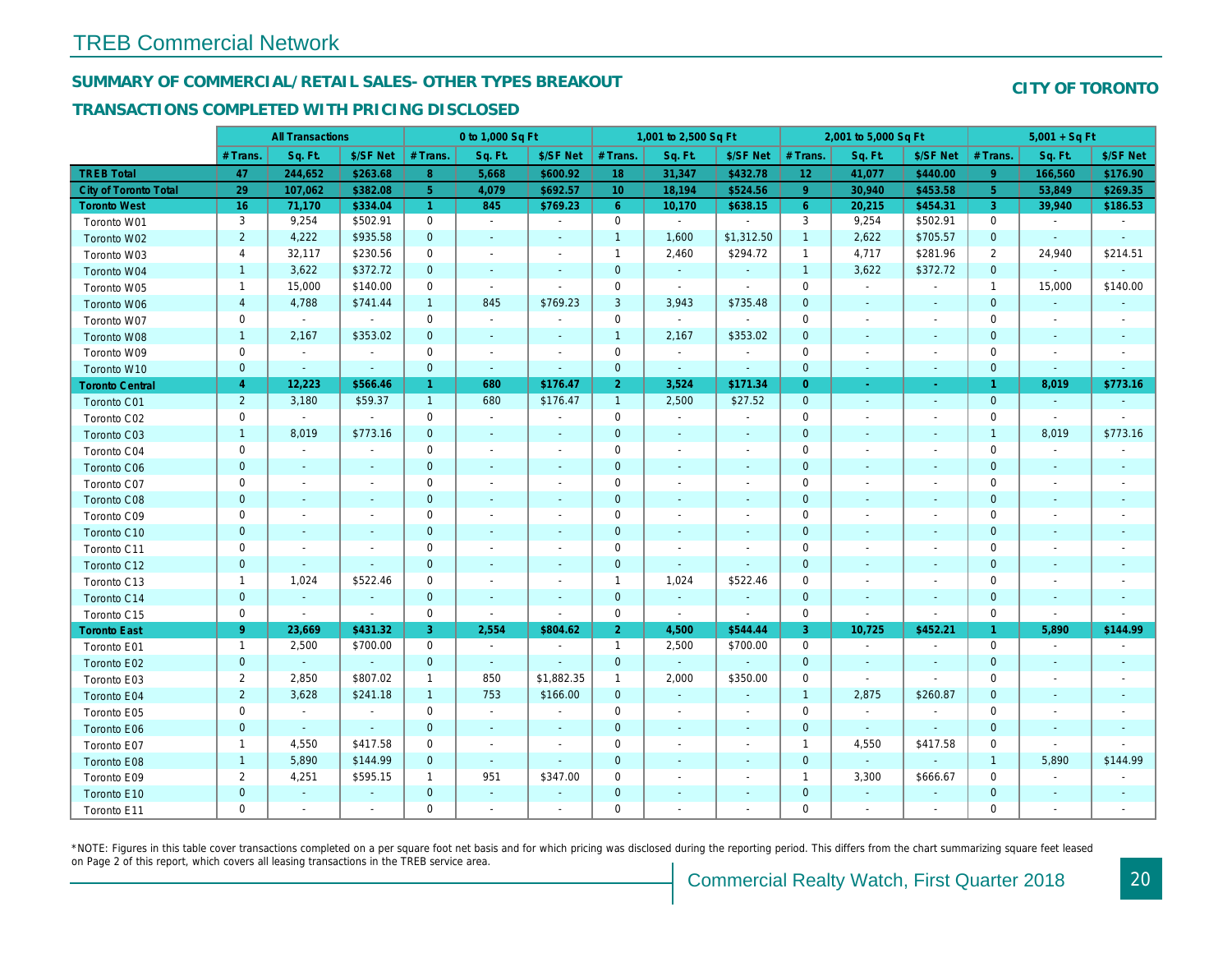#### SUMMARY OF OFFICE SALES

## TRANSACTIONS COMPLETED WITH PRICING DISCLOSED

|                        |                 | <b>All Transactions</b> |                          |                | 0 to 1,000 Sq Ft      |                     |                     | 1,001 to 2,500 Sq Ft        |                |                | 2,001 to 5,000 Sq Ft     |                          |
|------------------------|-----------------|-------------------------|--------------------------|----------------|-----------------------|---------------------|---------------------|-----------------------------|----------------|----------------|--------------------------|--------------------------|
|                        | # Trans.        | Sq. Ft.                 | \$/SF Net                | # Trans.       | Sq. Ft.               | \$/SF Net           | # Trans.            | Sq. Ft.                     | \$/SF Net      | # Trans.       | Sq. Ft.                  | \$/SF Ne                 |
| <b>TREB Total</b>      | 57              | 156,272                 | \$299.28                 | 22             | 17,838                | \$359.75            | 22                  | 36,292                      | \$377.51       | $\overline{7}$ | 26,176                   | \$251.25                 |
| <b>Halton Region</b>   | 6 <sup>°</sup>  | 35,203                  | \$300.59                 | $\overline{0}$ | $\omega_{\rm c}$      | $\omega_{\rm{eff}}$ | 3                   | 6,024                       | \$424.86       | $\overline{2}$ | 5,679                    | \$360.53                 |
| <b>Burlington</b>      | $\mathbf{1}$    | 2,195                   | \$432.80                 | $\mathbf{0}$   | $\omega$              | $\blacksquare$      | $\mathbf{1}$        | 2,195                       | \$432.80       | $\overline{0}$ | $\omega$                 | $\blacksquare$           |
| <b>Halton Hills</b>    | $\mathbf 0$     | $\sim$                  | $\sim$                   | $\Omega$       | $\blacksquare$        | $\blacksquare$      | $\mathbf 0$         | $\blacksquare$              | ÷.             | $\Omega$       | $\sim$                   | $\overline{\phantom{a}}$ |
| Milton                 | $\mathbf{1}$    | 23,500                  | \$254.26                 | $\mathbf{0}$   | $\blacksquare$        | $\blacksquare$      | $\mathbf 0$         | $\omega$                    | $\blacksquare$ | $\mathbf{0}$   | $\blacksquare$           | $\blacksquare$           |
| Oakville               | 4               | 9,508                   | \$384.60                 | $\mathbf 0$    | $\blacksquare$        | $\sim$              | $\overline{2}$      | 3,829                       | \$420.30       | $\overline{2}$ | 5,679                    | \$360.53                 |
| Peel Region            | 13 <sup>°</sup> | 46,066                  | \$161.36                 | $\overline{4}$ | 3,209                 | \$367.72            | $\overline{4}$      | 6,440                       | \$253.42       | 3              | 11,532                   | \$236.08                 |
| Brampton               | $\overline{4}$  | 3,492                   | \$356.53                 | 3              | 2,209                 | \$387.05            | $\mathbf{1}$        | 1,283                       | \$303.98       | $\mathbf 0$    | $\blacksquare$           | $\blacksquare$           |
| Caledon                | $\mathbf{1}$    | 16,988                  | \$29.37                  | $\mathbf{0}$   | $\omega$              | $\omega$            | $\mathbf 0$         | $\omega$                    | $\omega$       | $\mathbf{0}$   | $\sim$                   | $\sim$                   |
| Mississauga            | 8               | 25,586                  | \$222.37                 | $\mathbf{1}$   | 1,000                 | \$325.00            | 3                   | 5,157                       | \$240.84       | 3              | 11,532                   | \$236.08                 |
| <b>Toronto</b>         | 15              | 48,409                  | \$405.82                 | 6 <sup>°</sup> | 4,930                 | \$424.81            | $\overline{4}$      | 6,933                       | \$511.18       | $\overline{2}$ | 8,965                    | \$201.54                 |
| <b>Toronto West</b>    | $\overline{2}$  | 7,287                   | \$181.28                 | $\mathbf 0$    | $\sim$                | $\blacksquare$      | $\mathbf{1}$        | 2,300                       | \$195.22       | $\overline{1}$ | 4,987                    | \$174.85                 |
| <b>Toronto Central</b> | 10              | 27,678                  | \$599.75                 | $\overline{4}$ | 3,232                 | \$547.65            | $\mathbf{3}$        | 4,633                       | \$668.03       | $\overline{1}$ | 3,978                    | \$235.00                 |
| <b>Toronto East</b>    | 3               | 13,444                  | \$128.26                 | $\mathbf{2}$   | 1,698                 | \$190.99            | $\mathbf 0$         | $\blacksquare$              | $\blacksquare$ | $\mathbf 0$    | $\blacksquare$           | $\blacksquare$           |
| <b>York Region</b>     | 21              | 23,910                  | \$370.11                 | 11             | 8,777                 | \$334.74            | 10 <sub>1</sub>     | 15,133                      | \$390.62       | $\overline{0}$ | $\sim$                   | $\sim$                   |
| Aurora                 | $\mathbf 0$     | $\blacksquare$          | $\sim$                   | $\mathbf 0$    | $\sim$                | $\blacksquare$      | $\mathbf 0$         | $\blacksquare$              | $\blacksquare$ | $\mathbf 0$    | $\blacksquare$           | $\sim$                   |
| E. Gwillimbury         | $\mathbf{0}$    | $\sim$                  | $\sim$                   | $\mathbf{0}$   | $\sim$                | $\blacksquare$      | $\mathbf{0}$        | $\omega$                    | $\sim$         | $\mathbf{0}$   | $\omega$                 | $\blacksquare$           |
| Georgina               | $\mathbf 0$     | $\blacksquare$          | $\blacksquare$           | $\pmb{0}$      | $\blacksquare$        | $\blacksquare$      | $\mathsf 0$         | $\blacksquare$              | $\blacksquare$ | $\mathbf 0$    | $\overline{\phantom{a}}$ | $\blacksquare$           |
| King                   | $\mathbf{1}$    | 1,400                   | \$732.14                 | $\mathbf{0}$   | $\sim$                | $\blacksquare$      | $\mathbf{1}$        | 1,400                       | \$732.14       | $\mathbf{0}$   | $\sim$                   | $\sim$                   |
| Markham                | 5               | 6,037                   | \$406.82                 | 3              | 2,776                 | \$432.64            | $\overline{2}$      | 3,261                       | \$384.85       | $\mathbf 0$    | $\blacksquare$           | $\blacksquare$           |
| Newmarket              | $\mathbf{0}$    | $\omega$                | $\sim$                   | $\mathbf{0}$   | $\omega$              | $\sim$              | $\mathbf{0}$        | $\omega$                    |                | $\mathbf{0}$   | $\sim$                   | $\sim$                   |
| Richmond Hill          | 6               | 6,962                   | \$319.15                 | 3              | 2,566                 | \$311.34            | 3                   | 4,396                       | \$323.70       | $\mathbf 0$    | $\blacksquare$           | $\blacksquare$           |
| Vaughan                | 8               | 8,862                   | \$346.01                 | $\overline{4}$ | 2,786                 | \$308.00            | $\overline{4}$      | 6,076                       | \$363.45       | $\mathbf{0}$   | $\sim$                   | $\sim$                   |
| Whitchurch-Stouffville | $\mathbf{1}$    | 649                     | \$123.27                 | $\mathbf{1}$   | 649                   | \$123.27            | $\mathbf 0$         | $\mathcal{L}_{\mathcal{A}}$ | $\blacksquare$ | $\mathbf 0$    | $\blacksquare$           | $\blacksquare$           |
| Durham Region          | 2 <sup>1</sup>  | 2,684                   | \$96.50                  | $\mathbf{1}$   | 922                   | \$222.34            | $\mathbf{1}$        | 1,762                       | \$30.65        | $\overline{0}$ | $\blacksquare$           | $\bullet$                |
| Ajax                   | $\mathbf 0$     | $\sim$                  | $\sim$                   | $\mathbf 0$    | $\sim$                | $\blacksquare$      | $\mathbf 0$         | $\blacksquare$              | $\blacksquare$ | $\mathbf 0$    | $\blacksquare$           | $\sim$                   |
| <b>Brock</b>           | $\mathbf{0}$    | $\sim$                  | $\sim$                   | $\mathbf{0}$   | $\mathbf{u}$          | $\blacksquare$      | $\mathbf{0}$        | $\omega$                    | $\omega$       | $\mathbf{0}$   | $\omega$                 | $\sim$                   |
| Clarington             | $\mathbf 0$     | $\sim$                  | $\blacksquare$           | $\mathbf 0$    | $\tilde{\phantom{a}}$ | $\blacksquare$      | $\mathsf 0$         | $\tilde{\phantom{a}}$       | ÷,             | $\mathbf 0$    | ÷,                       | $\overline{\phantom{a}}$ |
| Oshawa                 | $\mathbf{1}$    | 1,762                   | \$30.65                  | $\overline{0}$ | ä,                    | $\blacksquare$      | $\mathbf{1}$        | 1,762                       | \$30.65        | $\mathbf{0}$   | $\blacksquare$           | $\blacksquare$           |
| Pickering              | $\mathbf 0$     | $\blacksquare$          | $\overline{\phantom{a}}$ | $\mathbf 0$    | $\blacksquare$        | $\blacksquare$      | $\mathbf 0$         | $\blacksquare$              | $\sim$         | $\mathbf 0$    | $\sim$                   | $\blacksquare$           |
| Scugog                 | $\mathbf{0}$    | $\sim$                  | $\sim$                   | $\mathbf{0}$   | $\omega$              | $\blacksquare$      | $\mathbf{0}$        | $\Delta$                    | $\sim$         | $\mathbf{0}$   | $\Delta$                 | $\blacksquare$           |
| Uxbridge               | 0               | $\blacksquare$          | $\sim$                   | $\mathbf 0$    | $\blacksquare$        | $\sim$              | $\mathbf 0$         | $\blacksquare$              | $\blacksquare$ | $\mathbf{0}$   | $\sim$                   | $\blacksquare$           |
| Whitby                 | $\mathbf{1}$    | 922                     | \$222.34                 | $\mathbf{1}$   | 922                   | \$222.34            | $\mathbf{0}$        | $\blacksquare$              | $\sim$         | $\mathbf{0}$   | $\blacksquare$           | $\blacksquare$           |
| <b>Dufferin County</b> | $\overline{0}$  | $\sim$                  | $\sim$                   | $\overline{0}$ | ÷.                    | ٠                   | $\overline{0}$      | ÷.                          | $\sim$         | $\overline{0}$ | $\sim$                   | $\sim$                   |
| Orangeville            | $\mathbf 0$     | $\omega$                | $\omega$                 | $\mathbf 0$    | $\omega$              | $\omega$            | $\mathbf{0}$        | $\omega$                    | $\omega$       | $\mathbf{0}$   | $\Box$                   | $\omega_{\rm c}$         |
| <b>Simcoe County</b>   | $\overline{0}$  | $\omega$                | $\sim$                   | $\overline{0}$ | $\omega$              | Ξ                   | $\overline{0}$      | $\omega$                    | $\omega$       | $\overline{0}$ | $\blacksquare$           | $\sim$                   |
| Adjala-Tosorontio      | $\mathbf{0}$    | $\omega$                | $\sim$                   | $\mathbf{0}$   | $\Delta$              | $\Delta$            | $\mathbf{0}$        | $\Delta$                    | $\Delta$       | $\overline{0}$ | $\Delta$                 | $\sim$                   |
| <b>Bradford West</b>   | $\mathbf 0$     | $\blacksquare$          | $\sim$                   | $\pmb{0}$      | $\tilde{\phantom{a}}$ | $\blacksquare$      | $\mathsf{O}\xspace$ | $\blacksquare$              | $\omega$       | $\mathbf 0$    | $\blacksquare$           | $\omega$                 |
| Essa                   | $\mathbf{0}$    |                         |                          | $\overline{0}$ | $\sim$                | $\blacksquare$      | $\mathbf 0$         |                             | $\omega$       | $\mathbf{0}$   | $\blacksquare$           |                          |
| Innisfil               | $\mathbf 0$     | $\blacksquare$          | $\sim$                   | $\mathbf 0$    | $\blacksquare$        | $\blacksquare$      | $\mathbf 0$         | ä,                          | $\blacksquare$ | $\mathbf 0$    | $\sim$                   | $\blacksquare$           |
| <b>New Tecumseth</b>   | $\Omega$        |                         |                          | $\Omega$       |                       |                     | $\mathbf{0}$        |                             |                | $\Omega$       |                          |                          |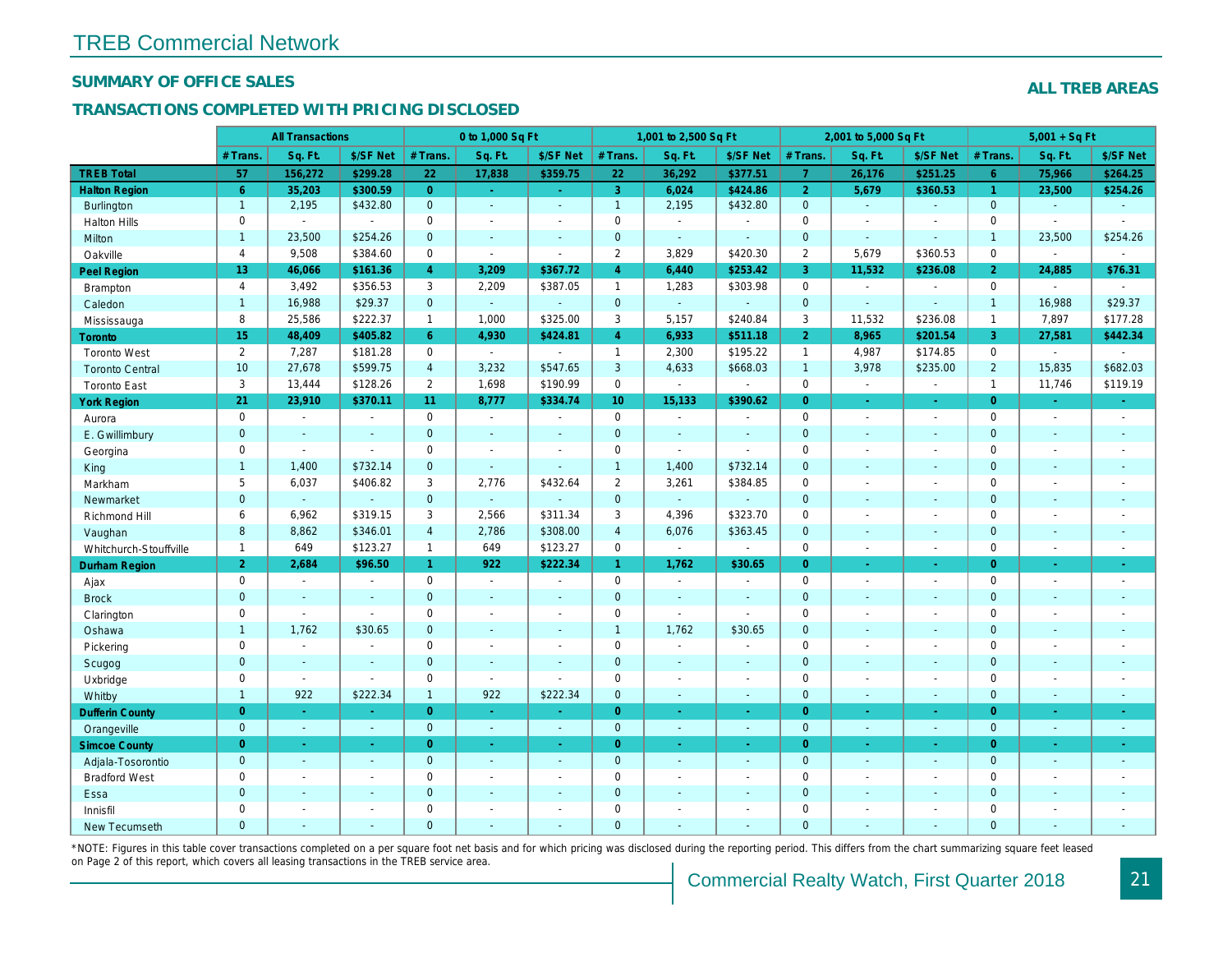#### SUMMARY OF OFFICE SALES

## TRANSACTIONS COMPLETED WITH PRICING DISCLOSED

|                              |                | <b>All Transactions</b> |                          |                | 0 to 1,000 Sq Ft         |                          |                | 1,001 to 2,500 Sq Ft        |                          |                | 2,001 to 5,000 Sq Ft     |                          |
|------------------------------|----------------|-------------------------|--------------------------|----------------|--------------------------|--------------------------|----------------|-----------------------------|--------------------------|----------------|--------------------------|--------------------------|
|                              | # Trans.       | Sq. Ft.                 | \$/SF                    | # Trans.       | Sq. Ft.                  | \$/SF                    | # Trans.       | Sq. Ft.                     | \$/SF                    | # Trans.       | Sq. Ft.                  | \$/SF                    |
| <b>TREB Total</b>            | 57             | 156,272                 | \$299.28                 | 22             | 17,838                   | \$359.75                 | 22             | 36,292                      | \$377.51                 | $\mathbf{7}$   | 26,176                   | \$251.25                 |
| <b>City of Toronto Total</b> | 15             | 48,409                  | \$405.82                 | 6              | 4,930                    | \$424.81                 | $\overline{4}$ | 6,933                       | \$511.18                 | $\overline{2}$ | 8,965                    | \$201.54                 |
| <b>Toronto West</b>          | $\overline{2}$ | 7,287                   | \$181.28                 | $\overline{0}$ | $\omega$                 | $\omega$                 | $\mathbf{1}$   | 2,300                       | \$195.22                 | $\mathbf{1}$   | 4,987                    | \$174.85                 |
| Toronto W01                  | 0              | $\blacksquare$          | $\blacksquare$           | 0              | $\sim$                   | $\sim$                   | $\mathbf 0$    | $\blacksquare$              | $\sim$                   | $\mathbf 0$    | $\mathbf{r}$             | $\sim$                   |
| Toronto W02                  | $\mathbf 0$    | $\blacksquare$          | $\sim$                   | $\mathbf{0}$   | $\sim$                   | $\blacksquare$           | $\mathbf 0$    | $\sim$                      | $\sim$                   | $\mathbf 0$    | $\sim$                   | $\sim$                   |
| Toronto W03                  | 0              | $\sim$                  | $\blacksquare$           | 0              | $\overline{\phantom{a}}$ | $\blacksquare$           | 0              | $\overline{\phantom{a}}$    | $\overline{\phantom{a}}$ | $\mathbf 0$    | $\overline{\phantom{a}}$ |                          |
| Toronto W04                  | $\mathbf{0}$   | $\sim$                  | $\sim$                   | $\overline{0}$ | $\sim$                   | $\blacksquare$           | $\mathbf{0}$   | $\sim$                      | $\sim$                   | $\mathbf 0$    | $\sim$                   | $\sim$                   |
| Toronto W05                  | $\mathbf{1}$   | 4,987                   | \$174.85                 | $\mathbf 0$    | $\overline{\phantom{a}}$ | $\blacksquare$           | 0              | $\overline{\phantom{a}}$    | $\overline{\phantom{a}}$ | $\mathbf{1}$   | 4,987                    | \$174.85                 |
| Toronto W06                  | $\mathbf 0$    | $\blacksquare$          | $\blacksquare$           | $\mathbf{0}$   |                          | $\blacksquare$           | $\mathbf 0$    | $\sim$                      |                          | $\mathbf 0$    | $\sim$                   | $\blacksquare$           |
| Toronto W07                  | 0              | $\blacksquare$          | $\blacksquare$           | 0              | $\overline{\phantom{a}}$ | $\overline{\phantom{a}}$ | 0              | $\overline{\phantom{a}}$    |                          | $\mathbf 0$    | $\overline{\phantom{a}}$ | $\overline{\phantom{a}}$ |
| Toronto W08                  | $\pmb{0}$      | $\blacksquare$          | $\blacksquare$           | $\mathbf{0}$   | $\sim$                   | $\blacksquare$           | $\mathbf 0$    | $\sim$                      | $\sim$                   | $\mathbf 0$    | $\sim$                   | $\sim$                   |
| Toronto W09                  | 0              | $\blacksquare$          | $\blacksquare$           | 0              | $\sim$                   | $\blacksquare$           | 0              | $\sim$                      | $\blacksquare$           | $\pmb{0}$      | ÷.                       |                          |
| Toronto W10                  | $\mathbf{1}$   | 2,300                   | \$195.22                 | $\mathbf 0$    | $\blacksquare$           | $\blacksquare$           | $\mathbf{1}$   | 2,300                       | \$195.22                 | $\mathbf 0$    | $\sim$                   | $\blacksquare$           |
| <b>Toronto Central</b>       | 10             | 27,678                  | \$599.75                 | $\overline{4}$ | 3,232                    | \$547.65                 | 3              | 4,633                       | \$668.03                 | $\mathbf{1}$   | 3,978                    | \$235.00                 |
| Toronto C01                  | $\mathbf{0}$   | $\sim$                  | $\sim$                   | $\mathbf{0}$   | $\sim$                   | $\sim$                   | $\mathbf{0}$   | $\omega$                    | $\sim$                   | $\mathbf{0}$   | $\sim$                   | $\sim$                   |
| Toronto C02                  | $\overline{2}$ | 7,750                   | \$993.55                 | 0              | $\blacksquare$           | $\blacksquare$           | $\mathbf{1}$   | 1,750                       | \$971.43                 | $\mathbf 0$    | $\sim$                   |                          |
| Toronto C03                  | $\mathbf 0$    | $\sim$                  | $\blacksquare$           | $\mathbf{0}$   | $\blacksquare$           | $\blacksquare$           | $\mathbf{0}$   | $\mathcal{L}_{\mathcal{C}}$ | $\blacksquare$           | $\mathbf{0}$   | $\blacksquare$           | $\sim$                   |
| Toronto C04                  | 0              | $\blacksquare$          | $\blacksquare$           | 0              | $\overline{\phantom{a}}$ | $\blacksquare$           | 0              | $\overline{\phantom{a}}$    | $\overline{\phantom{a}}$ | $\mathbf 0$    | $\blacksquare$           | $\overline{\phantom{a}}$ |
| Toronto C06                  | $\mathbf{0}$   | $\sim$                  | $\sim$                   | $\mathbf 0$    | $\blacksquare$           | $\blacksquare$           | $\mathbf{0}$   | $\sim$                      | $\overline{\phantom{a}}$ | $\mathbf 0$    | $\sim$                   | $\sim$                   |
| Toronto C07                  | $\mathbf{1}$   | 9,835                   | \$488.05                 | 0              | $\overline{\phantom{a}}$ | $\blacksquare$           | $\mathbf 0$    | $\sim$                      | $\sim$                   | $\pmb{0}$      | $\sim$                   |                          |
| Toronto C08                  | $\mathbf{0}$   | $\omega$                | $\sim$                   | $\overline{0}$ | $\sim$                   | $\sim$                   | $\mathbf{0}$   | $\sim$                      | $\sim$                   | $\mathbf 0$    | $\sim$                   | $\sim$                   |
| Toronto C09                  | 0              | $\blacksquare$          | $\blacksquare$           | 0              | $\overline{\phantom{a}}$ | $\blacksquare$           | 0              | $\sim$                      | $\overline{\phantom{a}}$ | $\mathbf 0$    | $\sim$                   |                          |
| Toronto C10                  | $\mathbf 0$    | $\sim$                  | $\sim$                   | $\mathbf 0$    | $\sim$                   | $\sim$                   | $\pmb{0}$      | $\sim$                      | $\sim$                   | $\mathbf 0$    | $\overline{\phantom{a}}$ | $\sim$                   |
| Toronto C11                  | 0              | $\blacksquare$          | $\sim$                   | $\mathbf 0$    | $\overline{\phantom{a}}$ | $\blacksquare$           | 0              | $\overline{\phantom{a}}$    | $\overline{\phantom{a}}$ | $\mathbf 0$    | $\sim$                   |                          |
| Toronto C12                  | $\mathbf{1}$   | 3,978                   | \$235.00                 | $\mathbf 0$    | $\blacksquare$           | $\blacksquare$           | $\mathbf{0}$   | $\blacksquare$              | $\sim$                   | $\mathbf{1}$   | 3,978                    | \$235.00                 |
| Toronto C13                  | 0              | $\blacksquare$          | $\blacksquare$           | 0              | $\overline{\phantom{a}}$ | $\blacksquare$           | 0              | $\overline{\phantom{a}}$    | $\overline{\phantom{a}}$ | $\mathbf 0$    | $\blacksquare$           | $\overline{\phantom{a}}$ |
| Toronto C14                  | 5              | 5,410                   | \$530.50                 | 3              | 2,527                    | \$583.70                 | $\overline{2}$ | 2,883                       | \$483.87                 | $\pmb{0}$      | $\sim$                   | $\sim$                   |
| Toronto C15                  | $\mathbf{1}$   | 705                     | \$418.44                 | $\mathbf{1}$   | 705                      | \$418.44                 | $\mathbf 0$    | $\blacksquare$              | $\blacksquare$           | $\mathbf 0$    | $\blacksquare$           | $\blacksquare$           |
| <b>Toronto East</b>          | 3              | 13,444                  | \$128.26                 | 2 <sup>1</sup> | 1,698                    | \$190.99                 | $\overline{0}$ | $\sim$                      | $\omega$                 | $\overline{0}$ | $\omega$                 | $\sim$                   |
| Toronto E01                  | 0              | $\blacksquare$          | $\blacksquare$           | 0              | $\sim$                   | $\blacksquare$           | 0              | $\blacksquare$              | $\blacksquare$           | $\mathbf 0$    | $\blacksquare$           | $\blacksquare$           |
| Toronto E02                  | $\mathbf 0$    | $\blacksquare$          | $\blacksquare$           | $\mathbf 0$    | $\sim$                   | $\blacksquare$           | $\mathbf 0$    | $\blacksquare$              |                          | $\pmb{0}$      | $\sim$                   | $\sim$                   |
| Toronto E03                  | 0              | $\sim$                  | $\overline{\phantom{a}}$ | $\mathbf 0$    | $\overline{\phantom{a}}$ | $\blacksquare$           | 0              | $\sim$                      | $\overline{\phantom{a}}$ | $\mathbf 0$    | $\overline{\phantom{a}}$ |                          |
| Toronto E04                  | $\mathbf 0$    | $\blacksquare$          | $\omega$                 | $\mathbf 0$    | $\sim$                   | $\sim$                   | $\pmb{0}$      | $\blacksquare$              | $\sim$                   | $\mathbf 0$    |                          |                          |
| Toronto E05                  | 0              | $\blacksquare$          | $\blacksquare$           | 0              | $\blacksquare$           | $\blacksquare$           | 0              | $\blacksquare$              | $\overline{\phantom{a}}$ | $\mathbf 0$    | $\blacksquare$           | $\overline{\phantom{a}}$ |
| Toronto E06                  | $\mathbf 0$    | $\blacksquare$          | $\blacksquare$           | $\mathbf 0$    | $\blacksquare$           | $\blacksquare$           | $\mathbf 0$    | $\sim$                      |                          | $\mathbf 0$    |                          |                          |
| Toronto E07                  | $\overline{2}$ | 1,698                   | \$190.99                 | $\overline{2}$ | 1,698                    | \$190.99                 | 0              | $\overline{\phantom{a}}$    | $\overline{\phantom{a}}$ | $\mathbf 0$    | $\blacksquare$           |                          |
| Toronto E08                  | $\mathbf{1}$   | 11,746                  | \$119.19                 | $\mathbf 0$    | $\mathbf{r}$             | $\sim$                   | $\mathbf{0}$   | $\sim$                      | $\sim$                   | $\mathbf 0$    | $\sim$                   |                          |
| Toronto E09                  | 0              | $\sim$                  | $\blacksquare$           | 0              | $\sim$                   | $\sim$                   | 0              | $\sim$                      | $\sim$                   | $\mathbf 0$    | $\sim$                   |                          |
| Toronto E10                  | $\mathbf 0$    | $\sim$                  | $\sim$                   | $\mathbf 0$    |                          | $\sim$                   | $\mathbf 0$    |                             |                          | $\mathbf 0$    |                          |                          |
| Toronto E11                  | 0              | $\sim$                  | $\blacksquare$           | 0              | $\overline{\phantom{a}}$ | $\blacksquare$           | $\mathbf 0$    | $\overline{\phantom{a}}$    |                          | $\mathbf 0$    | $\sim$                   |                          |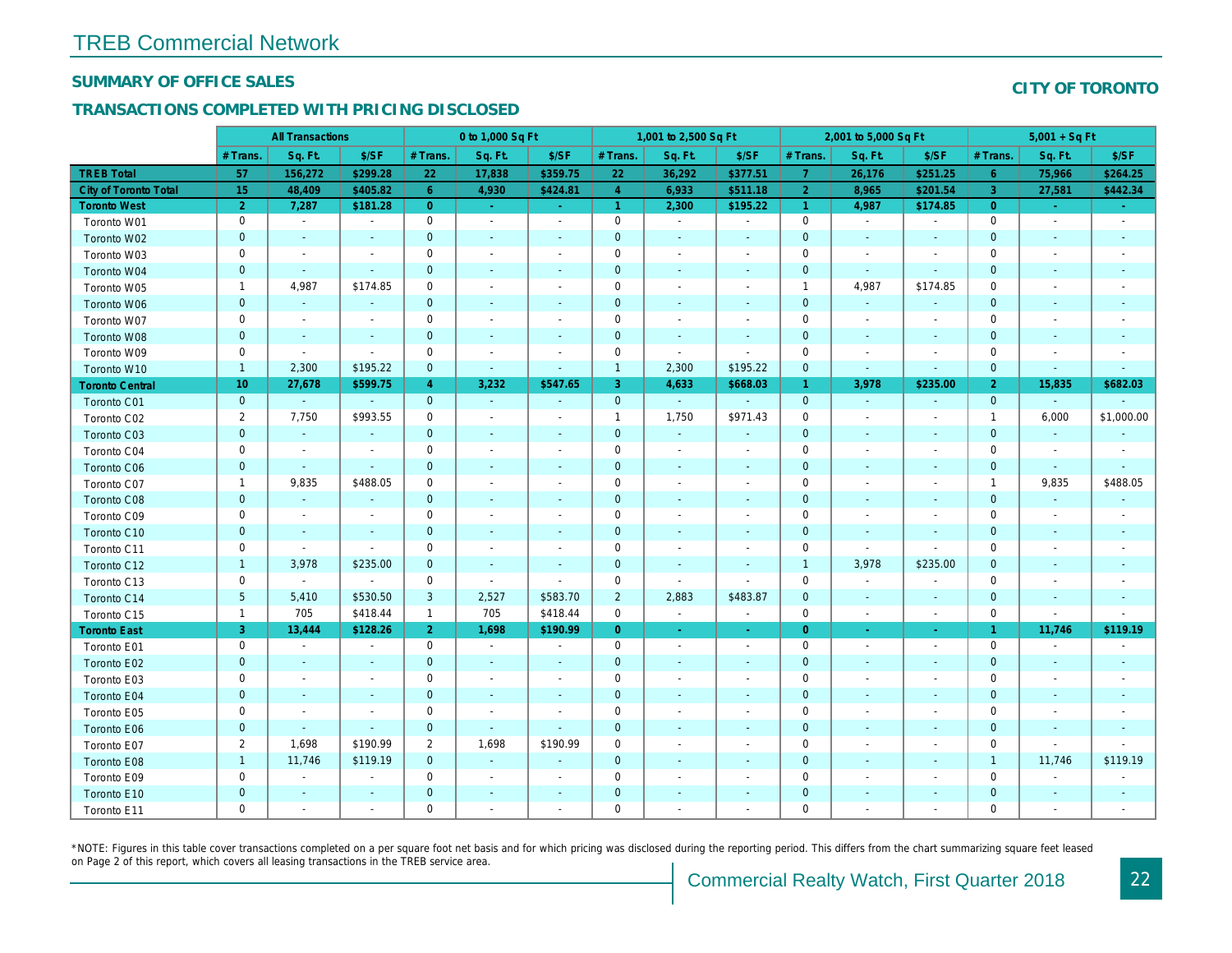#### SUMMARY OF LAND SALES

## TRANSACTIONS COMPLETED WITH PRICING DISCLOSED

|                                  |                     | <b>All Transactions</b> |             | 0 to 3 Acres         |       |             |                      |  |
|----------------------------------|---------------------|-------------------------|-------------|----------------------|-------|-------------|----------------------|--|
|                                  | # Trans.            | <b>Acres</b>            | \$/Acre     | # Trans.             | Acres | \$/Acre     | # Trans.             |  |
| <b>TREB Total</b>                | 16                  | 295.38                  | \$181,861   | 9                    | 11.97 | \$1,271,882 | $\overline{7}$       |  |
| <b>Halton Region</b>             | $\overline{4}$      | 9.52                    | \$1,016,282 | 3                    | 6.33  | \$1,204,581 | $\blacktriangleleft$ |  |
| <b>Burlington</b>                | $\mathbf{0}$        | 0.00                    | \$0         | $\mathbf 0$          | 0.00  | \$0         | $\mathbf{0}$         |  |
| <b>Halton Hills</b>              | $\mathbf{1}$        | 2.78                    | \$1,187,050 | $\mathbf{1}$         | 2.78  | \$1,187,050 | $\mathbf 0$          |  |
| Milton                           | $\mathbf{0}$        | 0.00                    | \$0         | $\mathbf 0$          | 0.00  | \$0         | $\mathbf{0}$         |  |
| Oakville                         | 3                   | 6.74                    | \$945,846   | $\mathbf{2}$         | 3.55  | \$1,218,310 | $\overline{1}$       |  |
| Peel Region                      | $\mathbf{1}$        | 9.98                    | \$1,543,086 | $\mathbf{0}$         | 0.00  | \$0         | $\mathbf{1}$         |  |
| <b>Brampton</b>                  | $\mathbf 0$         | 0.00                    | \$0         | $\mathbf 0$          | 0.00  | \$0         | $\mathbf 0$          |  |
| Caledon                          | $\mathbf 0$         | 0.00                    | \$0         | $\mathbf 0$          | 0.00  | \$0         | $\mathbf{0}$         |  |
| Mississauga                      | $\mathbf{1}$        | 9.98                    | \$1,543,086 | $\pmb{0}$            | 0.00  | \$0         | $\overline{1}$       |  |
| Toronto                          | $\overline{3}$      | 1.45                    | \$4,009,616 | 3                    | 1.45  | \$4,009,616 | $\overline{0}$       |  |
| <b>Toronto West</b>              | 3                   | 1.45                    | \$4,009,616 | 3                    | 1.45  | \$4,009,616 | $\mathbf 0$          |  |
| <b>Toronto Central</b>           | $\mathbf{0}$        | 0.00                    | \$0         | $\mathbf 0$          | 0.00  | \$0         | $\mathbf{0}$         |  |
| <b>Toronto East</b>              | $\mathbf 0$         | 0.00                    | \$0         | $\pmb{0}$            | 0.00  | \$0         | $\mathbf 0$          |  |
| <b>York Region</b>               | 2 <sup>1</sup>      | 11.00                   | \$148,364   | $\blacktriangleleft$ | 1.25  | \$704,000   | $\mathbf{1}$         |  |
| Aurora                           | $\mathbf 0$         | 0.00                    | \$0         | $\mathbf 0$          | 0.00  | \$0         | $\mathbf 0$          |  |
| E. Gwillimbury                   | $\mathbf{1}$        | 9.75                    | \$77,128    | $\mathbf 0$          | 0.00  | \$0         | $\overline{1}$       |  |
| Georgina                         | $\mathbf{1}$        | 1.25                    | \$704,000   | $\mathbf{1}$         | 1.25  | \$704,000   | $\mathbf 0$          |  |
| King                             | $\mathbf{0}$        | 0.00                    | $$0$$       | $\mathbf 0$          | 0.00  | \$0         | $\mathbf 0$          |  |
| Markham                          | $\mathbf 0$         | 0.00                    | \$0         | $\pmb{0}$            | 0.00  | \$0         | $\mathbf 0$          |  |
| Newmarket                        | $\mathbf{0}$        | 0.00                    | \$0         | $\mathbf 0$          | 0.00  | \$0         | $\mathbf 0$          |  |
| Richmond Hill                    | $\mathbf 0$         | 0.00                    | \$0         | $\mathbf 0$          | 0.00  | \$0         | $\mathbf 0$          |  |
| Vaughan                          | $\mathbf{0}$        | 0.00                    | \$0         | $\mathbf{0}$         | 0.00  | \$0         | $\mathbf{0}$         |  |
| Whitchurch-Stouffville           | $\mathbf 0$         | 0.00                    | \$0         | $\pmb{0}$            | 0.00  | \$0         | $\mathbf 0$          |  |
| <b>Durham Region</b>             | $\overline{4}$      | 217.70                  | \$89,277    | $\blacktriangleleft$ | 1.94  | \$317,010   | 3                    |  |
| Ajax                             | $\mathbf{1}$        | 104.00                  | \$151,923   | $\mathbf 0$          | 0.00  | \$0         | $\overline{1}$       |  |
| <b>Brock</b>                     | $\mathbf{1}$        | 98.50                   | \$7,107     | $\mathbf 0$          | 0.00  | \$0         | $\overline{1}$       |  |
| Clarington                       | $\mathbf{1}$        | 13.26                   | \$175,000   | $\pmb{0}$            | 0.00  | \$0         | $\overline{1}$       |  |
| Oshawa                           | $\overline{1}$      | 1.94                    | \$317,010   | $\mathbf{1}$         | 1.94  | \$317,010   | $\mathbf{0}$         |  |
| Pickering                        | $\mathsf{O}\xspace$ | 0.00                    | \$0         | $\pmb{0}$            | 0.00  | \$0         | $\mathbf 0$          |  |
| Scugog                           | $\mathbf 0$         | 0.00                    | \$0         | $\mathbf 0$          | 0.00  | \$0         | $\mathbf{0}$         |  |
| Uxbridge                         | $\mathbf 0$         | 0.00                    | \$0         | $\mathbf 0$          | 0.00  | \$0         | $\mathbf 0$          |  |
| Whitby                           | $\mathbf{0}$        | 0.00                    | \$0         | $\mathbf 0$          | 0.00  | \$0         | $\mathbf{0}$         |  |
| <b>Dufferin County</b>           | $\overline{0}$      | 0.00                    | \$0         | $\overline{0}$       | 0.00  | \$0         | $\overline{0}$       |  |
| Orangeville                      | $\mathbf{0}$        | 0.00                    | \$0         | $\mathbf 0$          | 0.00  | \$0         | $\mathbf{0}$         |  |
| <b>Simcoe County</b>             | $\overline{2}$      | 45.73                   | \$38,815    | $\blacktriangleleft$ | 1.00  | \$300,000   | $\mathbf{1}$         |  |
| Adjala-Tosorontio                | $\mathbf{0}$        | 0.00                    | \$0         | $\mathbf 0$          | 0.00  | \$0         | $\mathbf{0}$         |  |
| <b>Bradford West Gwillimbury</b> | $\mathbf 0$         | 0.00                    | \$0         | $\pmb{0}$            | 0.00  | \$0         | $\mathbf 0$          |  |
| Essa                             | $\overline{0}$      | 0.00                    | \$0         | $\mathbf{0}$         | 0.00  | \$0         | $\mathbf{0}$         |  |
| Innisfil                         | $\mathbf{1}$        | 44.73                   | \$32,976    | $\pmb{0}$            | 0.00  | \$0         | $\overline{1}$       |  |
| New Tecumseth                    | $\mathbf{1}$        | 1.00                    | \$300,000   | $\mathbf{1}$         | 1.00  | \$300,000   | $\mathbf{0}$         |  |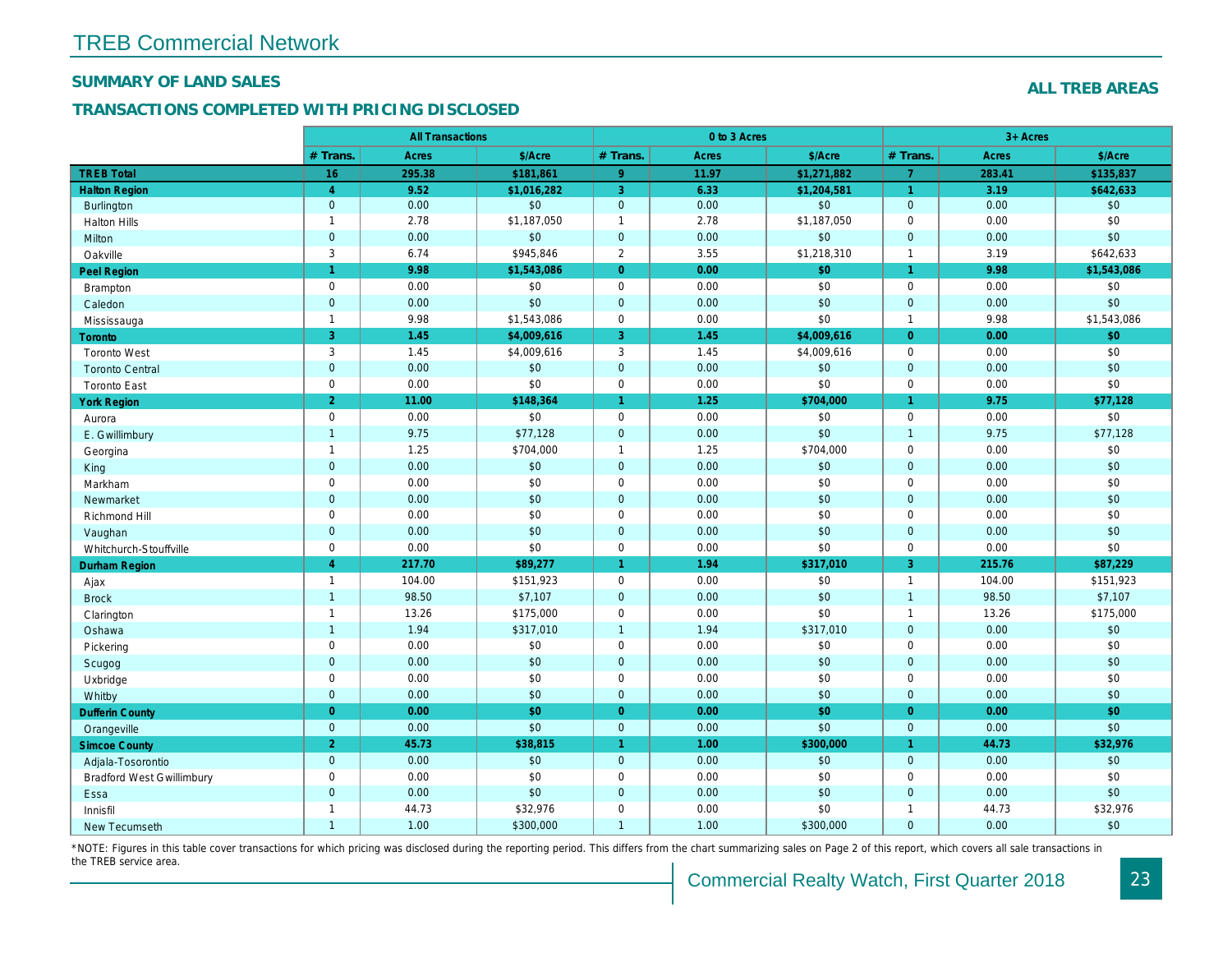#### SUMMARY OF LAND SALES

## TRANSACTIONS COMPLETED WITH PRICING DISCLOSED

|                              |                | <b>All Transactions</b> |             |                | 0 to 3 Acres |             |                |  |
|------------------------------|----------------|-------------------------|-------------|----------------|--------------|-------------|----------------|--|
|                              | # Trans.       | Acres                   | \$/Acre     | # Trans.       | Acres        | \$/Acre     | # Trans.       |  |
| <b>TREB Total</b>            | 16             | 295.38                  | \$181,861   | 9 <sup>°</sup> | 11.97        | \$1,271,882 | $\overline{7}$ |  |
| <b>City of Toronto Total</b> | 3              | 1.45                    | \$4,009,616 | 3              | 1.45         | \$4,009,616 | $\overline{0}$ |  |
| <b>Toronto West</b>          | 3              | 1.45                    | \$4,009,616 | 3              | 1.45         | \$4,009,616 | $\overline{0}$ |  |
| Toronto W01                  | $\mathbf 0$    | 0.00                    | \$0         | $\mathbf 0$    | 0.00         | \$0         | 0              |  |
| Toronto W02                  | $\mathbf 0$    | 0.00                    | \$0         | $\mathbf 0$    | 0.00         | \$0         | $\mathbf{0}$   |  |
| Toronto W03                  | $\mathbf 0$    | 0.00                    | \$0         | 0              | 0.00         | \$0         | 0              |  |
| Toronto W04                  | $\overline{0}$ | 0.00                    | \$0         | $\mathbf 0$    | 0.00         | \$0         | $\mathbf{0}$   |  |
| Toronto W05                  | $\overline{1}$ | 0.34                    | \$6,098,400 | $\overline{1}$ | 0.34         | \$6,098,400 | 0              |  |
| Toronto W06                  | $\overline{1}$ | 0.09                    | \$5,967,227 | $\overline{1}$ | 0.09         | \$5,967,227 | $\mathbf{0}$   |  |
| Toronto W07                  | $\mathbf 0$    | 0.00                    | \$0         | $\mathbf 0$    | 0.00         | \$0         | $\mathbf 0$    |  |
| Toronto W08                  | $\overline{1}$ | 1.01                    | \$3,118,812 | $\overline{1}$ | 1.01         | \$3,118,812 | $\mathbf{0}$   |  |
| Toronto W09                  | $\mathbf 0$    | 0.00                    | \$0         | $\mathbf 0$    | 0.00         | \$0         | $\mathbf 0$    |  |
| Toronto W10                  | $\mathbf 0$    | 0.00                    | \$0         | $\mathbf 0$    | 0.00         | \$0         | $\mathbf{0}$   |  |
| <b>Toronto Central</b>       | $\overline{0}$ | 0.00                    | \$0         | $\overline{0}$ | 0.00         | \$0         | $\overline{0}$ |  |
| <b>Toronto C01</b>           | $\mathbf 0$    | 0.00                    | \$0         | $\mathbf 0$    | 0.00         | \$0         | $\mathbf{0}$   |  |
| Toronto C02                  | $\mathbf 0$    | 0.00                    | \$0         | $\mathbf 0$    | 0.00         | \$0         | 0              |  |
| Toronto C03                  | $\mathbf 0$    | 0.00                    | \$0         | $\mathbf 0$    | 0.00         | \$0         | $\mathbf 0$    |  |
| Toronto C04                  | $\mathbf 0$    | 0.00                    | \$0         | $\mathbf 0$    | 0.00         | \$0         | $\mathbf 0$    |  |
| <b>Toronto C06</b>           | $\mathbf 0$    | 0.00                    | \$0         | $\mathbf 0$    | 0.00         | \$0         | $\mathbf 0$    |  |
| Toronto C07                  | $\mathbf 0$    | 0.00                    | \$0         | $\mathbf 0$    | 0.00         | \$0         | 0              |  |
| <b>Toronto C08</b>           | $\mathbf 0$    | 0.00                    | \$0         | $\mathbf 0$    | 0.00         | \$0         | $\mathbf{0}$   |  |
| Toronto C09                  | $\mathbf 0$    | 0.00                    | \$0         | $\mathbf 0$    | 0.00         | \$0         | $\mathbf{0}$   |  |
| Toronto C10                  | $\overline{0}$ | 0.00                    | \$0         | $\mathbf 0$    | 0.00         | \$0         | $\mathbf{0}$   |  |
| Toronto C11                  | $\mathbf 0$    | 0.00                    | \$0         | $\mathbf 0$    | 0.00         | \$0         | 0              |  |
| Toronto C12                  | $\mathbf 0$    | 0.00                    | \$0         | $\mathbf{0}$   | 0.00         | \$0         | $\mathbf{0}$   |  |
| Toronto C13                  | $\mathbf 0$    | 0.00                    | \$0         | $\mathbf 0$    | 0.00         | \$0         | $\mathbf 0$    |  |
| Toronto C14                  | $\overline{0}$ | 0.00                    | \$0         | $\mathbf 0$    | 0.00         | \$0         | $\mathbf 0$    |  |
| Toronto C15                  | $\mathbf 0$    | 0.00                    | \$0         | $\mathbf 0$    | 0.00         | \$0         | 0              |  |
| <b>Toronto East</b>          | $\overline{0}$ | 0.00                    | \$0         | $\overline{0}$ | 0.00         | \$0         | $\overline{0}$ |  |
| Toronto E01                  | $\mathbf 0$    | 0.00                    | \$0         | $\mathbf 0$    | 0.00         | \$0         | $\mathbf 0$    |  |
| Toronto E02                  | $\overline{0}$ | 0.00                    | \$0         | $\mathbf 0$    | 0.00         | \$0         | $\mathbf 0$    |  |
| Toronto E03                  | $\pmb{0}$      | 0.00                    | \$0         | $\mathbf 0$    | 0.00         | \$0         | $\mathbf 0$    |  |
| Toronto E04                  | $\overline{0}$ | 0.00                    | \$0         | $\mathbf{0}$   | 0.00         | \$0         | $\mathbf{0}$   |  |
| Toronto E05                  | $\mathbf 0$    | 0.00                    | \$0         | 0              | 0.00         | \$0         | 0              |  |
| Toronto E06                  | $\mathbf 0$    | 0.00                    | \$0         | $\mathbf 0$    | 0.00         | \$0         | $\mathbf{0}$   |  |
| Toronto E07                  | $\mathbf 0$    | 0.00                    | \$0         | 0              | 0.00         | \$0         | 0              |  |
| Toronto E08                  | $\overline{0}$ | 0.00                    | \$0         | $\mathbf{0}$   | 0.00         | \$0         | $\overline{0}$ |  |
| Toronto E09                  | $\mathbf 0$    | 0.00                    | \$0         | 0              | 0.00         | \$0         | 0              |  |
| Toronto E10                  | $\mathbf 0$    | 0.00                    | \$0         | $\mathbf 0$    | 0.00         | \$0         | $\mathbf 0$    |  |
| Toronto E11                  | $\mathbf 0$    | 0.00                    | \$0         | $\mathbf 0$    | 0.00         | \$0         | 0              |  |